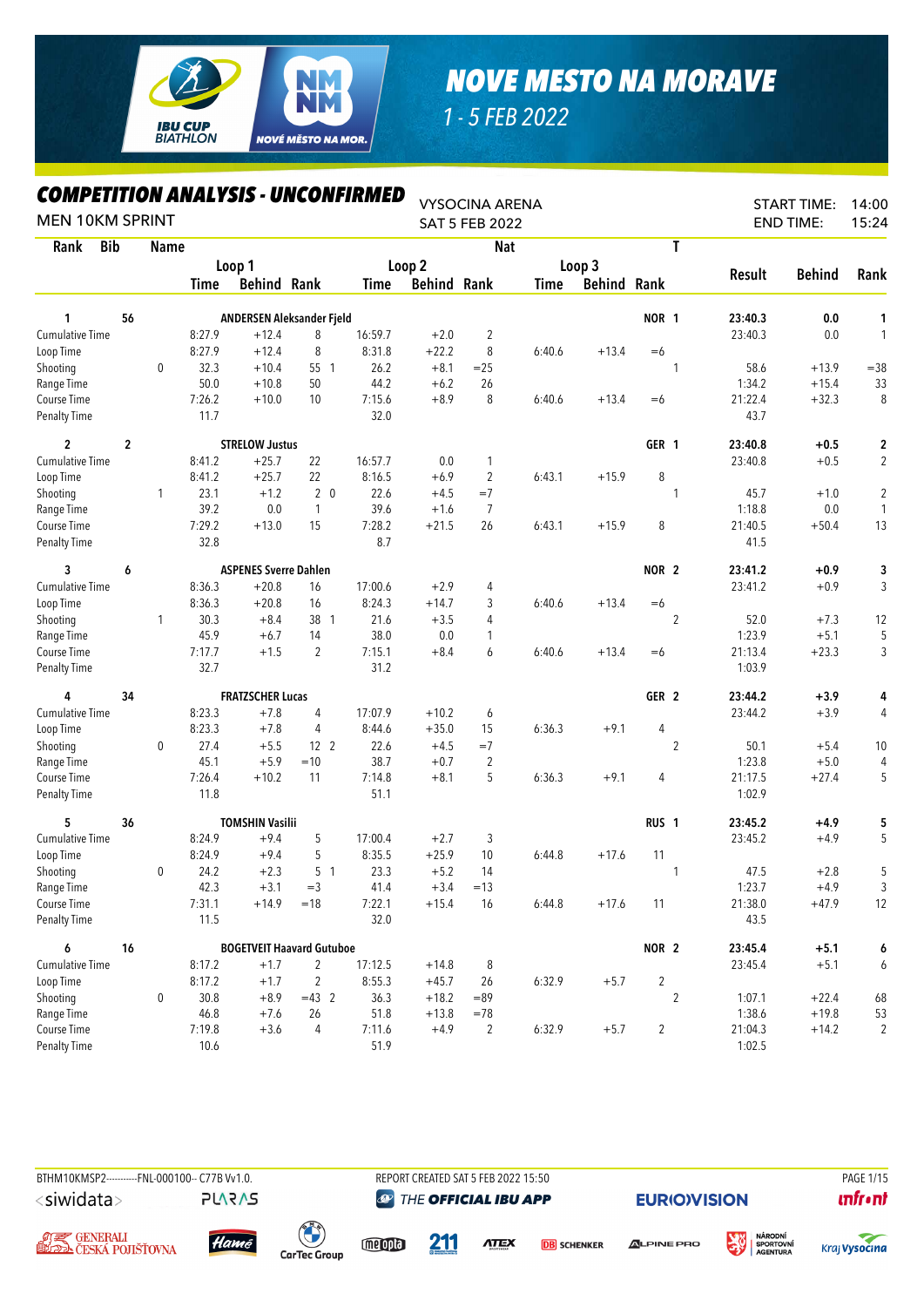| <b>Bib</b><br>Rank                 |    | <b>Name</b>    |              |                            |                 |                |                    | <b>Nat</b>     |        |                    |                  | T              |                   |                    |                    |
|------------------------------------|----|----------------|--------------|----------------------------|-----------------|----------------|--------------------|----------------|--------|--------------------|------------------|----------------|-------------------|--------------------|--------------------|
|                                    |    |                |              | Loop 1                     |                 |                | Loop <sub>2</sub>  |                |        | Loop 3             |                  |                |                   |                    |                    |
|                                    |    |                | <b>Time</b>  | <b>Behind Rank</b>         |                 | Time           | <b>Behind Rank</b> |                | Time   | <b>Behind Rank</b> |                  |                | <b>Result</b>     | <b>Behind</b>      | Rank               |
|                                    |    |                |              |                            |                 |                |                    |                |        |                    |                  |                |                   |                    |                    |
| 7                                  | 53 |                |              | <b>DALE Johannes</b>       |                 |                |                    |                |        |                    | NOR <sub>3</sub> |                | 23:51.4           | $+11.1$            | 7                  |
| <b>Cumulative Time</b>             |    |                | 8:15.5       | 0.0                        | $\mathbf{1}$    | 17:24.2        | $+26.5$            | 15             |        |                    |                  |                | 23:51.4           | $+11.1$            | 7                  |
| Loop Time                          |    |                | 8:15.5       | 0.0                        | $\mathbf{1}$    | 9:08.7         | $+59.1$            | 44             | 6:27.2 | 0.0                | 1                |                |                   |                    |                    |
| Shooting                           |    | $\mathbf 0$    | 31.6<br>47.7 | $+9.7$<br>$+8.5$           | $=52$ 3<br>31   | 28.8           | $+10.7$            | $=47$<br>$=42$ |        |                    |                  | 3              | 1:00.4<br>1:34.1  | $+15.7$<br>$+15.3$ | 45                 |
| Range Time                         |    |                | 7:16.2       | 0.0                        | $\mathbf{1}$    | 46.4<br>7:06.7 | $+8.4$<br>0.0      | $\mathbf{1}$   |        |                    | $\mathbf{1}$     |                |                   |                    | 32<br>$\mathbf{1}$ |
| Course Time<br><b>Penalty Time</b> |    |                | 11.6         |                            |                 | 1:15.6         |                    |                | 6:27.2 | 0.0                |                  |                | 20:50.1<br>1:27.2 | $0.0\,$            |                    |
| 8                                  | 27 |                |              | <b>HORN Philipp</b>        |                 |                |                    |                |        |                    | GER <sub>2</sub> |                | 23:53.6           | $+13.3$            | 8                  |
| <b>Cumulative Time</b>             |    |                | 8:17.3       | $+1.8$                     | 3               | 17:10.1        | $+12.4$            | 7              |        |                    |                  |                | 23:53.6           | $+13.3$            | 8                  |
| Loop Time                          |    |                | 8:17.3       | $+1.8$                     | 3               | 8:52.8         | $+43.2$            | 23             | 6:43.5 | $+16.3$            | 9                |                |                   |                    |                    |
| Shooting                           |    | 0              | 29.7         | $+7.8$                     | $=31.2$         | 27.7           | $+9.6$             | $=40$          |        |                    |                  | $\overline{2}$ | 57.4              | $+12.7$            | $=29$              |
| Range Time                         |    |                | 46.2         | $+7.0$                     | 19              | 45.1           | $+7.1$             | 34             |        |                    |                  |                | 1:31.3            | $+12.5$            | 20                 |
| Course Time                        |    |                | 7:19.7       | $+3.5$                     | 3               | 7:13.1         | $+6.4$             | 4              | 6:43.5 | $+16.3$            | 9                |                | 21:16.3           | $+26.2$            | 4                  |
| <b>Penalty Time</b>                |    |                | 11.4         |                            |                 | 54.6           |                    |                |        |                    |                  |                | 1:06.0            |                    |                    |
| 9                                  | 30 |                |              | <b>BJOENTEGAARD Erlend</b> |                 |                |                    |                |        |                    | NOR <sub>2</sub> |                | 23:56.8           | $+16.5$            | 9                  |
| Cumulative Time                    |    |                | 9:12.6       | $+57.1$                    | 57              | 17:22.2        | $+24.5$            | 14             |        |                    |                  |                | 23:56.8           | $+16.5$            | 9                  |
| Loop Time                          |    |                | 9:12.6       | $+57.1$                    | 57              | 8:09.6         | 0.0                | $\mathbf{1}$   | 6:34.6 | $+7.4$             | 3                |                |                   |                    |                    |
| Shooting                           |    | $\overline{2}$ | 35.3         | $+13.4$                    | 76 0            | 23.2           | $+5.1$             | $=11$          |        |                    |                  | $\overline{2}$ | 58.6              | $+13.9$            | $=38$              |
| Range Time                         |    |                | 52.8         | $+13.6$                    | 68              | 38.9           | $+0.9$             | $=$ 3          |        |                    |                  |                | 1:31.7            | $+12.9$            | $= 24$             |
| Course Time                        |    |                | 7:27.5       | $+11.3$                    | 14              | 7:22.2         | $+15.5$            | 17             | 6:34.6 | $+7.4$             | 3                |                | 21:24.3           | $+34.2$            | 9                  |
| <b>Penalty Time</b>                |    |                | 52.3         |                            |                 | 8.5            |                    |                |        |                    |                  |                | 1:00.8            |                    |                    |
| 10                                 | 41 |                |              | <b>BRAUNHOFER Patrick</b>  |                 |                |                    |                |        |                    | ITA 0            |                | 24:02.3           | $+22.0$            | 10                 |
| Cumulative Time                    |    |                | 8:36.4       | $+20.9$                    | 17              | 17:03.5        | $+5.8$             | 5              |        |                    |                  |                | 24:02.3           | $+22.0$            | 10                 |
| Loop Time                          |    |                | 8:36.4       | $+20.9$                    | 17              | 8:27.1         | $+17.5$            | 5              | 6:58.8 | $+31.6$            | $= 27$           |                |                   |                    |                    |
| Shooting                           |    | 0              | 29.5         | $+7.6$                     | $= 28$ 0        | 27.8           | $+9.7$             | $=42$          |        |                    |                  | $\pmb{0}$      | 57.4              | $+12.7$            | $= 29$             |
| Range Time                         |    |                | 46.7         | $+7.5$                     | 25              | 44.9           | $+6.9$             | $= 31$         |        |                    |                  |                | 1:31.6            | $+12.8$            | $= 22$             |
| Course Time                        |    |                | 7:38.3       | $+22.1$                    | 42              | 7:32.9         | $+26.2$            | 35             | 6:58.8 | $+31.6$            | $= 27$           |                | 22:10.0           | $+1:19.9$          | 32                 |
| <b>Penalty Time</b>                |    |                | 11.4         |                            |                 | 9.3            |                    |                |        |                    |                  |                | 20.7              |                    |                    |
| 11                                 | 1  |                |              | <b>BRANDT Oskar</b>        |                 |                |                    |                |        |                    | SWE 2            |                | 24:04.7           | $+24.4$            | 11                 |
| Cumulative Time                    |    |                | 8:47.1       | $+31.6$                    | 30              | 17:18.8        | $+21.1$            | 11             |        |                    |                  |                | 24:04.7           | $+24.4$            | 11                 |
| Loop Time                          |    |                | 8:47.1       | $+31.6$                    | 30              | 8:31.7         | $+22.1$            | $\overline{7}$ | 6:45.9 | $+18.7$            | 12               |                |                   |                    |                    |
| Shooting                           |    | 1              | 30.6         | $+8.7$                     | $=39$ 1         | 26.2           | $+8.1$             | $=25$          |        |                    |                  | $\overline{2}$ | 56.9              | $+12.2$            | 26                 |
| Range Time                         |    |                | 49.1         | $+9.9$                     | 41              | 42.9           | $+4.9$             | $= 21$         |        |                    |                  |                | 1:32.0            | $+13.2$            | 28                 |
| Course Time                        |    |                | 7:25.1       | $+8.9$                     | 9               | 7:18.2         | $+11.5$            | 11             | 6:45.9 | $+18.7$            | 12               |                | 21:29.2           | $+39.1$            | 11                 |
| <b>Penalty Time</b>                |    |                | 32.9         |                            |                 | 30.6           |                    |                |        |                    |                  |                | 1:03.5            |                    |                    |
| 12                                 | 58 |                |              | <b>TRUSH Vitaliy</b>       |                 |                |                    |                |        |                    | UKR 1            |                | 24:07.6           | $+27.3$            | $12\,$             |
| Cumulative Time                    |    |                | 8:32.5       | $+17.0$                    | 10              | 17:15.6        | $+17.9$            | 9              |        |                    |                  |                | 24:07.6           | $+27.3$            | 12                 |
| Loop Time                          |    |                | 8:32.5       | $+17.0$                    | 10              | 8:43.1         | $+33.5$            | 14             | 6:52.0 | $+24.8$            | 19               |                |                   |                    |                    |
| Shooting                           |    | 0              | 29.1         | $+7.2$                     | $= 22 \quad 1$  | 29.2           | $+11.1$            | 51             |        |                    |                  | $\mathbf{1}$   | 58.4              | $+13.7$            | $= 36$             |
| Range Time                         |    |                | 46.0         | $+6.8$                     | $=15$           | 45.9           | $+7.9$             | 40             |        |                    |                  |                | 1:31.9            | $+13.1$            | 27                 |
| Course Time                        |    |                | 7:36.5       | $+20.3$                    | $=32$           | 7:26.9         | $+20.2$            | $=22$          | 6:52.0 | $+24.8$            | 19               |                | 21:55.4           | $+1:05.3$          | 20                 |
| Penalty Time                       |    |                | 10.0         |                            |                 | 30.3           |                    |                |        |                    |                  |                | 40.3              |                    |                    |
| 13                                 | 39 |                |              | <b>MIKYSKA Tomas</b>       |                 |                |                    |                |        |                    | CZE 1            |                | 24:19.5           | $+39.2$            | 13                 |
| <b>Cumulative Time</b>             |    |                | 8:30.8       | $+15.3$                    | 9               | 17:16.7        | $+19.0$            | 10             |        |                    |                  |                | 24:19.5           | $+39.2$            | 13                 |
| Loop Time                          |    |                | 8:30.8       | $+15.3$                    | 9               | 8:45.9         | $+36.3$            | 17             | 7:02.8 | $+35.6$            | 34               |                |                   |                    |                    |
| Shooting                           |    | $\mathbf 0$    | 26.5         | $+4.6$                     | 10 <sub>1</sub> | 22.7           | $+4.6$             | 9              |        |                    |                  | $\mathbf{1}$   | 49.3              | $+4.6$             | $\, 8$             |
| Range Time                         |    |                | 46.3         | $+7.1$                     | 20              | 41.8           | $+3.8$             | $=15$          |        |                    |                  |                | 1:28.1            | $+9.3$             | 13                 |
| Course Time                        |    |                | 7:34.0       | $+17.8$                    | 25              | 7:30.9         | $+24.2$            | 31             | 7:02.8 | $+35.6$            | 34               |                | 22:07.7           | $+1:17.6$          | 29                 |
| Penalty Time                       |    |                | 10.5         |                            |                 | 33.2           |                    |                |        |                    |                  |                | 43.7              |                    |                    |
| 14                                 | 49 |                |              | <b>SCHMUCK Dominic</b>     |                 |                |                    |                |        |                    | GER 1            |                | 24:20.8           | $+40.5$            | 14                 |
| Cumulative Time                    |    |                | 8:53.8       | $+38.3$                    | $=35$           | 17:19.4        | $+21.7$            | 12             |        |                    |                  |                | 24:20.8           | $+40.5$            | 14                 |
| Loop Time                          |    |                | 8:53.8       | $+38.3$                    | $=35$           | 8:25.6         | $+16.0$            | $\overline{4}$ | 7:01.4 | $+34.2$            | 33               |                |                   |                    |                    |
| Shooting                           |    | $\mathbf{1}$   | 29.6         | $+7.7$                     | 300             | 27.4           | $+9.3$             | $= 37$         |        |                    |                  | 1              | 57.1              | $+12.4$            | $= 27$             |
| Range Time                         |    |                | 46.0         | $+6.8$                     | $=15$           | 45.7           | $+7.7$             | 39             |        |                    |                  |                | 1:31.7            | $+12.9$            | $= 24$             |
| Course Time                        |    |                | 7:31.7       | $+15.5$                    | $=20$           | 7:30.8         | $+24.1$            | 30             | 7:01.4 | $+34.2$            | 33               |                | 22:03.9           | $+1:13.8$          | 26                 |
| Penalty Time                       |    |                | 36.1         |                            |                 | 9.1            |                    |                |        |                    |                  |                | 45.2              |                    |                    |



BTHM10KMSP2----------FNL-000100-- C77B Vv1.0. REPORT CREATED SAT 5 FEB 2022 15:50 PAGE 2015

**@** THE OFFICIAL IBU APP

**EURIO)VISION** 

姿







**PLARAS** 

 $\begin{pmatrix} 1 \\ 1 \end{pmatrix}$ <br>CarTec Group meona

211

**ATEX** 

**DB** SCHENKER



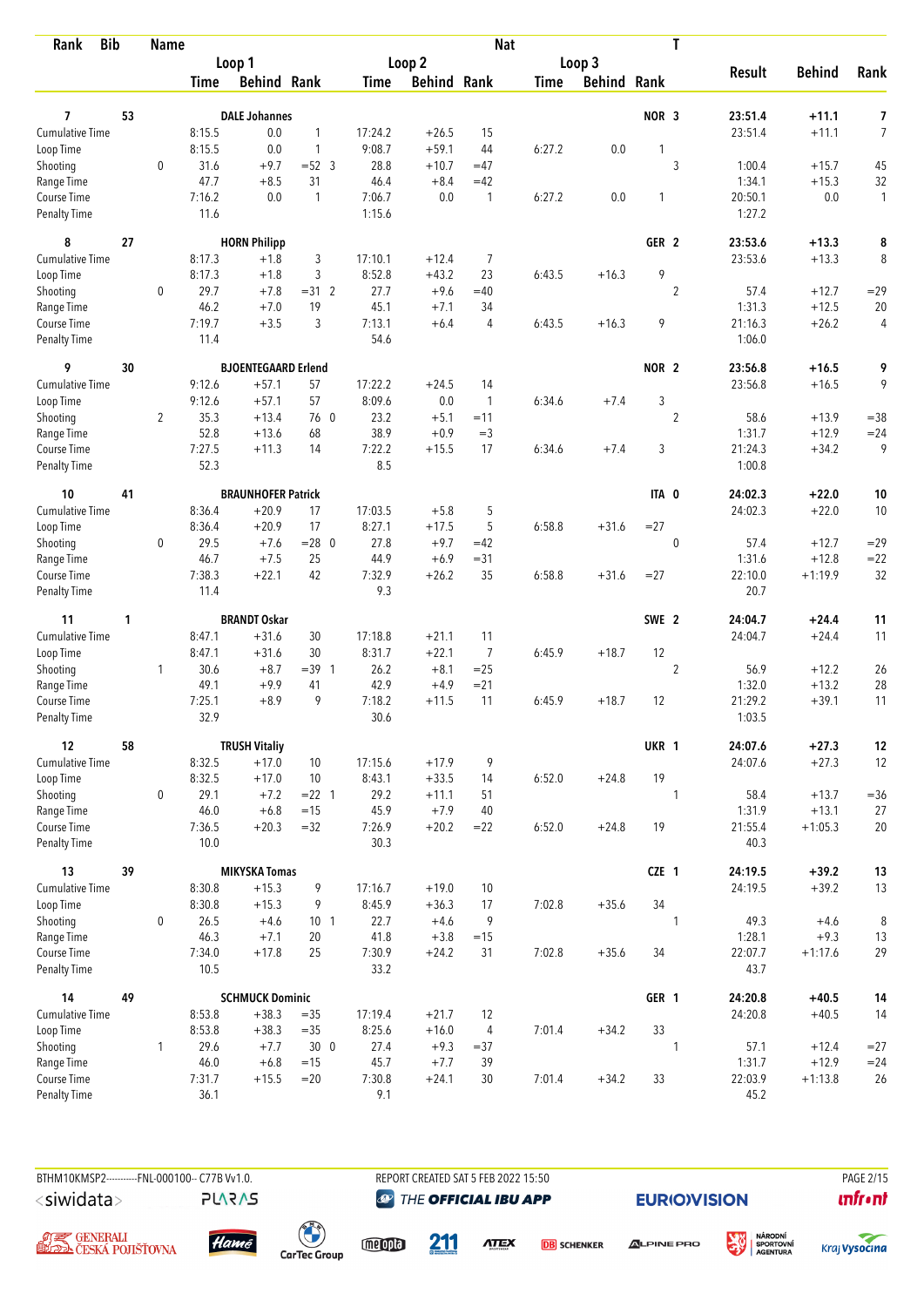| <b>Bib</b><br>Rank          |     | <b>Name</b>  |                |                         |                |                |                    | <b>Nat</b>     |             |                    |                  | T              |                 |                  |                |
|-----------------------------|-----|--------------|----------------|-------------------------|----------------|----------------|--------------------|----------------|-------------|--------------------|------------------|----------------|-----------------|------------------|----------------|
|                             |     |              |                | Loop 1                  |                |                | Loop 2             |                |             | Loop 3             |                  |                |                 |                  |                |
|                             |     |              | <b>Time</b>    | <b>Behind Rank</b>      |                | Time           | <b>Behind Rank</b> |                | <b>Time</b> | <b>Behind Rank</b> |                  |                | <b>Result</b>   | <b>Behind</b>    | Rank           |
|                             |     |              |                |                         |                |                |                    |                |             |                    | NOR <sub>2</sub> |                |                 |                  |                |
| 15                          | 91  |              |                | <b>PETTERSEN Sindre</b> |                |                |                    |                |             |                    |                  |                | 24:23.9         | $+43.6$          | 15             |
| Cumulative Time             |     |              | 8:26.8         | $+11.3$                 | 6              | 17:30.2        | $+32.5$            | 18             |             |                    |                  |                | 24:23.9         | $+43.6$          | 15             |
| Loop Time                   |     |              | 8:26.8         | $+11.3$                 | 6              | 9:03.4         | $+53.8$            | 37             | 6:53.7      | $+26.5$            | 22               |                |                 |                  |                |
| Shooting                    |     | 0            | 29.7           | $+7.8$<br>$+6.9$        | $=31$ 2<br>18  | 23.2           | $+5.1$             | $=11$<br>$=15$ |             |                    |                  | $\overline{2}$ | 53.0<br>1:27.9  | $+8.3$<br>$+9.1$ | 15             |
| Range Time<br>Course Time   |     |              | 46.1<br>7:29.5 | $+13.3$                 | $=16$          | 41.8<br>7:26.5 | $+3.8$<br>$+19.8$  | $= 20$         | 6:53.7      | $+26.5$            | 22               |                | 21:49.7         | $+59.6$          | 12<br>17       |
| Penalty Time                |     |              | 11.2           |                         |                | 55.1           |                    |                |             |                    |                  |                | 1:06.3          |                  |                |
| 16                          | 54  |              |                | <b>IVANOV Dmitrii</b>   |                |                |                    |                |             |                    | RUS <sub>0</sub> |                | 24:24.8         | +44.5            | 16             |
| <b>Cumulative Time</b>      |     |              | 8:34.8         | $+19.3$                 | 12             | 17:20.5        | $+22.8$            | 13             |             |                    |                  |                | 24:24.8         | $+44.5$          | 16             |
| Loop Time                   |     |              | 8:34.8         | $+19.3$                 | 12             | 8:45.7         | $+36.1$            | 16             | 7:04.3      | $+37.1$            | $= 37$           |                |                 |                  |                |
| Shooting                    |     | 0            | 29.4           | $+7.5$                  | $= 26$ 0       | 41.6           | $+23.5$            | 101            |             |                    |                  | $\mathbf 0$    | 1:11.1          | $+26.4$          | 80             |
| Range Time                  |     |              | 47.0           | $+7.8$                  | 27             | 58.5           | $+20.5$            | 99             |             |                    |                  |                | 1:45.5          | $+26.7$          | $=75$          |
| Course Time                 |     |              | 7:36.7         | $+20.5$                 | 34             | 7:37.9         | $+31.2$            | $=44$          | 7:04.3      | $+37.1$            | $= 37$           |                | 22:18.9         | $+1:28.8$        | 38             |
| <b>Penalty Time</b>         |     |              | 11.1           |                         |                | 9.3            |                    |                |             |                    |                  |                | 20.4            |                  |                |
| 17                          | 105 |              |                | <b>FLORE Raul</b>       |                |                |                    |                |             |                    | <b>ROU 1</b>     |                | 24:25.1         | +44.8            | 17             |
| <b>Cumulative Time</b>      |     |              | 8:33.9         | $+18.4$                 | 11             | 17:24.7        | $+27.0$            | 16             |             |                    |                  |                | 24:25.1         | $+44.8$          | 17             |
| Loop Time                   |     |              | 8:33.9         | $+18.4$                 | 11             | 8:50.8         | $+41.2$            | 20             | 7:00.4      | $+33.2$            | 31               |                |                 |                  |                |
| Shooting                    |     | 0            | 23.3           | $+1.4$                  | 3 <sub>1</sub> | 23.8           | $+5.7$             | 17             |             |                    |                  | 1              | 47.2            | $+2.5$           | $\overline{4}$ |
| Range Time                  |     |              | 42.3           | $+3.1$                  | $=$ 3          | 42.7           | $+4.7$             | $=19$          |             |                    |                  |                | 1:25.0          | $+6.2$           | 7              |
| Course Time                 |     |              | 7:41.6         | $+25.4$                 | 49             | 7:35.1         | $+28.4$            | 40             | 7:00.4      | $+33.2$            | 31               |                | 22:17.1         | $+1:27.0$        | 36             |
| Penalty Time                |     |              | 10.0           |                         |                | 33.0           |                    |                |             |                    |                  |                | 43.0            |                  |                |
| 18                          | 68  |              |                | <b>BUTA George</b>      |                |                |                    |                |             |                    | <b>ROU 1</b>     |                | 24:30.6         | $+50.3$          | 18             |
| <b>Cumulative Time</b>      |     |              | 8:36.0         | $+20.5$                 | 15             | 17:26.9        | $+29.2$            | 17             |             |                    |                  |                | 24:30.6         | $+50.3$          | 18             |
| Loop Time                   |     |              | 8:36.0         | $+20.5$                 | 15             | 8:50.9         | $+41.3$            | 21             | 7:03.7      | $+36.5$            | 36               |                |                 |                  |                |
| Shooting                    |     | 0            | 29.5           | $+7.6$                  | $= 28$ 1       | 28.8           | $+10.7$            | $=47$          |             |                    |                  | 1              | 58.4            | $+13.7$          | $= 36$         |
| Range Time                  |     |              | 49.0           | $+9.8$                  | $= 38$         | 47.4           | $+9.4$             | $= 52$         |             |                    |                  |                | 1:36.4          | $+17.6$          | $=44$          |
| Course Time                 |     |              | 7:36.0         | $+19.8$                 | $= 30$         | 7:31.5         | $+24.8$            | 32             | 7:03.7      | $+36.5$            | 36               |                | 22:11.2         | $+1:21.1$        | 34             |
| <b>Penalty Time</b>         |     |              | 11.0           |                         |                | 32.0           |                    |                |             |                    |                  |                | 43.0            |                  |                |
| 19                          | 112 |              |                | <b>KAISER Simon</b>     |                |                |                    |                |             |                    | GER <sub>3</sub> |                | 24:33.8         | $+53.5$          | 19             |
| <b>Cumulative Time</b>      |     |              | 8:46.4         | $+30.9$                 | 29             | 17:42.6        | $+44.9$            | 22             |             |                    |                  |                | 24:33.8         | $+53.5$          | 19             |
| Loop Time                   |     |              | 8:46.4         | $+30.9$                 | 29             | 8:56.2         | $+46.6$            | 28             | 6:51.2      | $+24.0$            | 16               |                |                 |                  |                |
| Shooting                    |     | $\mathbf{1}$ | 33.9           | $+12.0$                 | 69 2           | 30.8           | $+12.7$            | 65             |             |                    |                  | 3              | 1:04.7          | $+20.0$          | 62             |
| Range Time                  |     |              | 50.2           | $+11.0$                 | 51             | 46.9           | $+8.9$             | $=47$          |             |                    |                  |                | 1:37.1          | $+18.3$          | 47             |
| Course Time                 |     |              | 7:22.1         | $+5.9$                  | $\overline{7}$ | 7:15.7         | $+9.0$             | 9              | 6:51.2      | $+24.0$            | 16               |                | 21:29.0         | $+38.9$          | 10             |
| <b>Penalty Time</b>         |     |              | 34.1           |                         |                | 53.6           |                    |                |             |                    |                  |                | 1:27.7          |                  |                |
| 20                          | 7   |              |                | <b>TACHIZAKI Mikito</b> |                |                |                    |                |             |                    | JPN 1            |                | 24:39.2         | $+58.9$          | ${\bf 20}$     |
| <b>Cumulative Time</b>      |     |              | 8:42.4         | $+26.9$                 | 23             | 17:35.7        | $+38.0$            | 20             |             |                    |                  |                | 24:39.2         | $+58.9$          | 20             |
| Loop Time                   |     |              | 8:42.4         | $+26.9$                 | 23             | 8:53.3         | $+43.7$            | 24             | 7:03.5      | $+36.3$            | 35               |                |                 |                  |                |
| Shooting                    |     | 0            | 28.9           | $+7.0$                  | $21 \t1$       | 20.6           | $+2.5$             | $\overline{2}$ |             |                    |                  | 1              | 49.6            | $+4.9$           | 9              |
| Range Time                  |     |              | 46.4           | $+7.2$                  | 21             | 38.9           | $+0.9$             | $=3$           |             |                    |                  |                | 1:25.3          | $+6.5$           | 8              |
| Course Time<br>Penalty Time |     |              | 7:44.2<br>11.8 | $+28.0$                 | 58             | 7:41.6<br>32.8 | $+34.9$            | 56             | 7:03.5      | $+36.3$            | 35               |                | 22:29.3<br>44.6 | $+1:39.2$        | 47             |
| 21                          | 26  |              |                | <b>STEGMAYR Gabriel</b> |                |                |                    |                |             |                    | SWE 1            |                | 24:39.7         | $+59.4$          | 21             |
| <b>Cumulative Time</b>      |     |              | 8:34.9         | $+19.4$                 | $=13$          | 17:34.8        | $+37.1$            | 19             |             |                    |                  |                | 24:39.7         | $+59.4$          | 21             |
| Loop Time                   |     |              | 8:34.9         | $+19.4$                 | $=13$          | 8:59.9         | $+50.3$            | 33             | 7:04.9      | $+37.7$            | 39               |                |                 |                  |                |
| Shooting                    |     | 0            | 27.8           | $+5.9$                  | $15-1$         | 30.2           | $+12.1$            | 62             |             |                    |                  | 1              | 58.1            | $+13.4$          | 35             |
| Range Time                  |     |              | 46.0           | $+6.8$                  | $=15$          | 49.9           | $+11.9$            | $=66$          |             |                    |                  |                | 1:35.9          | $+17.1$          | 41             |
| Course Time                 |     |              | 7:38.0         | $+21.8$                 | $=39$          | 7:37.1         | $+30.4$            | 42             | 7:04.9      | $+37.7$            | 39               |                | 22:20.0         | $+1:29.9$        | 39             |
| <b>Penalty Time</b>         |     |              | 10.9           |                         |                | 32.9           |                    |                |             |                    |                  |                | 43.8            |                  |                |
| 22                          | 5   |              |                | <b>PUCHIANU Cornel</b>  |                |                |                    |                |             |                    | ROU <sub>3</sub> |                | 24:40.3         | $+1:00.0$        | 22             |
| <b>Cumulative Time</b>      |     |              | 8:49.4         | $+33.9$                 | 32             | 17:49.4        | $+51.7$            | 26             |             |                    |                  |                | 24:40.3         | $+1:00.0$        | 22             |
| Loop Time                   |     |              | 8:49.4         | $+33.9$                 | 32             | 9:00.0         | $+50.4$            | 34             | 6:50.9      | $+23.7$            | 15               |                |                 |                  |                |
| Shooting                    |     | $\mathbf{1}$ | 28.6           | $+6.7$                  | $= 19$ 2       | 25.2           | $+7.1$             | 21             |             |                    |                  | 3              | 53.8            | $+9.1$           | 18             |
| Range Time                  |     |              | 48.8           | $+9.6$                  | $=36$          | 42.4           | $+4.4$             | 17             |             |                    |                  |                | 1:31.2          | $+12.4$          | 19             |
| Course Time                 |     |              | 7:27.3         | $+11.1$                 | 13             | 7:25.1         | $+18.4$            | 19             | 6:50.9      | $+23.7$            | 15               |                | 21:43.3         | $+53.2$          | 16             |
| <b>Penalty Time</b>         |     |              | 33.3           |                         |                | 52.5           |                    |                |             |                    |                  |                | 1:25.8          |                  |                |



REPORT CREATED SAT 5 FEB 2022 15:50 **@** THE OFFICIAL IBU APP

**EURIO)VISION** 

PAGE 3/15 **unfront** 





**PLARAS** 

 $\begin{pmatrix} 1 \\ 1 \end{pmatrix}$ <br>CarTec Group



211 **ATEX** 

**DB** SCHENKER



姿

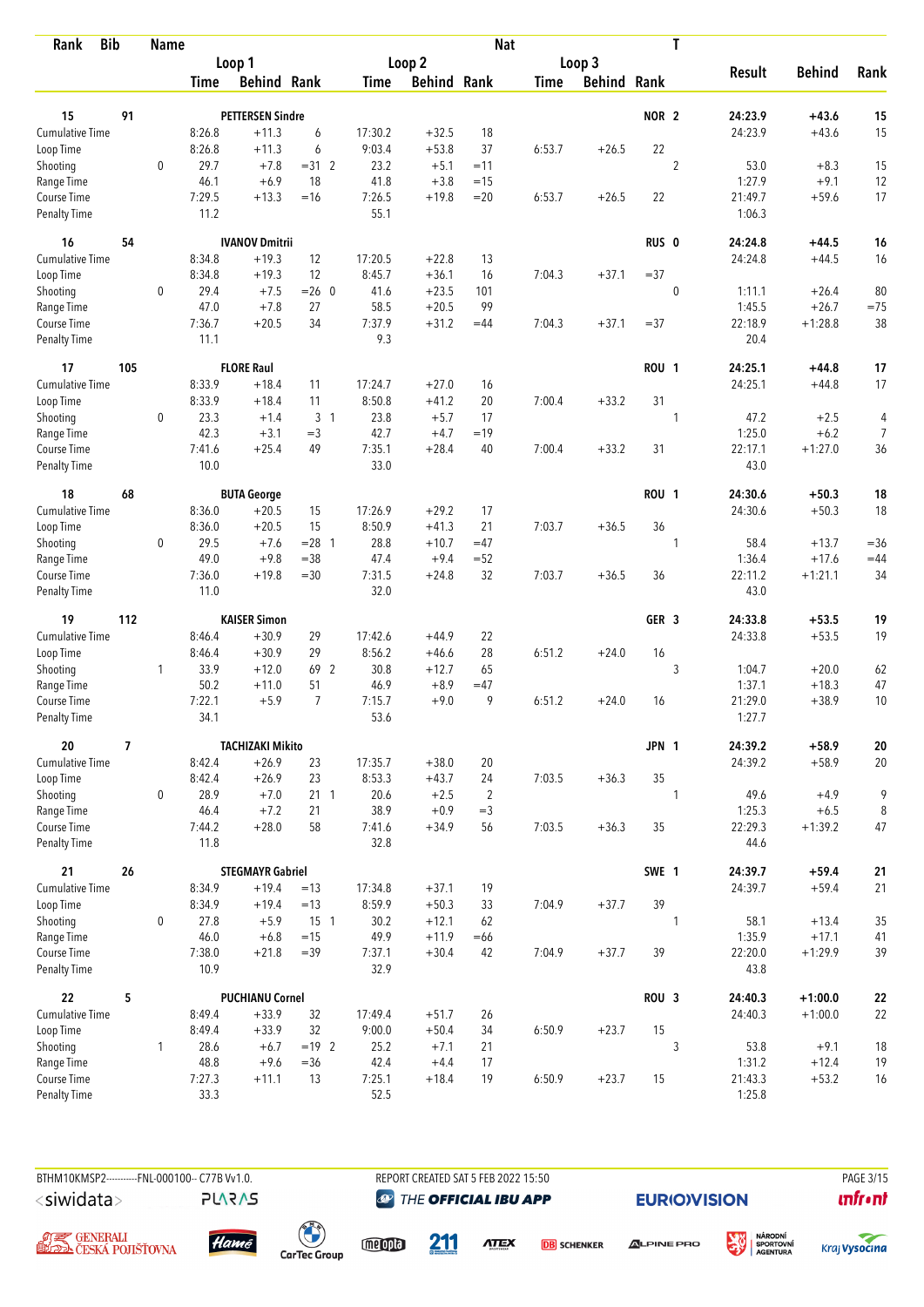| Loop 2<br>Loop 3<br>Loop 1<br><b>Result</b><br><b>Behind</b><br>Rank<br><b>Behind Rank</b><br><b>Behind Rank</b><br><b>Behind Rank</b><br><b>Time</b><br>Time<br>Time<br>BLR 2<br>23<br>18<br><b>TULATSIN Ivan</b><br>24:41.9<br>$+1:01.6$<br>23<br><b>Cumulative Time</b><br>8:38.8<br>$+23.3$<br>20<br>17:48.5<br>25<br>23<br>$+50.8$<br>24:41.9<br>$+1:01.6$<br>21<br>8:38.8<br>$+23.3$<br>20<br>9:09.7<br>$+1:00.1$<br>6:53.4<br>$+26.2$<br>Loop Time<br>46<br>$\overline{2}$<br>3<br>$\mathbf 0$<br>28.0<br>16 <sub>2</sub><br>18.1<br>0.0<br>46.2<br>$+6.1$<br>$\mathbf{1}$<br>$+1.5$<br>Shooting<br>47.1<br>$+7.9$<br>28<br>39.7<br>$+1.7$<br>8<br>1:26.8<br>$+8.0$<br>10<br>Range Time<br>7:42.2<br>51<br>7:32.5<br>$+25.8$<br>34<br>6:53.4<br>$+26.2$<br>21<br>22:08.1<br>$+1:18.0$<br>Course Time<br>$+26.0$<br>9.5<br>57.5<br>1:07.0<br><b>Penalty Time</b><br>24<br>23<br>UKR <sub>2</sub><br>24<br><b>NASYKO Denys</b><br>24:42.3<br>$+1:02.0$<br>23<br>9:17.5<br>$+1:02.0$<br>17:45.4<br>$+47.7$<br>$+1:02.0$<br>24<br>Cumulative Time<br>63<br>24:42.3<br>24<br>9:17.5<br>$+1:02.0$<br>63<br>8:27.9<br>$+18.3$<br>6<br>6:56.9<br>$+29.7$<br>Loop Time<br>$\overline{2}$<br>$\overline{2}$<br>25.1<br>$+3.2$<br>$=7.0$<br>26.5<br>Shooting<br>$+8.4$<br>$= 31$<br>51.6<br>$+6.9$<br>11<br>$+5.4$<br>8<br>44.1<br>25<br>1:28.7<br>$+9.9$<br>15<br>Range Time<br>44.6<br>$+6.1$<br>7:37.2<br>$+21.0$<br>36<br>7:34.8<br>$+28.1$<br>39<br>6:56.9<br>$+29.7$<br>24<br>22:08.9<br>$+1:18.8$<br>31<br>Course Time<br>55.7<br>9.0<br>1:04.7<br><b>Penalty Time</b><br>25<br>28<br><b>LESIUK Taras</b><br>UKR <sub>2</sub><br>$+1:05.0$<br>25<br>24:45.3<br>25<br><b>Cumulative Time</b><br>8:56.0<br>$+40.5$<br>$=39$<br>17:52.5<br>$+54.8$<br>31<br>24:45.3<br>$+1:05.0$<br>20<br>8:56.0<br>$+40.5$<br>8:56.5<br>29<br>6:52.8<br>$+25.6$<br>Loop Time<br>$=39$<br>$+46.9$<br>$\overline{c}$<br>28.4<br>$+6.5$<br>$= 17 \quad 1$<br>36.6<br>91<br>Shooting<br>$\mathbf{1}$<br>$+18.5$<br>1:05.0<br>$+20.3$<br>$=64$<br>44.9<br>$+5.7$<br>9<br>54.3<br>1:39.2<br>$+20.4$<br>54<br>Range Time<br>$+16.3$<br>$=89$<br>7:37.6<br>38<br>7:30.4<br>29<br>$+25.6$<br>20<br>22:00.8<br>$+1:10.7$<br>25<br>$+21.4$<br>$+23.7$<br>6:52.8<br>Course Time<br>33.5<br>31.8<br>1:05.3<br><b>Penalty Time</b><br>12<br><b>CLAUDE Emilien</b><br>FRA 3<br>26<br>24:47.8<br>$+1:07.5$<br>26<br>9:13.5<br>$+58.0$<br>$= 58$<br>26<br><b>Cumulative Time</b><br>17:47.5<br>$+49.8$<br>24<br>24:47.8<br>$+1:07.5$<br>9<br>9:13.5<br>$+58.0$<br>$= 58$<br>8:34.0<br>7:00.3<br>30<br>Loop Time<br>$+24.4$<br>$+33.1$<br>$\overline{2}$<br>37.0<br>$+15.1$<br>25.9<br>$+7.8$<br>3<br>56<br>$= 84$ 1<br>24<br>1:03.0<br>$+18.3$<br>Shooting<br>55.4<br>$+16.2$<br>82<br>42.9<br>1:38.3<br>$+19.5$<br>51<br>$+4.9$<br>$= 21$<br>Range Time<br>7:23.9<br>8<br>$+7.7$<br>7:18.9<br>$+12.2$<br>12<br>7:00.3<br>30<br>$+53.0$<br>Course Time<br>$+33.1$<br>21:43.1<br>14<br>54.2<br>32.2<br>1:26.4<br><b>Penalty Time</b><br>27<br>31<br><b>PANCERZ Przemyslaw</b><br>POL 0<br>24:50.8<br>27<br>$+1:10.5$<br>$+35.6$<br>$+1:10.5$<br>27<br><b>Cumulative Time</b><br>8:51.1<br>33<br>17:38.0<br>$+40.3$<br>21<br>24:50.8<br>8:51.1<br>33<br>8:46.9<br>18<br>7:12.8<br>51<br>Loop Time<br>$+35.6$<br>$+37.3$<br>$+45.6$<br>31.4<br>$+9.5$<br>$=500$<br>38.6<br>$+20.5$<br>94<br>$\mathbf 0$<br>0<br>1:10.0<br>$+25.3$<br>$= 77$<br>Shooting<br>50.4<br>$+15.4$<br>$+25.0$<br>69<br>Range Time<br>$+11.2$<br>52<br>53.4<br>86<br>1:43.8<br>7:49.2<br>66<br>60<br>51<br>59<br>Course Time<br>$+33.0$<br>7:44.3<br>$+37.6$<br>7:12.8<br>$+45.6$<br>22:46.3<br>$+1:56.2$<br>11.5<br>9.2<br>20.7<br><b>Penalty Time</b><br>28<br>20<br><b>POVARNITSYN Alexander</b><br>RUS <sub>3</sub><br>24:50.9<br>$+1:10.6$<br>Cumulative Time<br>8:54.5<br>$+39.0$<br>38<br>18:06.3<br>$+1:08.6$<br>24:50.9<br>$+1:10.6$<br>41<br>8:54.5<br>$+39.0$<br>38<br>9:11.8<br>$+1:02.2$<br>6:44.6<br>10<br>Loop Time<br>47<br>$+17.4$<br>29.7<br>$+18.0$<br>3<br>1:05.9<br>Shooting<br>$\mathbf{1}$<br>$+7.8$<br>$=31$ 2<br>36.1<br>88<br>$+21.2$<br>67<br>59<br>46.5<br>$+7.3$<br>$=22$<br>53.9<br>$+15.9$<br>88<br>1:40.4<br>$+21.6$<br>Range Time<br>27<br>Course Time<br>7:34.9<br>$+18.7$<br>7:23.7<br>10<br>21:43.2<br>$+53.1$<br>$+17.0$<br>18<br>6:44.6<br>$+17.4$<br>54.2<br>33.1<br>1:27.3<br>Penalty Time<br>29<br>50<br><b>HASILLA Tomas</b><br>SVK 1<br>24:58.3<br>$+1:18.0$<br>Cumulative Time<br>$+30.7$<br>28<br>17:49.8<br>$+52.1$<br>27<br>$+1:18.0$<br>8:46.2<br>24:58.3<br>8:46.2<br>$+30.7$<br>28<br>9:03.6<br>$+54.0$<br>38<br>7:08.5<br>$+41.3$<br>$=42$<br>Loop Time<br>30.7<br>0<br>$+8.8$<br>$= 41$ 1<br>27.0<br>$+8.9$<br>$= 34$<br>57.7<br>$= 32$<br>Shooting<br>$\mathbf{1}$<br>$+13.0$<br>50.6<br>$+11.4$<br>$= 53$<br>46.9<br>$+8.9$<br>1:37.5<br>$+18.7$<br>49<br>Range Time<br>$=47$<br>Course Time<br>7:45.8<br>7:08.5<br>$+41.3$<br>22:38.0<br>$+29.6$<br>$= 59$<br>7:43.7<br>$+37.0$<br>57<br>$=42$<br>$+1:47.9$<br>$= 53$<br>9.8<br>33.0<br>42.8<br>Penalty Time<br>30<br>25<br><b>TAMBORNINO Eligius</b><br>SUI <sub>3</sub><br>25:00.9<br>$+1:20.6$<br><b>Cumulative Time</b><br>8:56.0<br>$+40.5$<br>18:09.5<br>$+1:11.8$<br>$=43$<br>25:00.9<br>$+1:20.6$<br>$=39$<br>$+40.5$<br>17<br>8:56.0<br>$=39$<br>9:13.5<br>$+1:03.9$<br>50<br>6:51.4<br>$+24.2$<br>Loop Time<br>$\mathbf{1}$<br>32.9<br>$+11.0$<br>27.6<br>39<br>3<br>1:00.5<br>$+15.8$<br>46<br>Shooting<br>$=60$ 2<br>$+9.5$<br>51.7<br>$+12.5$<br>49.5<br>1:41.2<br>$+22.4$<br>Range Time<br>$=61$<br>$+11.5$<br>64<br>7:31.8<br>22<br>7:28.1<br>$+21.4$<br>$+24.2$<br>17<br>21:51.3<br>19<br>Course Time<br>$+15.6$<br>25<br>6:51.4<br>$+1:01.2$<br>32.5<br><b>Penalty Time</b><br>55.9<br>1:28.4 | <b>Bib</b><br>Rank | <b>Name</b> |  |  | <b>Nat</b> |  | T |  |  |
|-----------------------------------------------------------------------------------------------------------------------------------------------------------------------------------------------------------------------------------------------------------------------------------------------------------------------------------------------------------------------------------------------------------------------------------------------------------------------------------------------------------------------------------------------------------------------------------------------------------------------------------------------------------------------------------------------------------------------------------------------------------------------------------------------------------------------------------------------------------------------------------------------------------------------------------------------------------------------------------------------------------------------------------------------------------------------------------------------------------------------------------------------------------------------------------------------------------------------------------------------------------------------------------------------------------------------------------------------------------------------------------------------------------------------------------------------------------------------------------------------------------------------------------------------------------------------------------------------------------------------------------------------------------------------------------------------------------------------------------------------------------------------------------------------------------------------------------------------------------------------------------------------------------------------------------------------------------------------------------------------------------------------------------------------------------------------------------------------------------------------------------------------------------------------------------------------------------------------------------------------------------------------------------------------------------------------------------------------------------------------------------------------------------------------------------------------------------------------------------------------------------------------------------------------------------------------------------------------------------------------------------------------------------------------------------------------------------------------------------------------------------------------------------------------------------------------------------------------------------------------------------------------------------------------------------------------------------------------------------------------------------------------------------------------------------------------------------------------------------------------------------------------------------------------------------------------------------------------------------------------------------------------------------------------------------------------------------------------------------------------------------------------------------------------------------------------------------------------------------------------------------------------------------------------------------------------------------------------------------------------------------------------------------------------------------------------------------------------------------------------------------------------------------------------------------------------------------------------------------------------------------------------------------------------------------------------------------------------------------------------------------------------------------------------------------------------------------------------------------------------------------------------------------------------------------------------------------------------------------------------------------------------------------------------------------------------------------------------------------------------------------------------------------------------------------------------------------------------------------------------------------------------------------------------------------------------------------------------------------------------------------------------------------------------------------------------------------------------------------------------------------------------------------------------------------------------------------------------------------------------------------------------------------------------------------------------------------------------------------------------------------------------------------------------------------------------------------------------------------------------------------------------------------------------------------------------------------------------------------------------------------------------------------------------------------------------------------------------------------------------------------------------------------------------------------------------------------------------------------------------------------------------------------------------------------------------------------------------------------------------------------------------------------------------------------------------------------------------------------------------------------|--------------------|-------------|--|--|------------|--|---|--|--|
|                                                                                                                                                                                                                                                                                                                                                                                                                                                                                                                                                                                                                                                                                                                                                                                                                                                                                                                                                                                                                                                                                                                                                                                                                                                                                                                                                                                                                                                                                                                                                                                                                                                                                                                                                                                                                                                                                                                                                                                                                                                                                                                                                                                                                                                                                                                                                                                                                                                                                                                                                                                                                                                                                                                                                                                                                                                                                                                                                                                                                                                                                                                                                                                                                                                                                                                                                                                                                                                                                                                                                                                                                                                                                                                                                                                                                                                                                                                                                                                                                                                                                                                                                                                                                                                                                                                                                                                                                                                                                                                                                                                                                                                                                                                                                                                                                                                                                                                                                                                                                                                                                                                                                                                                                                                                                                                                                                                                                                                                                                                                                                                                                                                                                                                                                           |                    |             |  |  |            |  |   |  |  |
|                                                                                                                                                                                                                                                                                                                                                                                                                                                                                                                                                                                                                                                                                                                                                                                                                                                                                                                                                                                                                                                                                                                                                                                                                                                                                                                                                                                                                                                                                                                                                                                                                                                                                                                                                                                                                                                                                                                                                                                                                                                                                                                                                                                                                                                                                                                                                                                                                                                                                                                                                                                                                                                                                                                                                                                                                                                                                                                                                                                                                                                                                                                                                                                                                                                                                                                                                                                                                                                                                                                                                                                                                                                                                                                                                                                                                                                                                                                                                                                                                                                                                                                                                                                                                                                                                                                                                                                                                                                                                                                                                                                                                                                                                                                                                                                                                                                                                                                                                                                                                                                                                                                                                                                                                                                                                                                                                                                                                                                                                                                                                                                                                                                                                                                                                           |                    |             |  |  |            |  |   |  |  |
| 30<br>28<br>28<br>15<br>29<br>29<br>$30\,$<br>30<br>$=63$                                                                                                                                                                                                                                                                                                                                                                                                                                                                                                                                                                                                                                                                                                                                                                                                                                                                                                                                                                                                                                                                                                                                                                                                                                                                                                                                                                                                                                                                                                                                                                                                                                                                                                                                                                                                                                                                                                                                                                                                                                                                                                                                                                                                                                                                                                                                                                                                                                                                                                                                                                                                                                                                                                                                                                                                                                                                                                                                                                                                                                                                                                                                                                                                                                                                                                                                                                                                                                                                                                                                                                                                                                                                                                                                                                                                                                                                                                                                                                                                                                                                                                                                                                                                                                                                                                                                                                                                                                                                                                                                                                                                                                                                                                                                                                                                                                                                                                                                                                                                                                                                                                                                                                                                                                                                                                                                                                                                                                                                                                                                                                                                                                                                                                 |                    |             |  |  |            |  |   |  |  |
|                                                                                                                                                                                                                                                                                                                                                                                                                                                                                                                                                                                                                                                                                                                                                                                                                                                                                                                                                                                                                                                                                                                                                                                                                                                                                                                                                                                                                                                                                                                                                                                                                                                                                                                                                                                                                                                                                                                                                                                                                                                                                                                                                                                                                                                                                                                                                                                                                                                                                                                                                                                                                                                                                                                                                                                                                                                                                                                                                                                                                                                                                                                                                                                                                                                                                                                                                                                                                                                                                                                                                                                                                                                                                                                                                                                                                                                                                                                                                                                                                                                                                                                                                                                                                                                                                                                                                                                                                                                                                                                                                                                                                                                                                                                                                                                                                                                                                                                                                                                                                                                                                                                                                                                                                                                                                                                                                                                                                                                                                                                                                                                                                                                                                                                                                           |                    |             |  |  |            |  |   |  |  |
|                                                                                                                                                                                                                                                                                                                                                                                                                                                                                                                                                                                                                                                                                                                                                                                                                                                                                                                                                                                                                                                                                                                                                                                                                                                                                                                                                                                                                                                                                                                                                                                                                                                                                                                                                                                                                                                                                                                                                                                                                                                                                                                                                                                                                                                                                                                                                                                                                                                                                                                                                                                                                                                                                                                                                                                                                                                                                                                                                                                                                                                                                                                                                                                                                                                                                                                                                                                                                                                                                                                                                                                                                                                                                                                                                                                                                                                                                                                                                                                                                                                                                                                                                                                                                                                                                                                                                                                                                                                                                                                                                                                                                                                                                                                                                                                                                                                                                                                                                                                                                                                                                                                                                                                                                                                                                                                                                                                                                                                                                                                                                                                                                                                                                                                                                           |                    |             |  |  |            |  |   |  |  |
|                                                                                                                                                                                                                                                                                                                                                                                                                                                                                                                                                                                                                                                                                                                                                                                                                                                                                                                                                                                                                                                                                                                                                                                                                                                                                                                                                                                                                                                                                                                                                                                                                                                                                                                                                                                                                                                                                                                                                                                                                                                                                                                                                                                                                                                                                                                                                                                                                                                                                                                                                                                                                                                                                                                                                                                                                                                                                                                                                                                                                                                                                                                                                                                                                                                                                                                                                                                                                                                                                                                                                                                                                                                                                                                                                                                                                                                                                                                                                                                                                                                                                                                                                                                                                                                                                                                                                                                                                                                                                                                                                                                                                                                                                                                                                                                                                                                                                                                                                                                                                                                                                                                                                                                                                                                                                                                                                                                                                                                                                                                                                                                                                                                                                                                                                           |                    |             |  |  |            |  |   |  |  |
|                                                                                                                                                                                                                                                                                                                                                                                                                                                                                                                                                                                                                                                                                                                                                                                                                                                                                                                                                                                                                                                                                                                                                                                                                                                                                                                                                                                                                                                                                                                                                                                                                                                                                                                                                                                                                                                                                                                                                                                                                                                                                                                                                                                                                                                                                                                                                                                                                                                                                                                                                                                                                                                                                                                                                                                                                                                                                                                                                                                                                                                                                                                                                                                                                                                                                                                                                                                                                                                                                                                                                                                                                                                                                                                                                                                                                                                                                                                                                                                                                                                                                                                                                                                                                                                                                                                                                                                                                                                                                                                                                                                                                                                                                                                                                                                                                                                                                                                                                                                                                                                                                                                                                                                                                                                                                                                                                                                                                                                                                                                                                                                                                                                                                                                                                           |                    |             |  |  |            |  |   |  |  |
|                                                                                                                                                                                                                                                                                                                                                                                                                                                                                                                                                                                                                                                                                                                                                                                                                                                                                                                                                                                                                                                                                                                                                                                                                                                                                                                                                                                                                                                                                                                                                                                                                                                                                                                                                                                                                                                                                                                                                                                                                                                                                                                                                                                                                                                                                                                                                                                                                                                                                                                                                                                                                                                                                                                                                                                                                                                                                                                                                                                                                                                                                                                                                                                                                                                                                                                                                                                                                                                                                                                                                                                                                                                                                                                                                                                                                                                                                                                                                                                                                                                                                                                                                                                                                                                                                                                                                                                                                                                                                                                                                                                                                                                                                                                                                                                                                                                                                                                                                                                                                                                                                                                                                                                                                                                                                                                                                                                                                                                                                                                                                                                                                                                                                                                                                           |                    |             |  |  |            |  |   |  |  |
|                                                                                                                                                                                                                                                                                                                                                                                                                                                                                                                                                                                                                                                                                                                                                                                                                                                                                                                                                                                                                                                                                                                                                                                                                                                                                                                                                                                                                                                                                                                                                                                                                                                                                                                                                                                                                                                                                                                                                                                                                                                                                                                                                                                                                                                                                                                                                                                                                                                                                                                                                                                                                                                                                                                                                                                                                                                                                                                                                                                                                                                                                                                                                                                                                                                                                                                                                                                                                                                                                                                                                                                                                                                                                                                                                                                                                                                                                                                                                                                                                                                                                                                                                                                                                                                                                                                                                                                                                                                                                                                                                                                                                                                                                                                                                                                                                                                                                                                                                                                                                                                                                                                                                                                                                                                                                                                                                                                                                                                                                                                                                                                                                                                                                                                                                           |                    |             |  |  |            |  |   |  |  |
|                                                                                                                                                                                                                                                                                                                                                                                                                                                                                                                                                                                                                                                                                                                                                                                                                                                                                                                                                                                                                                                                                                                                                                                                                                                                                                                                                                                                                                                                                                                                                                                                                                                                                                                                                                                                                                                                                                                                                                                                                                                                                                                                                                                                                                                                                                                                                                                                                                                                                                                                                                                                                                                                                                                                                                                                                                                                                                                                                                                                                                                                                                                                                                                                                                                                                                                                                                                                                                                                                                                                                                                                                                                                                                                                                                                                                                                                                                                                                                                                                                                                                                                                                                                                                                                                                                                                                                                                                                                                                                                                                                                                                                                                                                                                                                                                                                                                                                                                                                                                                                                                                                                                                                                                                                                                                                                                                                                                                                                                                                                                                                                                                                                                                                                                                           |                    |             |  |  |            |  |   |  |  |
|                                                                                                                                                                                                                                                                                                                                                                                                                                                                                                                                                                                                                                                                                                                                                                                                                                                                                                                                                                                                                                                                                                                                                                                                                                                                                                                                                                                                                                                                                                                                                                                                                                                                                                                                                                                                                                                                                                                                                                                                                                                                                                                                                                                                                                                                                                                                                                                                                                                                                                                                                                                                                                                                                                                                                                                                                                                                                                                                                                                                                                                                                                                                                                                                                                                                                                                                                                                                                                                                                                                                                                                                                                                                                                                                                                                                                                                                                                                                                                                                                                                                                                                                                                                                                                                                                                                                                                                                                                                                                                                                                                                                                                                                                                                                                                                                                                                                                                                                                                                                                                                                                                                                                                                                                                                                                                                                                                                                                                                                                                                                                                                                                                                                                                                                                           |                    |             |  |  |            |  |   |  |  |
|                                                                                                                                                                                                                                                                                                                                                                                                                                                                                                                                                                                                                                                                                                                                                                                                                                                                                                                                                                                                                                                                                                                                                                                                                                                                                                                                                                                                                                                                                                                                                                                                                                                                                                                                                                                                                                                                                                                                                                                                                                                                                                                                                                                                                                                                                                                                                                                                                                                                                                                                                                                                                                                                                                                                                                                                                                                                                                                                                                                                                                                                                                                                                                                                                                                                                                                                                                                                                                                                                                                                                                                                                                                                                                                                                                                                                                                                                                                                                                                                                                                                                                                                                                                                                                                                                                                                                                                                                                                                                                                                                                                                                                                                                                                                                                                                                                                                                                                                                                                                                                                                                                                                                                                                                                                                                                                                                                                                                                                                                                                                                                                                                                                                                                                                                           |                    |             |  |  |            |  |   |  |  |
|                                                                                                                                                                                                                                                                                                                                                                                                                                                                                                                                                                                                                                                                                                                                                                                                                                                                                                                                                                                                                                                                                                                                                                                                                                                                                                                                                                                                                                                                                                                                                                                                                                                                                                                                                                                                                                                                                                                                                                                                                                                                                                                                                                                                                                                                                                                                                                                                                                                                                                                                                                                                                                                                                                                                                                                                                                                                                                                                                                                                                                                                                                                                                                                                                                                                                                                                                                                                                                                                                                                                                                                                                                                                                                                                                                                                                                                                                                                                                                                                                                                                                                                                                                                                                                                                                                                                                                                                                                                                                                                                                                                                                                                                                                                                                                                                                                                                                                                                                                                                                                                                                                                                                                                                                                                                                                                                                                                                                                                                                                                                                                                                                                                                                                                                                           |                    |             |  |  |            |  |   |  |  |
|                                                                                                                                                                                                                                                                                                                                                                                                                                                                                                                                                                                                                                                                                                                                                                                                                                                                                                                                                                                                                                                                                                                                                                                                                                                                                                                                                                                                                                                                                                                                                                                                                                                                                                                                                                                                                                                                                                                                                                                                                                                                                                                                                                                                                                                                                                                                                                                                                                                                                                                                                                                                                                                                                                                                                                                                                                                                                                                                                                                                                                                                                                                                                                                                                                                                                                                                                                                                                                                                                                                                                                                                                                                                                                                                                                                                                                                                                                                                                                                                                                                                                                                                                                                                                                                                                                                                                                                                                                                                                                                                                                                                                                                                                                                                                                                                                                                                                                                                                                                                                                                                                                                                                                                                                                                                                                                                                                                                                                                                                                                                                                                                                                                                                                                                                           |                    |             |  |  |            |  |   |  |  |
|                                                                                                                                                                                                                                                                                                                                                                                                                                                                                                                                                                                                                                                                                                                                                                                                                                                                                                                                                                                                                                                                                                                                                                                                                                                                                                                                                                                                                                                                                                                                                                                                                                                                                                                                                                                                                                                                                                                                                                                                                                                                                                                                                                                                                                                                                                                                                                                                                                                                                                                                                                                                                                                                                                                                                                                                                                                                                                                                                                                                                                                                                                                                                                                                                                                                                                                                                                                                                                                                                                                                                                                                                                                                                                                                                                                                                                                                                                                                                                                                                                                                                                                                                                                                                                                                                                                                                                                                                                                                                                                                                                                                                                                                                                                                                                                                                                                                                                                                                                                                                                                                                                                                                                                                                                                                                                                                                                                                                                                                                                                                                                                                                                                                                                                                                           |                    |             |  |  |            |  |   |  |  |
|                                                                                                                                                                                                                                                                                                                                                                                                                                                                                                                                                                                                                                                                                                                                                                                                                                                                                                                                                                                                                                                                                                                                                                                                                                                                                                                                                                                                                                                                                                                                                                                                                                                                                                                                                                                                                                                                                                                                                                                                                                                                                                                                                                                                                                                                                                                                                                                                                                                                                                                                                                                                                                                                                                                                                                                                                                                                                                                                                                                                                                                                                                                                                                                                                                                                                                                                                                                                                                                                                                                                                                                                                                                                                                                                                                                                                                                                                                                                                                                                                                                                                                                                                                                                                                                                                                                                                                                                                                                                                                                                                                                                                                                                                                                                                                                                                                                                                                                                                                                                                                                                                                                                                                                                                                                                                                                                                                                                                                                                                                                                                                                                                                                                                                                                                           |                    |             |  |  |            |  |   |  |  |
|                                                                                                                                                                                                                                                                                                                                                                                                                                                                                                                                                                                                                                                                                                                                                                                                                                                                                                                                                                                                                                                                                                                                                                                                                                                                                                                                                                                                                                                                                                                                                                                                                                                                                                                                                                                                                                                                                                                                                                                                                                                                                                                                                                                                                                                                                                                                                                                                                                                                                                                                                                                                                                                                                                                                                                                                                                                                                                                                                                                                                                                                                                                                                                                                                                                                                                                                                                                                                                                                                                                                                                                                                                                                                                                                                                                                                                                                                                                                                                                                                                                                                                                                                                                                                                                                                                                                                                                                                                                                                                                                                                                                                                                                                                                                                                                                                                                                                                                                                                                                                                                                                                                                                                                                                                                                                                                                                                                                                                                                                                                                                                                                                                                                                                                                                           |                    |             |  |  |            |  |   |  |  |
|                                                                                                                                                                                                                                                                                                                                                                                                                                                                                                                                                                                                                                                                                                                                                                                                                                                                                                                                                                                                                                                                                                                                                                                                                                                                                                                                                                                                                                                                                                                                                                                                                                                                                                                                                                                                                                                                                                                                                                                                                                                                                                                                                                                                                                                                                                                                                                                                                                                                                                                                                                                                                                                                                                                                                                                                                                                                                                                                                                                                                                                                                                                                                                                                                                                                                                                                                                                                                                                                                                                                                                                                                                                                                                                                                                                                                                                                                                                                                                                                                                                                                                                                                                                                                                                                                                                                                                                                                                                                                                                                                                                                                                                                                                                                                                                                                                                                                                                                                                                                                                                                                                                                                                                                                                                                                                                                                                                                                                                                                                                                                                                                                                                                                                                                                           |                    |             |  |  |            |  |   |  |  |
|                                                                                                                                                                                                                                                                                                                                                                                                                                                                                                                                                                                                                                                                                                                                                                                                                                                                                                                                                                                                                                                                                                                                                                                                                                                                                                                                                                                                                                                                                                                                                                                                                                                                                                                                                                                                                                                                                                                                                                                                                                                                                                                                                                                                                                                                                                                                                                                                                                                                                                                                                                                                                                                                                                                                                                                                                                                                                                                                                                                                                                                                                                                                                                                                                                                                                                                                                                                                                                                                                                                                                                                                                                                                                                                                                                                                                                                                                                                                                                                                                                                                                                                                                                                                                                                                                                                                                                                                                                                                                                                                                                                                                                                                                                                                                                                                                                                                                                                                                                                                                                                                                                                                                                                                                                                                                                                                                                                                                                                                                                                                                                                                                                                                                                                                                           |                    |             |  |  |            |  |   |  |  |
|                                                                                                                                                                                                                                                                                                                                                                                                                                                                                                                                                                                                                                                                                                                                                                                                                                                                                                                                                                                                                                                                                                                                                                                                                                                                                                                                                                                                                                                                                                                                                                                                                                                                                                                                                                                                                                                                                                                                                                                                                                                                                                                                                                                                                                                                                                                                                                                                                                                                                                                                                                                                                                                                                                                                                                                                                                                                                                                                                                                                                                                                                                                                                                                                                                                                                                                                                                                                                                                                                                                                                                                                                                                                                                                                                                                                                                                                                                                                                                                                                                                                                                                                                                                                                                                                                                                                                                                                                                                                                                                                                                                                                                                                                                                                                                                                                                                                                                                                                                                                                                                                                                                                                                                                                                                                                                                                                                                                                                                                                                                                                                                                                                                                                                                                                           |                    |             |  |  |            |  |   |  |  |
|                                                                                                                                                                                                                                                                                                                                                                                                                                                                                                                                                                                                                                                                                                                                                                                                                                                                                                                                                                                                                                                                                                                                                                                                                                                                                                                                                                                                                                                                                                                                                                                                                                                                                                                                                                                                                                                                                                                                                                                                                                                                                                                                                                                                                                                                                                                                                                                                                                                                                                                                                                                                                                                                                                                                                                                                                                                                                                                                                                                                                                                                                                                                                                                                                                                                                                                                                                                                                                                                                                                                                                                                                                                                                                                                                                                                                                                                                                                                                                                                                                                                                                                                                                                                                                                                                                                                                                                                                                                                                                                                                                                                                                                                                                                                                                                                                                                                                                                                                                                                                                                                                                                                                                                                                                                                                                                                                                                                                                                                                                                                                                                                                                                                                                                                                           |                    |             |  |  |            |  |   |  |  |
|                                                                                                                                                                                                                                                                                                                                                                                                                                                                                                                                                                                                                                                                                                                                                                                                                                                                                                                                                                                                                                                                                                                                                                                                                                                                                                                                                                                                                                                                                                                                                                                                                                                                                                                                                                                                                                                                                                                                                                                                                                                                                                                                                                                                                                                                                                                                                                                                                                                                                                                                                                                                                                                                                                                                                                                                                                                                                                                                                                                                                                                                                                                                                                                                                                                                                                                                                                                                                                                                                                                                                                                                                                                                                                                                                                                                                                                                                                                                                                                                                                                                                                                                                                                                                                                                                                                                                                                                                                                                                                                                                                                                                                                                                                                                                                                                                                                                                                                                                                                                                                                                                                                                                                                                                                                                                                                                                                                                                                                                                                                                                                                                                                                                                                                                                           |                    |             |  |  |            |  |   |  |  |
|                                                                                                                                                                                                                                                                                                                                                                                                                                                                                                                                                                                                                                                                                                                                                                                                                                                                                                                                                                                                                                                                                                                                                                                                                                                                                                                                                                                                                                                                                                                                                                                                                                                                                                                                                                                                                                                                                                                                                                                                                                                                                                                                                                                                                                                                                                                                                                                                                                                                                                                                                                                                                                                                                                                                                                                                                                                                                                                                                                                                                                                                                                                                                                                                                                                                                                                                                                                                                                                                                                                                                                                                                                                                                                                                                                                                                                                                                                                                                                                                                                                                                                                                                                                                                                                                                                                                                                                                                                                                                                                                                                                                                                                                                                                                                                                                                                                                                                                                                                                                                                                                                                                                                                                                                                                                                                                                                                                                                                                                                                                                                                                                                                                                                                                                                           |                    |             |  |  |            |  |   |  |  |
|                                                                                                                                                                                                                                                                                                                                                                                                                                                                                                                                                                                                                                                                                                                                                                                                                                                                                                                                                                                                                                                                                                                                                                                                                                                                                                                                                                                                                                                                                                                                                                                                                                                                                                                                                                                                                                                                                                                                                                                                                                                                                                                                                                                                                                                                                                                                                                                                                                                                                                                                                                                                                                                                                                                                                                                                                                                                                                                                                                                                                                                                                                                                                                                                                                                                                                                                                                                                                                                                                                                                                                                                                                                                                                                                                                                                                                                                                                                                                                                                                                                                                                                                                                                                                                                                                                                                                                                                                                                                                                                                                                                                                                                                                                                                                                                                                                                                                                                                                                                                                                                                                                                                                                                                                                                                                                                                                                                                                                                                                                                                                                                                                                                                                                                                                           |                    |             |  |  |            |  |   |  |  |
|                                                                                                                                                                                                                                                                                                                                                                                                                                                                                                                                                                                                                                                                                                                                                                                                                                                                                                                                                                                                                                                                                                                                                                                                                                                                                                                                                                                                                                                                                                                                                                                                                                                                                                                                                                                                                                                                                                                                                                                                                                                                                                                                                                                                                                                                                                                                                                                                                                                                                                                                                                                                                                                                                                                                                                                                                                                                                                                                                                                                                                                                                                                                                                                                                                                                                                                                                                                                                                                                                                                                                                                                                                                                                                                                                                                                                                                                                                                                                                                                                                                                                                                                                                                                                                                                                                                                                                                                                                                                                                                                                                                                                                                                                                                                                                                                                                                                                                                                                                                                                                                                                                                                                                                                                                                                                                                                                                                                                                                                                                                                                                                                                                                                                                                                                           |                    |             |  |  |            |  |   |  |  |
|                                                                                                                                                                                                                                                                                                                                                                                                                                                                                                                                                                                                                                                                                                                                                                                                                                                                                                                                                                                                                                                                                                                                                                                                                                                                                                                                                                                                                                                                                                                                                                                                                                                                                                                                                                                                                                                                                                                                                                                                                                                                                                                                                                                                                                                                                                                                                                                                                                                                                                                                                                                                                                                                                                                                                                                                                                                                                                                                                                                                                                                                                                                                                                                                                                                                                                                                                                                                                                                                                                                                                                                                                                                                                                                                                                                                                                                                                                                                                                                                                                                                                                                                                                                                                                                                                                                                                                                                                                                                                                                                                                                                                                                                                                                                                                                                                                                                                                                                                                                                                                                                                                                                                                                                                                                                                                                                                                                                                                                                                                                                                                                                                                                                                                                                                           |                    |             |  |  |            |  |   |  |  |
|                                                                                                                                                                                                                                                                                                                                                                                                                                                                                                                                                                                                                                                                                                                                                                                                                                                                                                                                                                                                                                                                                                                                                                                                                                                                                                                                                                                                                                                                                                                                                                                                                                                                                                                                                                                                                                                                                                                                                                                                                                                                                                                                                                                                                                                                                                                                                                                                                                                                                                                                                                                                                                                                                                                                                                                                                                                                                                                                                                                                                                                                                                                                                                                                                                                                                                                                                                                                                                                                                                                                                                                                                                                                                                                                                                                                                                                                                                                                                                                                                                                                                                                                                                                                                                                                                                                                                                                                                                                                                                                                                                                                                                                                                                                                                                                                                                                                                                                                                                                                                                                                                                                                                                                                                                                                                                                                                                                                                                                                                                                                                                                                                                                                                                                                                           |                    |             |  |  |            |  |   |  |  |
|                                                                                                                                                                                                                                                                                                                                                                                                                                                                                                                                                                                                                                                                                                                                                                                                                                                                                                                                                                                                                                                                                                                                                                                                                                                                                                                                                                                                                                                                                                                                                                                                                                                                                                                                                                                                                                                                                                                                                                                                                                                                                                                                                                                                                                                                                                                                                                                                                                                                                                                                                                                                                                                                                                                                                                                                                                                                                                                                                                                                                                                                                                                                                                                                                                                                                                                                                                                                                                                                                                                                                                                                                                                                                                                                                                                                                                                                                                                                                                                                                                                                                                                                                                                                                                                                                                                                                                                                                                                                                                                                                                                                                                                                                                                                                                                                                                                                                                                                                                                                                                                                                                                                                                                                                                                                                                                                                                                                                                                                                                                                                                                                                                                                                                                                                           |                    |             |  |  |            |  |   |  |  |
|                                                                                                                                                                                                                                                                                                                                                                                                                                                                                                                                                                                                                                                                                                                                                                                                                                                                                                                                                                                                                                                                                                                                                                                                                                                                                                                                                                                                                                                                                                                                                                                                                                                                                                                                                                                                                                                                                                                                                                                                                                                                                                                                                                                                                                                                                                                                                                                                                                                                                                                                                                                                                                                                                                                                                                                                                                                                                                                                                                                                                                                                                                                                                                                                                                                                                                                                                                                                                                                                                                                                                                                                                                                                                                                                                                                                                                                                                                                                                                                                                                                                                                                                                                                                                                                                                                                                                                                                                                                                                                                                                                                                                                                                                                                                                                                                                                                                                                                                                                                                                                                                                                                                                                                                                                                                                                                                                                                                                                                                                                                                                                                                                                                                                                                                                           |                    |             |  |  |            |  |   |  |  |
|                                                                                                                                                                                                                                                                                                                                                                                                                                                                                                                                                                                                                                                                                                                                                                                                                                                                                                                                                                                                                                                                                                                                                                                                                                                                                                                                                                                                                                                                                                                                                                                                                                                                                                                                                                                                                                                                                                                                                                                                                                                                                                                                                                                                                                                                                                                                                                                                                                                                                                                                                                                                                                                                                                                                                                                                                                                                                                                                                                                                                                                                                                                                                                                                                                                                                                                                                                                                                                                                                                                                                                                                                                                                                                                                                                                                                                                                                                                                                                                                                                                                                                                                                                                                                                                                                                                                                                                                                                                                                                                                                                                                                                                                                                                                                                                                                                                                                                                                                                                                                                                                                                                                                                                                                                                                                                                                                                                                                                                                                                                                                                                                                                                                                                                                                           |                    |             |  |  |            |  |   |  |  |
|                                                                                                                                                                                                                                                                                                                                                                                                                                                                                                                                                                                                                                                                                                                                                                                                                                                                                                                                                                                                                                                                                                                                                                                                                                                                                                                                                                                                                                                                                                                                                                                                                                                                                                                                                                                                                                                                                                                                                                                                                                                                                                                                                                                                                                                                                                                                                                                                                                                                                                                                                                                                                                                                                                                                                                                                                                                                                                                                                                                                                                                                                                                                                                                                                                                                                                                                                                                                                                                                                                                                                                                                                                                                                                                                                                                                                                                                                                                                                                                                                                                                                                                                                                                                                                                                                                                                                                                                                                                                                                                                                                                                                                                                                                                                                                                                                                                                                                                                                                                                                                                                                                                                                                                                                                                                                                                                                                                                                                                                                                                                                                                                                                                                                                                                                           |                    |             |  |  |            |  |   |  |  |
|                                                                                                                                                                                                                                                                                                                                                                                                                                                                                                                                                                                                                                                                                                                                                                                                                                                                                                                                                                                                                                                                                                                                                                                                                                                                                                                                                                                                                                                                                                                                                                                                                                                                                                                                                                                                                                                                                                                                                                                                                                                                                                                                                                                                                                                                                                                                                                                                                                                                                                                                                                                                                                                                                                                                                                                                                                                                                                                                                                                                                                                                                                                                                                                                                                                                                                                                                                                                                                                                                                                                                                                                                                                                                                                                                                                                                                                                                                                                                                                                                                                                                                                                                                                                                                                                                                                                                                                                                                                                                                                                                                                                                                                                                                                                                                                                                                                                                                                                                                                                                                                                                                                                                                                                                                                                                                                                                                                                                                                                                                                                                                                                                                                                                                                                                           |                    |             |  |  |            |  |   |  |  |
|                                                                                                                                                                                                                                                                                                                                                                                                                                                                                                                                                                                                                                                                                                                                                                                                                                                                                                                                                                                                                                                                                                                                                                                                                                                                                                                                                                                                                                                                                                                                                                                                                                                                                                                                                                                                                                                                                                                                                                                                                                                                                                                                                                                                                                                                                                                                                                                                                                                                                                                                                                                                                                                                                                                                                                                                                                                                                                                                                                                                                                                                                                                                                                                                                                                                                                                                                                                                                                                                                                                                                                                                                                                                                                                                                                                                                                                                                                                                                                                                                                                                                                                                                                                                                                                                                                                                                                                                                                                                                                                                                                                                                                                                                                                                                                                                                                                                                                                                                                                                                                                                                                                                                                                                                                                                                                                                                                                                                                                                                                                                                                                                                                                                                                                                                           |                    |             |  |  |            |  |   |  |  |
|                                                                                                                                                                                                                                                                                                                                                                                                                                                                                                                                                                                                                                                                                                                                                                                                                                                                                                                                                                                                                                                                                                                                                                                                                                                                                                                                                                                                                                                                                                                                                                                                                                                                                                                                                                                                                                                                                                                                                                                                                                                                                                                                                                                                                                                                                                                                                                                                                                                                                                                                                                                                                                                                                                                                                                                                                                                                                                                                                                                                                                                                                                                                                                                                                                                                                                                                                                                                                                                                                                                                                                                                                                                                                                                                                                                                                                                                                                                                                                                                                                                                                                                                                                                                                                                                                                                                                                                                                                                                                                                                                                                                                                                                                                                                                                                                                                                                                                                                                                                                                                                                                                                                                                                                                                                                                                                                                                                                                                                                                                                                                                                                                                                                                                                                                           |                    |             |  |  |            |  |   |  |  |
|                                                                                                                                                                                                                                                                                                                                                                                                                                                                                                                                                                                                                                                                                                                                                                                                                                                                                                                                                                                                                                                                                                                                                                                                                                                                                                                                                                                                                                                                                                                                                                                                                                                                                                                                                                                                                                                                                                                                                                                                                                                                                                                                                                                                                                                                                                                                                                                                                                                                                                                                                                                                                                                                                                                                                                                                                                                                                                                                                                                                                                                                                                                                                                                                                                                                                                                                                                                                                                                                                                                                                                                                                                                                                                                                                                                                                                                                                                                                                                                                                                                                                                                                                                                                                                                                                                                                                                                                                                                                                                                                                                                                                                                                                                                                                                                                                                                                                                                                                                                                                                                                                                                                                                                                                                                                                                                                                                                                                                                                                                                                                                                                                                                                                                                                                           |                    |             |  |  |            |  |   |  |  |
|                                                                                                                                                                                                                                                                                                                                                                                                                                                                                                                                                                                                                                                                                                                                                                                                                                                                                                                                                                                                                                                                                                                                                                                                                                                                                                                                                                                                                                                                                                                                                                                                                                                                                                                                                                                                                                                                                                                                                                                                                                                                                                                                                                                                                                                                                                                                                                                                                                                                                                                                                                                                                                                                                                                                                                                                                                                                                                                                                                                                                                                                                                                                                                                                                                                                                                                                                                                                                                                                                                                                                                                                                                                                                                                                                                                                                                                                                                                                                                                                                                                                                                                                                                                                                                                                                                                                                                                                                                                                                                                                                                                                                                                                                                                                                                                                                                                                                                                                                                                                                                                                                                                                                                                                                                                                                                                                                                                                                                                                                                                                                                                                                                                                                                                                                           |                    |             |  |  |            |  |   |  |  |
|                                                                                                                                                                                                                                                                                                                                                                                                                                                                                                                                                                                                                                                                                                                                                                                                                                                                                                                                                                                                                                                                                                                                                                                                                                                                                                                                                                                                                                                                                                                                                                                                                                                                                                                                                                                                                                                                                                                                                                                                                                                                                                                                                                                                                                                                                                                                                                                                                                                                                                                                                                                                                                                                                                                                                                                                                                                                                                                                                                                                                                                                                                                                                                                                                                                                                                                                                                                                                                                                                                                                                                                                                                                                                                                                                                                                                                                                                                                                                                                                                                                                                                                                                                                                                                                                                                                                                                                                                                                                                                                                                                                                                                                                                                                                                                                                                                                                                                                                                                                                                                                                                                                                                                                                                                                                                                                                                                                                                                                                                                                                                                                                                                                                                                                                                           |                    |             |  |  |            |  |   |  |  |
|                                                                                                                                                                                                                                                                                                                                                                                                                                                                                                                                                                                                                                                                                                                                                                                                                                                                                                                                                                                                                                                                                                                                                                                                                                                                                                                                                                                                                                                                                                                                                                                                                                                                                                                                                                                                                                                                                                                                                                                                                                                                                                                                                                                                                                                                                                                                                                                                                                                                                                                                                                                                                                                                                                                                                                                                                                                                                                                                                                                                                                                                                                                                                                                                                                                                                                                                                                                                                                                                                                                                                                                                                                                                                                                                                                                                                                                                                                                                                                                                                                                                                                                                                                                                                                                                                                                                                                                                                                                                                                                                                                                                                                                                                                                                                                                                                                                                                                                                                                                                                                                                                                                                                                                                                                                                                                                                                                                                                                                                                                                                                                                                                                                                                                                                                           |                    |             |  |  |            |  |   |  |  |
|                                                                                                                                                                                                                                                                                                                                                                                                                                                                                                                                                                                                                                                                                                                                                                                                                                                                                                                                                                                                                                                                                                                                                                                                                                                                                                                                                                                                                                                                                                                                                                                                                                                                                                                                                                                                                                                                                                                                                                                                                                                                                                                                                                                                                                                                                                                                                                                                                                                                                                                                                                                                                                                                                                                                                                                                                                                                                                                                                                                                                                                                                                                                                                                                                                                                                                                                                                                                                                                                                                                                                                                                                                                                                                                                                                                                                                                                                                                                                                                                                                                                                                                                                                                                                                                                                                                                                                                                                                                                                                                                                                                                                                                                                                                                                                                                                                                                                                                                                                                                                                                                                                                                                                                                                                                                                                                                                                                                                                                                                                                                                                                                                                                                                                                                                           |                    |             |  |  |            |  |   |  |  |
|                                                                                                                                                                                                                                                                                                                                                                                                                                                                                                                                                                                                                                                                                                                                                                                                                                                                                                                                                                                                                                                                                                                                                                                                                                                                                                                                                                                                                                                                                                                                                                                                                                                                                                                                                                                                                                                                                                                                                                                                                                                                                                                                                                                                                                                                                                                                                                                                                                                                                                                                                                                                                                                                                                                                                                                                                                                                                                                                                                                                                                                                                                                                                                                                                                                                                                                                                                                                                                                                                                                                                                                                                                                                                                                                                                                                                                                                                                                                                                                                                                                                                                                                                                                                                                                                                                                                                                                                                                                                                                                                                                                                                                                                                                                                                                                                                                                                                                                                                                                                                                                                                                                                                                                                                                                                                                                                                                                                                                                                                                                                                                                                                                                                                                                                                           |                    |             |  |  |            |  |   |  |  |
|                                                                                                                                                                                                                                                                                                                                                                                                                                                                                                                                                                                                                                                                                                                                                                                                                                                                                                                                                                                                                                                                                                                                                                                                                                                                                                                                                                                                                                                                                                                                                                                                                                                                                                                                                                                                                                                                                                                                                                                                                                                                                                                                                                                                                                                                                                                                                                                                                                                                                                                                                                                                                                                                                                                                                                                                                                                                                                                                                                                                                                                                                                                                                                                                                                                                                                                                                                                                                                                                                                                                                                                                                                                                                                                                                                                                                                                                                                                                                                                                                                                                                                                                                                                                                                                                                                                                                                                                                                                                                                                                                                                                                                                                                                                                                                                                                                                                                                                                                                                                                                                                                                                                                                                                                                                                                                                                                                                                                                                                                                                                                                                                                                                                                                                                                           |                    |             |  |  |            |  |   |  |  |
|                                                                                                                                                                                                                                                                                                                                                                                                                                                                                                                                                                                                                                                                                                                                                                                                                                                                                                                                                                                                                                                                                                                                                                                                                                                                                                                                                                                                                                                                                                                                                                                                                                                                                                                                                                                                                                                                                                                                                                                                                                                                                                                                                                                                                                                                                                                                                                                                                                                                                                                                                                                                                                                                                                                                                                                                                                                                                                                                                                                                                                                                                                                                                                                                                                                                                                                                                                                                                                                                                                                                                                                                                                                                                                                                                                                                                                                                                                                                                                                                                                                                                                                                                                                                                                                                                                                                                                                                                                                                                                                                                                                                                                                                                                                                                                                                                                                                                                                                                                                                                                                                                                                                                                                                                                                                                                                                                                                                                                                                                                                                                                                                                                                                                                                                                           |                    |             |  |  |            |  |   |  |  |
|                                                                                                                                                                                                                                                                                                                                                                                                                                                                                                                                                                                                                                                                                                                                                                                                                                                                                                                                                                                                                                                                                                                                                                                                                                                                                                                                                                                                                                                                                                                                                                                                                                                                                                                                                                                                                                                                                                                                                                                                                                                                                                                                                                                                                                                                                                                                                                                                                                                                                                                                                                                                                                                                                                                                                                                                                                                                                                                                                                                                                                                                                                                                                                                                                                                                                                                                                                                                                                                                                                                                                                                                                                                                                                                                                                                                                                                                                                                                                                                                                                                                                                                                                                                                                                                                                                                                                                                                                                                                                                                                                                                                                                                                                                                                                                                                                                                                                                                                                                                                                                                                                                                                                                                                                                                                                                                                                                                                                                                                                                                                                                                                                                                                                                                                                           |                    |             |  |  |            |  |   |  |  |
|                                                                                                                                                                                                                                                                                                                                                                                                                                                                                                                                                                                                                                                                                                                                                                                                                                                                                                                                                                                                                                                                                                                                                                                                                                                                                                                                                                                                                                                                                                                                                                                                                                                                                                                                                                                                                                                                                                                                                                                                                                                                                                                                                                                                                                                                                                                                                                                                                                                                                                                                                                                                                                                                                                                                                                                                                                                                                                                                                                                                                                                                                                                                                                                                                                                                                                                                                                                                                                                                                                                                                                                                                                                                                                                                                                                                                                                                                                                                                                                                                                                                                                                                                                                                                                                                                                                                                                                                                                                                                                                                                                                                                                                                                                                                                                                                                                                                                                                                                                                                                                                                                                                                                                                                                                                                                                                                                                                                                                                                                                                                                                                                                                                                                                                                                           |                    |             |  |  |            |  |   |  |  |
|                                                                                                                                                                                                                                                                                                                                                                                                                                                                                                                                                                                                                                                                                                                                                                                                                                                                                                                                                                                                                                                                                                                                                                                                                                                                                                                                                                                                                                                                                                                                                                                                                                                                                                                                                                                                                                                                                                                                                                                                                                                                                                                                                                                                                                                                                                                                                                                                                                                                                                                                                                                                                                                                                                                                                                                                                                                                                                                                                                                                                                                                                                                                                                                                                                                                                                                                                                                                                                                                                                                                                                                                                                                                                                                                                                                                                                                                                                                                                                                                                                                                                                                                                                                                                                                                                                                                                                                                                                                                                                                                                                                                                                                                                                                                                                                                                                                                                                                                                                                                                                                                                                                                                                                                                                                                                                                                                                                                                                                                                                                                                                                                                                                                                                                                                           |                    |             |  |  |            |  |   |  |  |
|                                                                                                                                                                                                                                                                                                                                                                                                                                                                                                                                                                                                                                                                                                                                                                                                                                                                                                                                                                                                                                                                                                                                                                                                                                                                                                                                                                                                                                                                                                                                                                                                                                                                                                                                                                                                                                                                                                                                                                                                                                                                                                                                                                                                                                                                                                                                                                                                                                                                                                                                                                                                                                                                                                                                                                                                                                                                                                                                                                                                                                                                                                                                                                                                                                                                                                                                                                                                                                                                                                                                                                                                                                                                                                                                                                                                                                                                                                                                                                                                                                                                                                                                                                                                                                                                                                                                                                                                                                                                                                                                                                                                                                                                                                                                                                                                                                                                                                                                                                                                                                                                                                                                                                                                                                                                                                                                                                                                                                                                                                                                                                                                                                                                                                                                                           |                    |             |  |  |            |  |   |  |  |
|                                                                                                                                                                                                                                                                                                                                                                                                                                                                                                                                                                                                                                                                                                                                                                                                                                                                                                                                                                                                                                                                                                                                                                                                                                                                                                                                                                                                                                                                                                                                                                                                                                                                                                                                                                                                                                                                                                                                                                                                                                                                                                                                                                                                                                                                                                                                                                                                                                                                                                                                                                                                                                                                                                                                                                                                                                                                                                                                                                                                                                                                                                                                                                                                                                                                                                                                                                                                                                                                                                                                                                                                                                                                                                                                                                                                                                                                                                                                                                                                                                                                                                                                                                                                                                                                                                                                                                                                                                                                                                                                                                                                                                                                                                                                                                                                                                                                                                                                                                                                                                                                                                                                                                                                                                                                                                                                                                                                                                                                                                                                                                                                                                                                                                                                                           |                    |             |  |  |            |  |   |  |  |
|                                                                                                                                                                                                                                                                                                                                                                                                                                                                                                                                                                                                                                                                                                                                                                                                                                                                                                                                                                                                                                                                                                                                                                                                                                                                                                                                                                                                                                                                                                                                                                                                                                                                                                                                                                                                                                                                                                                                                                                                                                                                                                                                                                                                                                                                                                                                                                                                                                                                                                                                                                                                                                                                                                                                                                                                                                                                                                                                                                                                                                                                                                                                                                                                                                                                                                                                                                                                                                                                                                                                                                                                                                                                                                                                                                                                                                                                                                                                                                                                                                                                                                                                                                                                                                                                                                                                                                                                                                                                                                                                                                                                                                                                                                                                                                                                                                                                                                                                                                                                                                                                                                                                                                                                                                                                                                                                                                                                                                                                                                                                                                                                                                                                                                                                                           |                    |             |  |  |            |  |   |  |  |
|                                                                                                                                                                                                                                                                                                                                                                                                                                                                                                                                                                                                                                                                                                                                                                                                                                                                                                                                                                                                                                                                                                                                                                                                                                                                                                                                                                                                                                                                                                                                                                                                                                                                                                                                                                                                                                                                                                                                                                                                                                                                                                                                                                                                                                                                                                                                                                                                                                                                                                                                                                                                                                                                                                                                                                                                                                                                                                                                                                                                                                                                                                                                                                                                                                                                                                                                                                                                                                                                                                                                                                                                                                                                                                                                                                                                                                                                                                                                                                                                                                                                                                                                                                                                                                                                                                                                                                                                                                                                                                                                                                                                                                                                                                                                                                                                                                                                                                                                                                                                                                                                                                                                                                                                                                                                                                                                                                                                                                                                                                                                                                                                                                                                                                                                                           |                    |             |  |  |            |  |   |  |  |
|                                                                                                                                                                                                                                                                                                                                                                                                                                                                                                                                                                                                                                                                                                                                                                                                                                                                                                                                                                                                                                                                                                                                                                                                                                                                                                                                                                                                                                                                                                                                                                                                                                                                                                                                                                                                                                                                                                                                                                                                                                                                                                                                                                                                                                                                                                                                                                                                                                                                                                                                                                                                                                                                                                                                                                                                                                                                                                                                                                                                                                                                                                                                                                                                                                                                                                                                                                                                                                                                                                                                                                                                                                                                                                                                                                                                                                                                                                                                                                                                                                                                                                                                                                                                                                                                                                                                                                                                                                                                                                                                                                                                                                                                                                                                                                                                                                                                                                                                                                                                                                                                                                                                                                                                                                                                                                                                                                                                                                                                                                                                                                                                                                                                                                                                                           |                    |             |  |  |            |  |   |  |  |
|                                                                                                                                                                                                                                                                                                                                                                                                                                                                                                                                                                                                                                                                                                                                                                                                                                                                                                                                                                                                                                                                                                                                                                                                                                                                                                                                                                                                                                                                                                                                                                                                                                                                                                                                                                                                                                                                                                                                                                                                                                                                                                                                                                                                                                                                                                                                                                                                                                                                                                                                                                                                                                                                                                                                                                                                                                                                                                                                                                                                                                                                                                                                                                                                                                                                                                                                                                                                                                                                                                                                                                                                                                                                                                                                                                                                                                                                                                                                                                                                                                                                                                                                                                                                                                                                                                                                                                                                                                                                                                                                                                                                                                                                                                                                                                                                                                                                                                                                                                                                                                                                                                                                                                                                                                                                                                                                                                                                                                                                                                                                                                                                                                                                                                                                                           |                    |             |  |  |            |  |   |  |  |
|                                                                                                                                                                                                                                                                                                                                                                                                                                                                                                                                                                                                                                                                                                                                                                                                                                                                                                                                                                                                                                                                                                                                                                                                                                                                                                                                                                                                                                                                                                                                                                                                                                                                                                                                                                                                                                                                                                                                                                                                                                                                                                                                                                                                                                                                                                                                                                                                                                                                                                                                                                                                                                                                                                                                                                                                                                                                                                                                                                                                                                                                                                                                                                                                                                                                                                                                                                                                                                                                                                                                                                                                                                                                                                                                                                                                                                                                                                                                                                                                                                                                                                                                                                                                                                                                                                                                                                                                                                                                                                                                                                                                                                                                                                                                                                                                                                                                                                                                                                                                                                                                                                                                                                                                                                                                                                                                                                                                                                                                                                                                                                                                                                                                                                                                                           |                    |             |  |  |            |  |   |  |  |
|                                                                                                                                                                                                                                                                                                                                                                                                                                                                                                                                                                                                                                                                                                                                                                                                                                                                                                                                                                                                                                                                                                                                                                                                                                                                                                                                                                                                                                                                                                                                                                                                                                                                                                                                                                                                                                                                                                                                                                                                                                                                                                                                                                                                                                                                                                                                                                                                                                                                                                                                                                                                                                                                                                                                                                                                                                                                                                                                                                                                                                                                                                                                                                                                                                                                                                                                                                                                                                                                                                                                                                                                                                                                                                                                                                                                                                                                                                                                                                                                                                                                                                                                                                                                                                                                                                                                                                                                                                                                                                                                                                                                                                                                                                                                                                                                                                                                                                                                                                                                                                                                                                                                                                                                                                                                                                                                                                                                                                                                                                                                                                                                                                                                                                                                                           |                    |             |  |  |            |  |   |  |  |
|                                                                                                                                                                                                                                                                                                                                                                                                                                                                                                                                                                                                                                                                                                                                                                                                                                                                                                                                                                                                                                                                                                                                                                                                                                                                                                                                                                                                                                                                                                                                                                                                                                                                                                                                                                                                                                                                                                                                                                                                                                                                                                                                                                                                                                                                                                                                                                                                                                                                                                                                                                                                                                                                                                                                                                                                                                                                                                                                                                                                                                                                                                                                                                                                                                                                                                                                                                                                                                                                                                                                                                                                                                                                                                                                                                                                                                                                                                                                                                                                                                                                                                                                                                                                                                                                                                                                                                                                                                                                                                                                                                                                                                                                                                                                                                                                                                                                                                                                                                                                                                                                                                                                                                                                                                                                                                                                                                                                                                                                                                                                                                                                                                                                                                                                                           |                    |             |  |  |            |  |   |  |  |
|                                                                                                                                                                                                                                                                                                                                                                                                                                                                                                                                                                                                                                                                                                                                                                                                                                                                                                                                                                                                                                                                                                                                                                                                                                                                                                                                                                                                                                                                                                                                                                                                                                                                                                                                                                                                                                                                                                                                                                                                                                                                                                                                                                                                                                                                                                                                                                                                                                                                                                                                                                                                                                                                                                                                                                                                                                                                                                                                                                                                                                                                                                                                                                                                                                                                                                                                                                                                                                                                                                                                                                                                                                                                                                                                                                                                                                                                                                                                                                                                                                                                                                                                                                                                                                                                                                                                                                                                                                                                                                                                                                                                                                                                                                                                                                                                                                                                                                                                                                                                                                                                                                                                                                                                                                                                                                                                                                                                                                                                                                                                                                                                                                                                                                                                                           |                    |             |  |  |            |  |   |  |  |

**PLARAS** 

BTHM10KMSP2----------FNL-000100-- C77B Vv1.0. REPORT CREATED SAT 5 FEB 2022 15:50 PAGE 4/15 **@** THE OFFICIAL IBU APP

**EURIO)VISION** 





 $\begin{pmatrix} 1 \\ 1 \end{pmatrix}$ <br>CarTec Group

meona

211

**ATEX DB** SCHENKER **ALPINE PRO** 



溪



**unfront**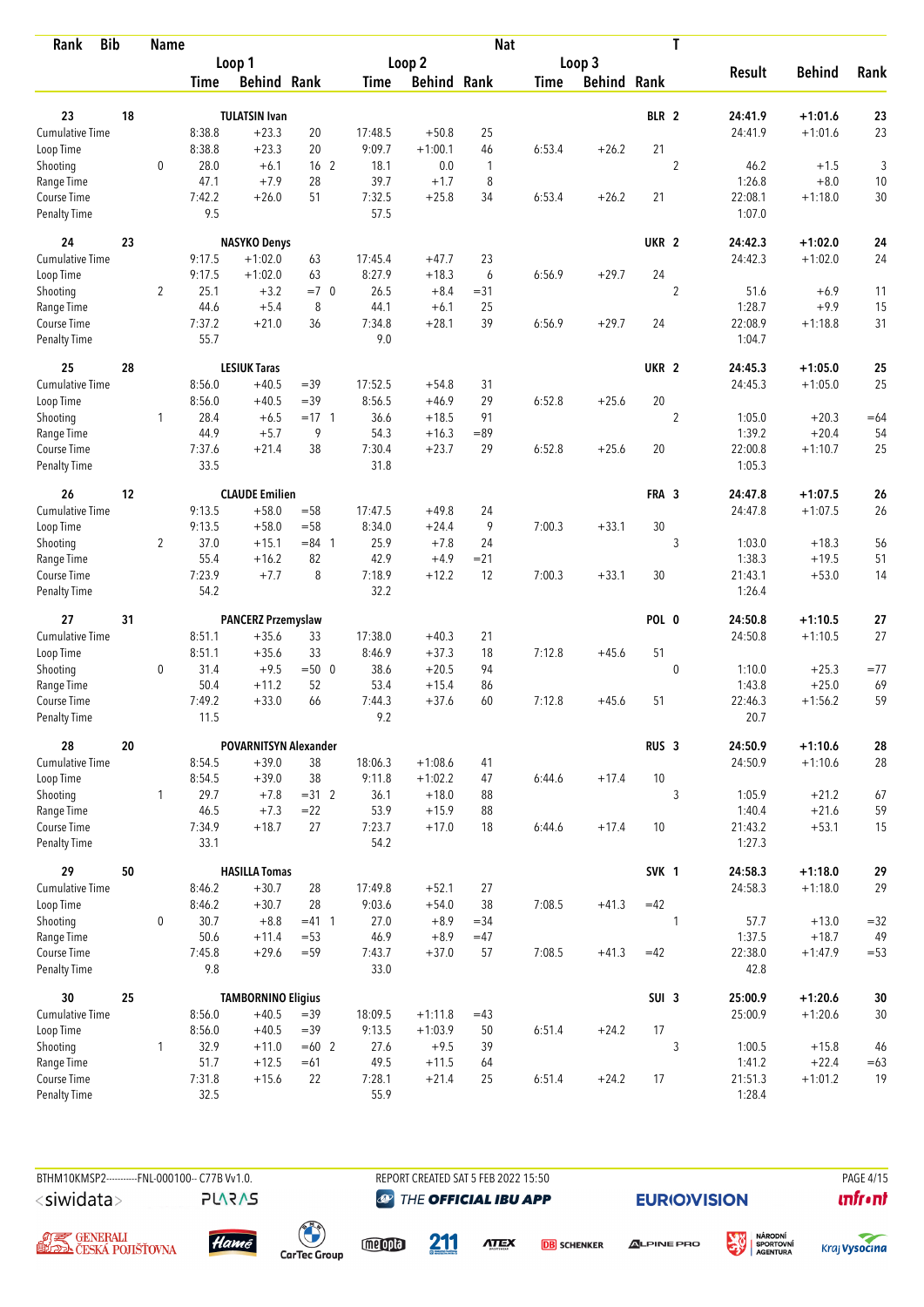| <b>Bib</b><br>Rank          |     | <b>Name</b>    |                  |                           |                |                  |                    | <b>Nat</b>     |             |                    |                  | T              |                   |                  |          |
|-----------------------------|-----|----------------|------------------|---------------------------|----------------|------------------|--------------------|----------------|-------------|--------------------|------------------|----------------|-------------------|------------------|----------|
|                             |     |                |                  | Loop 1                    |                |                  | Loop <sub>2</sub>  |                |             | Loop 3             |                  |                |                   |                  |          |
|                             |     |                | <b>Time</b>      | <b>Behind Rank</b>        |                | <b>Time</b>      | <b>Behind Rank</b> |                | <b>Time</b> | <b>Behind Rank</b> |                  |                | <b>Result</b>     | <b>Behind</b>    | Rank     |
|                             |     |                |                  |                           |                |                  |                    |                |             |                    |                  |                |                   |                  |          |
| 31                          | 66  |                |                  | <b>STALDER Gion</b>       |                |                  |                    |                |             |                    | SUI <sub>2</sub> |                | 25:01.4           | $+1:21.1$        | 31       |
| <b>Cumulative Time</b>      |     |                | 8:58.7           | $+43.2$                   | 43             | 17:51.0          | $+53.3$            | 29             |             |                    | 49               |                | 25:01.4           | $+1:21.1$        | 31       |
| Loop Time                   |     |                | 8:58.7           | $+43.2$                   | 43             | 8:52.3           | $+42.7$            | 22             | 7:10.4      | $+43.2$            |                  |                |                   |                  |          |
| Shooting                    |     | 1              | 31.1<br>48.7     | $+9.2$<br>$+9.5$          | $= 45$ 1       | 22.0<br>39.8     | $+3.9$<br>$+1.8$   | $=$ 5<br>9     |             |                    |                  | $\overline{2}$ | 53.2<br>1:28.5    | $+8.5$<br>$+9.7$ | 16       |
| Range Time<br>Course Time   |     |                | 7:36.9           | $+20.7$                   | $= 34$<br>35   | 7:40.1           | $+33.4$            | 49             | 7:10.4      | $+43.2$            | 49               |                | 22:27.4           | $+1:37.3$        | 14<br>46 |
| <b>Penalty Time</b>         |     |                | 33.1             |                           |                | 32.4             |                    |                |             |                    |                  |                | 1:05.5            |                  |          |
| 32                          | 103 |                |                  | <b>FAUNER Daniele</b>     |                |                  |                    |                |             |                    | ITA 1            |                | 25:06.8           | $+1:26.5$        | 32       |
| Cumulative Time             |     |                | 8:48.4           | $+32.9$                   | 31             | 17:50.9          | $+53.2$            | 28             |             |                    |                  |                | 25:06.8           | $+1:26.5$        | 32       |
| Loop Time                   |     |                | 8:48.4           | $+32.9$                   | 31             | 9:02.5           | $+52.9$            | 36             | 7:15.9      | $+48.7$            | 59               |                |                   |                  |          |
| Shooting                    |     | 0              | 38.2             | $+16.3$                   | 90 1           | 33.2             | $+15.1$            | 78             |             |                    |                  | 1              | 1:11.4            | $+26.7$          | 81       |
| Range Time                  |     |                | 54.2             | $+15.0$                   | 74             | 49.9             | $+11.9$            | $=66$          |             |                    |                  |                | 1:44.1            | $+25.3$          | 70       |
| Course Time                 |     |                | 7:43.1           | $+26.9$                   | 53             | 7:40.6           | $+33.9$            | 50             | 7:15.9      | $+48.7$            | 59               |                | 22:39.6           | $+1:49.5$        | 57       |
| <b>Penalty Time</b>         |     |                | 11.1             |                           |                | 32.0             |                    |                |             |                    |                  |                | 43.1              |                  |          |
| 33                          | 43  |                |                  | <b>MISE Edgars</b>        |                |                  |                    |                |             |                    | LAT 0            |                | 25:09.0           | $+1:28.7$        | 33       |
| Cumulative Time             |     |                | 9:02.4           | $+46.9$                   | 46             | 17:52.4          | $+54.7$            | 30             |             |                    |                  |                | 25:09.0           | $+1:28.7$        | 33       |
| Loop Time                   |     |                | 9:02.4           | $+46.9$                   | 46             | 8:50.0           | $+40.4$            | 19             | 7:16.6      | $+49.4$            | 60               |                |                   |                  |          |
| Shooting                    |     | $\mathbf 0$    | 39.9             | $+18.0$                   | 95 0           | 32.0             | $+13.9$            | $=70$          |             |                    |                  | $\mathbf 0$    | 1:12.0            | $+27.3$          | 83       |
| Range Time                  |     |                | 59.3             | $+20.1$                   | 94             | 51.9             | $+13.9$            | 80             |             |                    |                  |                | 1:51.2            | $+32.4$          | $= 90$   |
| Course Time                 |     |                | 7:52.1           | $+35.9$                   | 69             | 7:48.7           | $+42.0$            | 68             | 7:16.6      | $+49.4$            | 60               |                | 22:57.4           | $+2:07.3$        | 67       |
| <b>Penalty Time</b>         |     |                | 11.0             |                           |                | 9.4              |                    |                |             |                    |                  |                | 20.4              |                  |          |
| 34                          | 64  |                |                  | <b>DORFER Matthias</b>    |                |                  |                    |                |             |                    | GER <sub>2</sub> |                | 25:09.4           | $+1:29.1$        | 34       |
| Cumulative Time             |     |                | 9:13.8           | $+58.3$                   | 60             | 17:55.3          | $+57.6$            | 32             |             |                    |                  |                | 25:09.4           | $+1:29.1$        | 34       |
| Loop Time                   |     |                | 9:13.8           | $+58.3$                   | 60             | 8:41.5           | $+31.9$            | 13             | 7:14.1      | $+46.9$            | $=55$            |                |                   |                  |          |
| Shooting                    |     | $\overline{2}$ | 35.6             | $+13.7$                   | 770            | 26.5             | $+8.4$             | $= 31$         |             |                    |                  | $\overline{2}$ | 1:02.1            | $+17.4$          | 54       |
| Range Time                  |     |                | 53.9             | $+14.7$                   | 72             | 44.3             | $+6.3$             | 27             |             |                    |                  |                | 1:38.2            | $+19.4$          | 50       |
| Course Time                 |     |                | 7:21.1           | $+4.9$                    | 6              | 7:47.1           | $+40.4$            | 64             | 7:14.1      | $+46.9$            | $=55$            |                | 22:22.3           | $+1:32.2$        | 41       |
| <b>Penalty Time</b>         |     |                | 58.8             |                           |                | 10.1             |                    |                |             |                    |                  |                | 1:08.9            |                  |          |
| 35                          | 62  |                |                  | <b>SHAMAEV Dmitrii</b>    |                |                  |                    |                |             |                    | <b>ROU 2</b>     |                | 25:10.3           | $+1:30.0$        | 35       |
| Cumulative Time             |     |                | 8:40.1           | $+24.6$                   | 21             | 18:09.5          | $+1:11.8$          | $=43$          |             |                    |                  |                | 25:10.3           | $+1:30.0$        | 35       |
| Loop Time                   |     |                | 8:40.1           | $+24.6$                   | 21             | 9:29.4           | $+1:19.8$          | 64             | 7:00.8      | $+33.6$            | 32               |                |                   |                  |          |
| Shooting                    |     | 0              | 24.9             | $+3.0$                    | 6 <sub>2</sub> | 30.7             | $+12.6$            | 64             |             |                    |                  | $\overline{2}$ | 55.6              | $+10.9$          | 24       |
| Range Time                  |     |                | 42.4             | $+3.2$                    | $=$ 5          | 49.2             | $+11.2$            | 59             |             |                    |                  |                | 1:31.6            | $+12.8$          | $= 22$   |
| Course Time                 |     |                | 7:48.5           | $+32.3$                   | 65             | 7:43.8           | $+37.1$            | 58             | 7:00.8      | $+33.6$            | 32               |                | 22:33.1           | $+1:43.0$        | 52       |
| <b>Penalty Time</b>         |     |                | 9.2              |                           |                | 56.4             |                    |                |             |                    |                  |                | 1:05.6            |                  |          |
| 36                          | 8   |                |                  | <b>WIESTNER Serafin</b>   |                |                  |                    |                |             |                    | SUI 5            |                | 25:10.6           | $+1:30.3$        | 36       |
| <b>Cumulative Time</b>      |     |                | 9:07.1           | $+51.6$                   | 49             | 18:31.8          | $+1:34.1$          | 56             |             |                    |                  |                | 25:10.6           | $+1:30.3$        | 36       |
| Loop Time                   |     |                | 9:07.1           | $+51.6$                   | 49             | 9:24.7           | $+1:15.1$          | 60             | 6:38.8      | $+11.6$            | 5                |                |                   |                  |          |
| Shooting                    |     | $\overline{2}$ | 25.1             | $+3.2$                    | $=7.3$         | 32.5             | $+14.4$            | 75             |             |                    |                  | 5              | 57.7              | $+13.0$          | $= 32$   |
| Range Time                  |     |                | 43.3             | $+4.1$                    | 7              | 49.4             | $+11.4$            | $=61$          |             |                    |                  |                | 1:32.7            | $+13.9$          | 30       |
| Course Time<br>Penalty Time |     |                | 7:27.2<br>56.6   | $+11.0$                   | 12             | 7:15.5<br>1:19.8 | $+8.8$             | $\overline{7}$ | 6:38.8      | $+11.6$            | 5                |                | 21:21.5<br>2:16.4 | $+31.4$          | 6        |
|                             |     |                |                  |                           |                |                  |                    |                |             |                    |                  |                |                   |                  |          |
| 37                          | 51  |                |                  | <b>BOCHARNIKOV Sergey</b> |                |                  |                    |                |             |                    | BLR 3            |                | 25:10.9           | $+1:30.6$        | $37\,$   |
| <b>Cumulative Time</b>      |     |                | 9:21.4           | $+1:05.9$                 | 68             | 18:00.8          | $+1:03.1$          | 37             |             |                    |                  |                | 25:10.9           | $+1:30.6$        | 37       |
| Loop Time                   |     |                | 9:21.4           | $+1:05.9$                 | 68             | 8:39.4           | $+29.8$            | 11             | 7:10.1      | $+42.9$            | $=47$            |                |                   |                  |          |
| Shooting                    |     | $\overline{2}$ | 32.1             | $+10.2$                   | 54 1           | 24.0             | $+5.9$             | 18             |             |                    |                  | 3              | 56.1              | $+11.4$          | 25       |
| Range Time                  |     |                | 51.7             | $+12.5$                   | $=61$          | 43.5             | $+5.5$             | 24             |             |                    |                  |                | 1:35.2            | $+16.4$          | 35       |
| Course Time<br>Penalty Time |     |                | 7:29.5<br>1:00.2 | $+13.3$                   | $=16$          | 7:21.1<br>34.8   | $+14.4$            | 15             | 7:10.1      | $+42.9$            | $=47$            |                | 22:00.7<br>1:35.0 | $+1:10.6$        | 24       |
| 38                          | 11  |                |                  | <b>VIDMAR Anton</b>       |                |                  |                    |                |             |                    | SLO 1            |                | 25:13.4           | $+1:33.1$        | 38       |
| <b>Cumulative Time</b>      |     |                | 9:18.1           | $+1:02.6$                 | 64             | 17:59.1          | $+1:01.4$          | 36             |             |                    |                  |                | 25:13.4           | $+1:33.1$        | $38\,$   |
| Loop Time                   |     |                | 9:18.1           | $+1:02.6$                 | 64             | 8:41.0           | $+31.4$            | 12             | 7:14.3      | $+47.1$            | 57               |                |                   |                  |          |
| Shooting                    |     | $\mathbf{1}$   | 32.9             | $+11.0$                   | $=60$ 0        | 27.2             | $+9.1$             | 36             |             |                    |                  | 1              | 1:00.1            | $+15.4$          | 44       |
| Range Time                  |     |                | 52.2             | $+13.0$                   | $=64$          | 47.4             | $+9.4$             | $= 52$         |             |                    |                  |                | 1:39.6            | $+20.8$          | 56       |
| Course Time                 |     |                | 7:53.3           | $+37.1$                   | 71             | 7:44.1           | $+37.4$            | 59             | 7:14.3      | $+47.1$            | 57               |                | 22:51.7           | $+2:01.6$        | 62       |
| Penalty Time                |     |                | 32.6             |                           |                | 9.5              |                    |                |             |                    |                  |                | 42.1              |                  |          |

BTHM10KMSP2----------FNL-000100-- C77B Vv1.0. <siwidata>

**PLARAS** 

REPORT CREATED SAT 5 FEB 2022 15:50 **@** THE OFFICIAL IBU APP

**EURIO)VISION** 

姿







 $\begin{pmatrix} 1 \\ 1 \end{pmatrix}$ <br>CarTec Group

meona

211

**ATEX DB** SCHENKER





**PAGE 5/15** 

**unfront**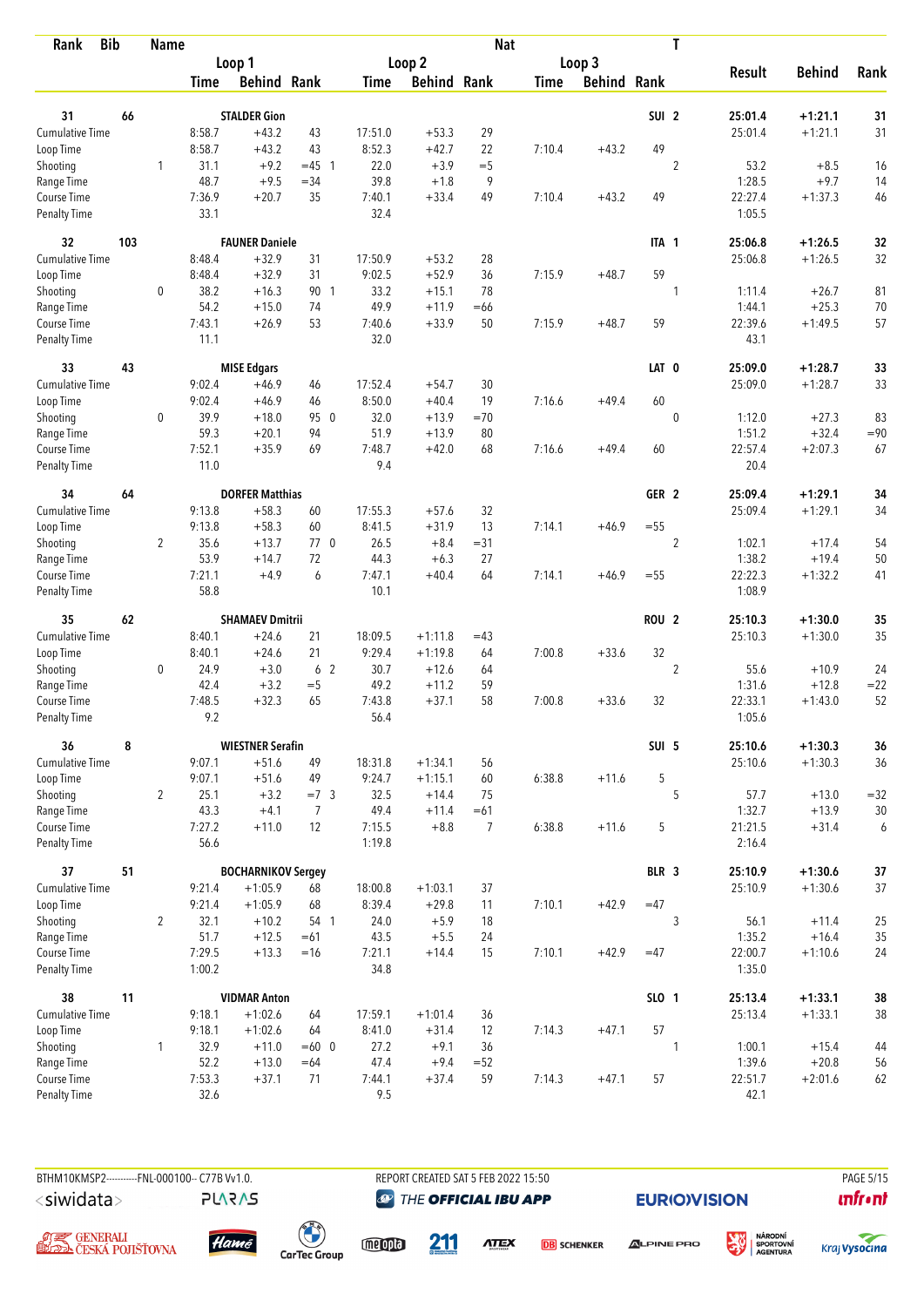| <b>Bib</b><br>Rank        |    | <b>Name</b>    |                |                                    |                 |         |                    | <b>Nat</b> |             |                    |                  | T              |                   |               |                |
|---------------------------|----|----------------|----------------|------------------------------------|-----------------|---------|--------------------|------------|-------------|--------------------|------------------|----------------|-------------------|---------------|----------------|
|                           |    |                |                | Loop 1                             |                 |         | Loop 2             |            |             | Loop 3             |                  |                |                   |               |                |
|                           |    |                | <b>Time</b>    | <b>Behind Rank</b>                 |                 | Time    | <b>Behind Rank</b> |            | <b>Time</b> | <b>Behind Rank</b> |                  |                | <b>Result</b>     | <b>Behind</b> | Rank           |
| 39                        | 92 |                |                | <b>GUIRAUD POILLOT Theo</b>        |                 |         |                    |            |             |                    | FRA 3            |                | 25:14.3           | $+1:34.0$     | 39             |
| Cumulative Time           |    |                | 8:37.4         | $+21.9$                            |                 | 18:15.7 | $+1:18.0$          |            |             |                    |                  |                | 25:14.3           | $+1:34.0$     | 39             |
|                           |    |                | 8:37.4         | $+21.9$                            | 18<br>18        | 9:38.3  | $+1:28.7$          | 48<br>70   |             | $+31.4$            | 26               |                |                   |               |                |
| Loop Time                 |    | $\mathbf 0$    | 35.9           |                                    | 78 3            | 35.7    | $+17.6$            | 87         | 6:58.6      |                    |                  | 3              |                   | $+26.9$       |                |
| Shooting                  |    |                |                | $+14.0$                            |                 | 52.8    |                    | 83         |             |                    |                  |                | 1:11.6            | $+28.0$       | 82             |
| Range Time<br>Course Time |    |                | 54.0<br>7:33.4 | $+14.8$<br>$+17.2$                 | 73<br>24        | 7:26.9  | $+14.8$<br>$+20.2$ | $= 22$     | 6:58.6      | $+31.4$            | 26               |                | 1:46.8<br>21:58.9 | $+1:08.8$     | 79<br>22       |
| <b>Penalty Time</b>       |    |                | 10.0           |                                    |                 | 1:18.6  |                    |            |             |                    |                  |                | 1:28.6            |               |                |
| 40                        | 63 |                |                | <b>LEITINGER Nikolaus</b>          |                 |         |                    |            |             |                    | AUT <sub>1</sub> |                | 25:14.6           | $+1:34.3$     | 40             |
| Cumulative Time           |    |                | 8:43.6         | $+28.1$                            | 25              | 17:56.9 | $+59.2$            | 34         |             |                    |                  |                | 25:14.6           | $+1:34.3$     | 40             |
| Loop Time                 |    |                | 8:43.6         | $+28.1$                            | 25              | 9:13.3  | $+1:03.7$          | $=48$      | 7:17.7      | $+50.5$            | $=63$            |                |                   |               |                |
| Shooting                  |    | 0              | 36.2           | $+14.3$                            | 79 1            | 32.0    | $+13.9$            | $=70$      |             |                    |                  | 1              | 1:08.2            | $+23.5$       | 72             |
| Range Time                |    |                | 55.3           | $+16.1$                            | $=80$           | 50.3    | $+12.3$            | $=72$      |             |                    |                  |                | 1:45.6            | $+26.8$       | $= 77$         |
| Course Time               |    |                | 7:38.2         | $+22.0$                            | 41              | 7:51.8  | $+45.1$            | 75         | 7:17.7      | $+50.5$            | $=63$            |                | 22:47.7           | $+1:57.6$     | 60             |
| <b>Penalty Time</b>       |    |                | 10.1           |                                    |                 | 31.2    |                    |            |             |                    |                  |                | 41.3              |               |                |
| 41                        | 32 |                |                | <b>RANTA Jaakko</b>                |                 |         |                    |            |             |                    | FIN <sub>3</sub> |                | 25:20.7           | $+1:40.4$     | 41             |
| <b>Cumulative Time</b>    |    |                | 8:53.9         | $+38.4$                            | 37              | 18:03.5 | $+1:05.8$          | 38         |             |                    |                  |                | 25:20.7           | $+1:40.4$     | 41             |
| Loop Time                 |    |                | 8:53.9         | $+38.4$                            | 37              | 9:09.6  | $+1:00.0$          | 45         | 7:17.2      | $+50.0$            | 62               |                |                   |               |                |
| Shooting                  |    | $\mathbf{1}$   | 23.7           | $+1.8$                             | 4 2             | 21.0    | $+2.9$             | 3          |             |                    |                  | 3              | 44.7              | 0.0           | 1              |
| Range Time                |    |                | 42.2           | $+3.0$                             | $\overline{2}$  | 39.1    | $+1.1$             | 5          |             |                    |                  |                | 1:21.3            | $+2.5$        | $\overline{c}$ |
| Course Time               |    |                | 7:39.1         | $+22.9$                            | 45              | 7:34.6  | $+27.9$            | 38         | 7:17.2      | $+50.0$            | 62               |                | 22:30.9           | $+1:40.8$     | $=50$          |
| <b>Penalty Time</b>       |    |                | 32.6           |                                    |                 | 55.9    |                    |            |             |                    |                  |                | 1:28.5            |               |                |
| 42                        | 19 |                |                | <b>POSTL Thomas</b>                |                 |         |                    |            |             |                    | AUT <sub>2</sub> |                | 25:21.3           | $+1:41.0$     | 42             |
| Cumulative Time           |    |                | 8:45.7         | $+30.2$                            | 27              | 18:07.6 | $+1:09.9$          | 42         |             |                    |                  |                | 25:21.3           | $+1:41.0$     | 42             |
| Loop Time                 |    |                | 8:45.7         | $+30.2$                            | 27              | 9:21.9  | $+1:12.3$          | 56         | 7:13.7      | $+46.5$            | 53               |                |                   |               |                |
| Shooting                  |    | 0              | 33.5           | $+11.6$                            | 64 2            | 27.4    | $+9.3$             | $= 37$     |             |                    |                  | $\overline{2}$ | 1:00.9            | $+16.2$       | 49             |
| Range Time                |    |                | 52.2           | $+13.0$                            | $=64$           | 44.6    | $+6.6$             | 28         |             |                    |                  |                | 1:36.8            | $+18.0$       | 46             |
| Course Time               |    |                | 7:43.4         | $+27.2$                            | 55              | 7:40.9  | $+34.2$            | 52         | 7:13.7      | $+46.5$            | 53               |                | 22:38.0           | $+1:47.9$     | $=53$          |
| <b>Penalty Time</b>       |    |                | 10.1           |                                    |                 | 56.4    |                    |            |             |                    |                  |                | 1:06.5            |               |                |
| 43                        | 46 |                |                | <b>PERVUSHIN Mikhail</b>           |                 |         |                    |            |             |                    | RUS <sub>4</sub> |                | 25:22.8           | $+1:42.5$     | 43             |
| <b>Cumulative Time</b>    |    |                | 9:24.6         | $+1:09.1$                          | 73              | 18:24.0 | $+1:26.3$          | 51         |             |                    |                  |                | 25:22.8           | $+1:42.5$     | 43             |
| Loop Time                 |    |                | 9:24.6         | $+1:09.1$                          | 73              | 8:59.4  | $+49.8$            | 31         | 6:58.8      | $+31.6$            | $= 27$           |                |                   |               |                |
| Shooting                  |    | $\overline{2}$ | 34.9           | $+13.0$                            | 72 <sub>2</sub> | 24.9    | $+6.8$             | 20         |             |                    |                  | 4              | 59.8              | $+15.1$       | 43             |
| Range Time                |    |                | 55.0           | $+15.8$                            | 76              | 43.4    | $+5.4$             | 23         |             |                    |                  |                | 1:38.4            | $+19.6$       | 52             |
| Course Time               |    |                | 7:31.7         | $+15.5$                            | $=20$           | 7:20.0  | $+13.3$            | 14         | 6:58.8      | $+31.6$            | $= 27$           |                | 21:50.5           | $+1:00.4$     | 18             |
| <b>Penalty Time</b>       |    |                | 57.9           |                                    |                 | 56.0    |                    |            |             |                    |                  |                | 1:53.9            |               |                |
| 44                        | 21 |                |                | <b>BOURGEOIS REPUBLIQUE Martin</b> |                 |         |                    |            |             |                    | FRA 3            |                | 25:25.2           | $+1:44.9$     | 44             |
| <b>Cumulative Time</b>    |    |                | 9:08.2         | $+52.7$                            | 51              | 18:15.3 | $+1:17.6$          | $=46$      |             |                    |                  |                | 25:25.2           | $+1:44.9$     | 44             |
| Loop Time                 |    |                | 9:08.2         | $+52.7$                            | 51              | 9:07.1  | $+57.5$            | 42         | 7:09.9      | $+42.7$            | 45               |                |                   |               |                |
| Shooting                  |    | $\mathbf{1}$   | 33.8           | $+11.9$                            | $=65$ 2         | 27.7    | $+9.6$             | $=40$      |             |                    |                  | 3              | 1:01.5            | $+16.8$       | 53             |
| Range Time                |    |                | 52.1           | $+12.9$                            | 63              | 45.2    | $+7.2$             | $= 35$     |             |                    |                  |                | 1:37.3            | $+18.5$       | 48             |
| Course Time               |    |                | 7:43.5         | $+27.3$                            | $=56$           | 7:27.7  | $+21.0$            | 24         | 7:09.9      | $+42.7$            | 45               |                | 22:21.1           | $+1:31.0$     | 40             |
| Penalty Time              |    |                | 32.6           |                                    |                 | 54.2    |                    |            |             |                    |                  |                | 1:26.8            |               |                |
| 45                        | 98 |                |                | <b>LEVET Damien</b>                |                 |         |                    |            |             |                    | FRA 2            |                | 25:26.8           | $+1:46.5$     | 45             |
| <b>Cumulative Time</b>    |    |                | 9:10.0         | $+54.5$                            | 53              | 18:09.7 | $+1:12.0$          | 45         |             |                    |                  |                | 25:26.8           | $+1:46.5$     | 45             |
| Loop Time                 |    |                | 9:10.0         | $+54.5$                            | 53              | 8:59.7  | $+50.1$            | 32         | 7:17.1      | $+49.9$            | 61               |                |                   |               |                |
| Shooting                  |    | $\mathbf{1}$   | 39.6           | $+17.7$                            | 92 1            | 31.1    | $+13.0$            | 66         |             |                    |                  | $\overline{2}$ | 1:10.7            | $+26.0$       | 79             |
| Range Time                |    |                | 58.9           | $+19.7$                            | 92              | 50.0    | $+12.0$            | $=68$      |             |                    |                  |                | 1:48.9            | $+30.1$       | 82             |
| Course Time               |    |                | 7:36.5         | $+20.3$                            | $=32$           | 7:36.8  | $+30.1$            | 41         | 7:17.1      | $+49.9$            | 61               |                | 22:30.4           | $+1:40.3$     | 49             |
| Penalty Time              |    |                | 34.6           |                                    |                 | 32.9    |                    |            |             |                    |                  |                | 1:07.5            |               |                |
| 46                        | 44 |                |                | <b>NYKVIST Emil</b>                |                 |         |                    |            |             |                    | SWE 3            |                | 25:27.6           | $+1:47.3$     | 46             |
| <b>Cumulative Time</b>    |    |                | 8:42.7         | $+27.2$                            | 24              | 18:19.1 | $+1:21.4$          | 49         |             |                    |                  |                | 25:27.6           | $+1:47.3$     | 46             |
| Loop Time                 |    |                | 8:42.7         | $+27.2$                            | 24              | 9:36.4  | $+1:26.8$          | 69         | 7:08.5      | $+41.3$            | $=42$            |                |                   |               |                |
| Shooting                  |    | $\mathbf 0$    | 37.0           | $+15.1$                            | $= 84$ 3        | 30.1    | $+12.0$            | $=60$      |             |                    |                  | 3              | 1:07.2            | $+22.5$       | $=69$          |
| Range Time                |    |                | 56.2           | $+17.0$                            | 85              | 49.4    | $+11.4$            | $=61$      |             |                    |                  |                | 1:45.6            | $+26.8$       | $=77$          |
| Course Time               |    |                | 7:36.0         | $+19.8$                            | $=30$           | 7:26.5  | $+19.8$            | $= 20$     | 7:08.5      | $+41.3$            | $=42$            |                | 22:11.0           | $+1:20.9$     | 33             |
| Penalty Time              |    |                | 10.5           |                                    |                 | 1:20.5  |                    |            |             |                    |                  |                | 1:31.0            |               |                |

BTHM10KMSP2----------FNL-000100-- C77B Vv1.0. <siwidata>

**PLARAS** 

REPORT CREATED SAT 5 FEB 2022 15:50 **@** THE OFFICIAL IBU APP

211

**EURIO)VISION** 

PAGE 6/15  $\mathbf{u}$ front





 $\begin{pmatrix} 1 \\ 1 \end{pmatrix}$ <br>CarTec Group



**ATEX** 

**DB** SCHENKER

**ALPINE PRO** 



姿

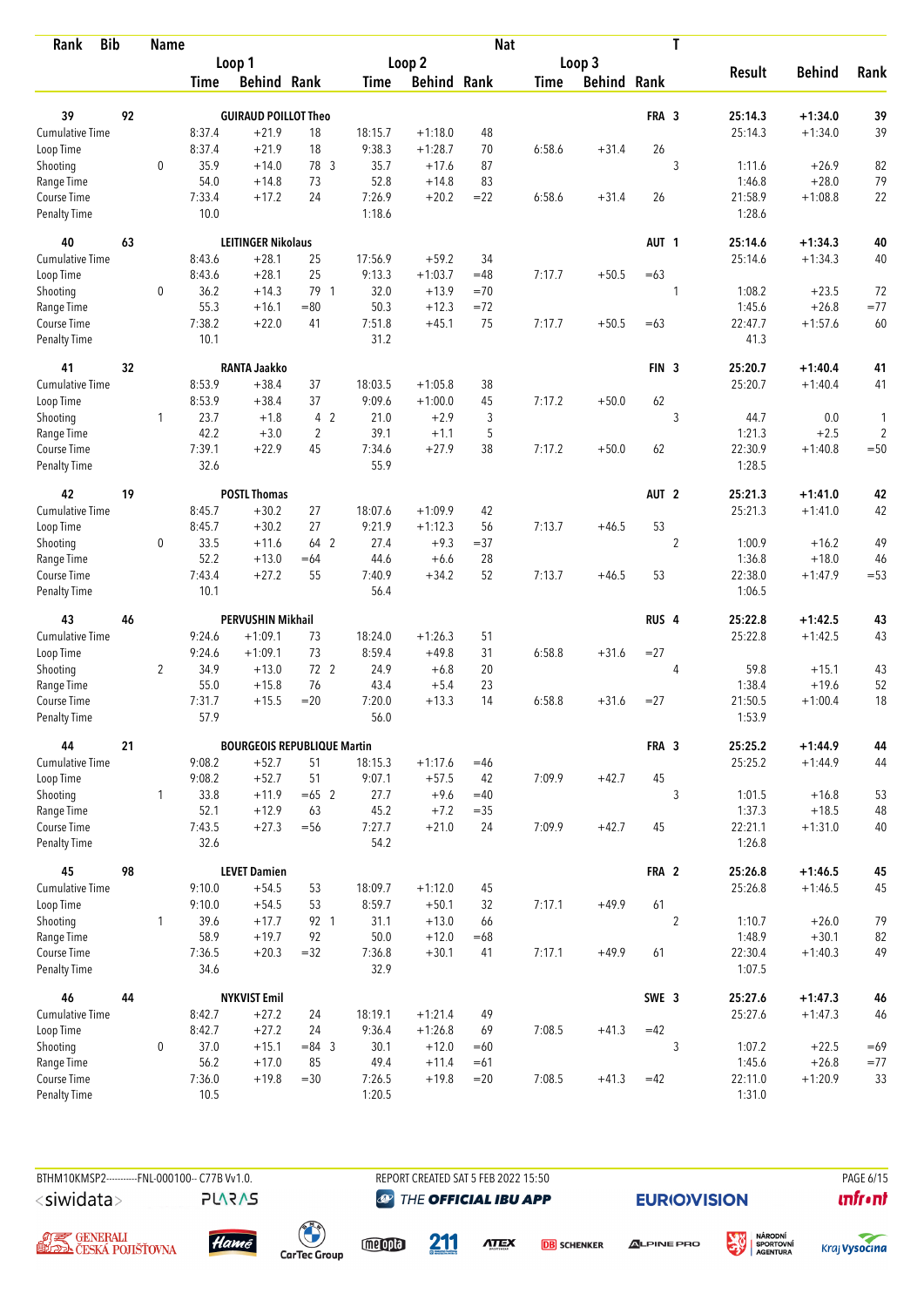| <b>Bib</b><br>Rank        |     | <b>Name</b>    |                |                             |                 |                |                    | <b>Nat</b>  |             |                    |                  | T              |                   |                   |          |
|---------------------------|-----|----------------|----------------|-----------------------------|-----------------|----------------|--------------------|-------------|-------------|--------------------|------------------|----------------|-------------------|-------------------|----------|
|                           |     |                |                | Loop 1                      |                 |                | Loop 2             |             |             | Loop 3             |                  |                |                   |                   |          |
|                           |     |                | Time           | <b>Behind Rank</b>          |                 | Time           | <b>Behind Rank</b> |             | <b>Time</b> | <b>Behind Rank</b> |                  |                | <b>Result</b>     | <b>Behind</b>     | Rank     |
| 47                        | 79  |                |                | <b>BRANDT Viktor</b>        |                 |                |                    |             |             |                    | SWE 2            |                | 25:27.8           | $+1:47.5$         | 47       |
| <b>Cumulative Time</b>    |     |                | 8:34.9         | $+19.4$                     | $=13$           | 17:59.0        | $+1:01.3$          | 35          |             |                    |                  |                | 25:27.8           | $+1:47.5$         | 47       |
| Loop Time                 |     |                | 8:34.9         | $+19.4$                     | $=13$           | 9:24.1         | $+1:14.5$          | 59          | 7:28.8      | $+1:01.6$          | 78               |                |                   |                   |          |
| Shooting                  |     | $\mathbf 0$    | 29.4           | $+7.5$                      | $= 26$ 2        | 23.2           | $+5.1$             | $=11$       |             |                    |                  | $\overline{2}$ | 52.6              | $+7.9$            | 13       |
| Range Time                |     |                | 49.0           | $+9.8$                      | $=$ 38          | 41.1           | $+3.1$             | 11          |             |                    |                  |                | 1:30.1            | $+11.3$           | 17       |
| Course Time               |     |                | 7:35.0         | $+18.8$                     | $=28$           | 7:46.2         | $+39.5$            | $=62$       | 7:28.8      | $+1:01.6$          | 78               |                | 22:50.0           | $+1:59.9$         | 61       |
| Penalty Time              |     |                | 10.9           |                             |                 | 56.8           |                    |             |             |                    |                  |                | 1:07.7            |                   |          |
| 48                        | 48  |                |                | <b>CISAR Alex</b>           |                 |                |                    |             |             |                    | SLO <sub>3</sub> |                | 25:28.0           | $+1:47.7$         | 48       |
| Cumulative Time           |     |                | 8:27.6         | $+12.1$                     | $\overline{7}$  | 18:03.6        | $+1:05.9$          | 39          |             |                    |                  |                | 25:28.0           | $+1:47.7$         | 48       |
| Loop Time                 |     |                | 8:27.6         | $+12.1$                     | $\overline{7}$  | 9:36.0         | $+1:26.4$          | 68          | 7:24.4      | $+57.2$            | 73               |                |                   |                   |          |
| Shooting                  |     | 0              | 27.2           | $+5.3$                      | 11 <sup>3</sup> | 22.0           | $+3.9$             | $=$ 5       |             |                    |                  | 3              | 49.2              | $+4.5$            | 7        |
| Range Time                |     |                | 45.4           | $+6.2$                      | 12              | 39.3           | $+1.3$             | 6           |             |                    |                  |                | 1:24.7            | $+5.9$            | 6        |
| Course Time               |     |                | 7:32.5         | $+16.3$                     | 23              | 7:33.0         | $+26.3$            | 36          | 7:24.4      | $+57.2$            | 73               |                | 22:29.9           | $+1:39.8$         | 48       |
| Penalty Time              |     |                | 9.7            |                             |                 | 1:23.7         |                    |             |             |                    |                  |                | 1:33.4            |                   |          |
| 49                        | 106 |                |                | <b>KOSHYN Aliaksandr</b>    |                 |                |                    |             |             |                    | BLR 0            |                | 25:31.3           | $+1:51.0$         | 49       |
| Cumulative Time           |     |                | 9:00.6         | $+45.1$                     | 45              | 17:56.3        | $+58.6$            | 33          |             |                    |                  |                | 25:31.3           | $+1:51.0$         | 49       |
| Loop Time                 |     |                | 9:00.6         | $+45.1$                     | 45              | 8:55.7         | $+46.1$            | 27          | 7:35.0      | $+1:07.8$          | 87               |                |                   |                   |          |
| Shooting                  |     | $\mathbf 0$    | 29.8<br>47.8   | $+7.9$                      | $=34$ 0<br>32   | 23.4           | $+5.3$<br>$+3.4$   | 15          |             |                    |                  | $\mathbf 0$    | 53.3<br>1:29.2    | $+8.6$<br>$+10.4$ | 17       |
| Range Time<br>Course Time |     |                | 8:01.5         | $+8.6$<br>$+45.3$           | 86              | 41.4<br>8:02.9 | $+56.2$            | $=13$<br>91 | 7:35.0      | $+1:07.8$          | 87               |                | 23:39.4           | $+2:49.3$         | 16<br>88 |
| <b>Penalty Time</b>       |     |                | 11.3           |                             |                 | 11.4           |                    |             |             |                    |                  |                | 22.7              |                   |          |
| 50                        | 90  |                |                | <b>KARVINEN Otto-Eemil</b>  |                 |                |                    |             |             |                    | FIN <sub>2</sub> |                | 25:33.0           | $+1:52.7$         | 50       |
| Cumulative Time           |     |                | 8:53.8         | $+38.3$                     | $=35$           | 18:15.3        | $+1:17.6$          | $=46$       |             |                    |                  |                | 25:33.0           | $+1:52.7$         | 50       |
| Loop Time                 |     |                | 8:53.8         | $+38.3$                     | $= 35$          | 9:21.5         | $+1:11.9$          | 55          | 7:17.7      | $+50.5$            | $=63$            |                |                   |                   |          |
| Shooting                  |     | 0              | 27.7           | $+5.8$                      | 14 <sub>2</sub> | 27.0           | $+8.9$             | $=34$       |             |                    |                  | $\overline{2}$ | 54.7              | $+10.0$           | 20       |
| Range Time                |     |                | 45.1           | $+5.9$                      | $=10$           | 45.4           | $+7.4$             | 37          |             |                    |                  |                | 1:30.5            | $+11.7$           | 18       |
| Course Time               |     |                | 7:57.9         | $+41.7$                     | 80              | 7:38.8         | $+32.1$            | 48          | 7:17.7      | $+50.5$            | $=63$            |                | 22:54.4           | $+2:04.3$         | 64       |
| <b>Penalty Time</b>       |     |                | 10.8           |                             |                 | 57.3           |                    |             |             |                    |                  |                | 1:08.1            |                   |          |
| 51                        | 37  |                |                | <b>CRNKOVIC Kresimir</b>    |                 |                |                    |             |             |                    | CRO 4            |                | 25:33.2           | $+1:52.9$         | 51       |
| <b>Cumulative Time</b>    |     |                | 9:30.0         | $+1:14.5$                   | 76              | 18:33.7        | $+1:36.0$          | 57          |             |                    |                  |                | 25:33.2           | $+1:52.9$         | 51       |
| Loop Time                 |     |                | 9:30.0         | $+1:14.5$                   | 76              | 9:03.7         | $+54.1$            | 39          | 6:59.5      | $+32.3$            | 29               |                |                   |                   |          |
| Shooting                  |     | $\overline{2}$ | 34.8           | $+12.9$                     | 712             | 29.5           | $+11.4$            | $= 53$      |             |                    |                  | 4              | 1:04.4            | $+19.7$           | 61       |
| Range Time                |     |                | 55.1           | $+15.9$                     | $= 77$          | 47.7           | $+9.7$             | 56          |             |                    |                  |                | 1:42.8            | $+24.0$           | $=66$    |
| Course Time               |     |                | 7:38.0         | $+21.8$                     | $=39$           | 7:19.5         | $+12.8$            | 13          | 6:59.5      | $+32.3$            | 29               |                | 21:57.0           | $+1:06.9$         | 21       |
| Penalty Time              |     |                | 56.9           |                             |                 | 56.5           |                    |             |             |                    |                  |                | 1:53.4            |                   |          |
| 52                        | 107 |                |                | <b>DOTSENKO Andriy</b>      |                 |                |                    |             |             |                    | UKR 3            |                | 25:38.1           | $+1:57.8$         | 52       |
| Cumulative Time           |     |                | 9:25.7         | $+1:10.2$                   | 75              | 18:28.0        | $+1:30.3$          | 54          |             |                    |                  |                | 25:38.1           | $+1:57.8$         | 52       |
| Loop Time                 |     |                | 9:25.7         | $+1:10.2$                   | 75              | 9:02.3         | $+52.7$            | 35          | 7:10.1      | $+42.9$            | $=47$            |                |                   |                   |          |
| Shooting                  |     | $\overline{2}$ | 32.4           | $+10.5$                     | 56 1            | 31.8           | $+13.7$            | 68          |             |                    |                  | 3              | 1:04.2            | $+19.5$           | 60       |
| Range Time<br>Course Time |     |                | 50.6           | $+11.4$<br>$+21.2$          | $= 53$<br>37    | 50.0           | $+12.0$            | $=68$       |             | $+42.9$            | $=47$            |                | 1:40.6            | $+21.8$           | 60       |
| Penalty Time              |     |                | 7:37.4<br>57.7 |                             |                 | 7:38.0<br>34.3 | $+31.3$            | $=46$       | 7:10.1      |                    |                  |                | 22:25.5<br>1:32.0 | $+1:35.4$         | 45       |
| 53                        | 70  |                |                | <b>UNTERWEGER Dominic</b>   |                 |                |                    |             |             |                    | AUT <sub>2</sub> |                | 25:43.7           | $+2:03.4$         | 53       |
| Cumulative Time           |     |                | 9:19.0         | $+1:03.5$                   | 65              | 18:25.9        | $+1:28.2$          | 53          |             |                    |                  |                | 25:43.7           | $+2:03.4$         | 53       |
| Loop Time                 |     |                | 9:19.0         | $+1:03.5$                   | 65              | 9:06.9         | $+57.3$            | 41          | 7:17.8      | $+50.6$            | 65               |                |                   |                   |          |
| Shooting                  |     | $\mathbf{1}$   | 31.3           | $+9.4$                      | $= 48$ 1        | 29.7           | $+11.6$            | $= 57$      |             |                    |                  | $\overline{2}$ | 1:01.0            | $+16.3$           | 50       |
| Range Time                |     |                | 49.2           | $+10.0$                     | $=42$           | 47.1           | $+9.1$             | 50          |             |                    |                  |                | 1:36.3            | $+17.5$           | 43       |
| Course Time               |     |                | 7:56.5         | $+40.3$                     | 78              | 7:47.9         | $+41.2$            | 66          | 7:17.8      | $+50.6$            | 65               |                | 23:02.2           | $+2:12.1$         | 71       |
| Penalty Time              |     |                | 33.3           |                             |                 | 31.9           |                    |             |             |                    |                  |                | 1:05.2            |                   |          |
| 54                        | 24  |                |                | <b>PATRIJUKS Aleksandrs</b> |                 |                |                    |             |             |                    | LAT <sub>3</sub> |                | 25:44.5           | $+2:04.2$         | 54       |
| <b>Cumulative Time</b>    |     |                | 8:37.7         | $+22.2$                     | 19              | 18:39.5        | $+1:41.8$          | 59          |             |                    |                  |                | 25:44.5           | $+2:04.2$         | 54       |
| Loop Time                 |     |                | 8:37.7         | $+22.2$                     | 19              | 10:01.8        | $+1:52.2$          | $= 87$      | 7:05.0      | $+37.8$            | $40\,$           |                |                   |                   |          |
| Shooting                  |     | $\mathbf 0$    | 31.3           | $+9.4$                      | $=48$ 3         | 45.2           | $+27.1$            | $=103$      |             |                    |                  | 3              | 1:16.6            | $+31.9$           | $= 93$   |
| Range Time                |     |                | 49.4           | $+10.2$                     | 47              | 1:01.7         | $+23.7$            | 105         |             |                    |                  |                | 1:51.1            | $+32.3$           | 89       |
| Course Time               |     |                | 7:38.9         | $+22.7$                     | 44              | 7:41.0         | $+34.3$            | 53          | 7:05.0      | $+37.8$            | 40               |                | 22:24.9           | $+1:34.8$         | 44       |
| Penalty Time              |     |                | 9.4            |                             |                 | 1:19.1         |                    |             |             |                    |                  |                | 1:28.5            |                   |          |

**PLARAS** 

BTHM10KMSP2----------FNL-000100-- C77B Vv1.0. REPORT CREATED SAT 5 FEB 2022 15:50 PAGE 7/15 **@** THE OFFICIAL IBU APP

**EURIO)VISION** 

溪







meona

211

**ATEX DB** SCHENKER



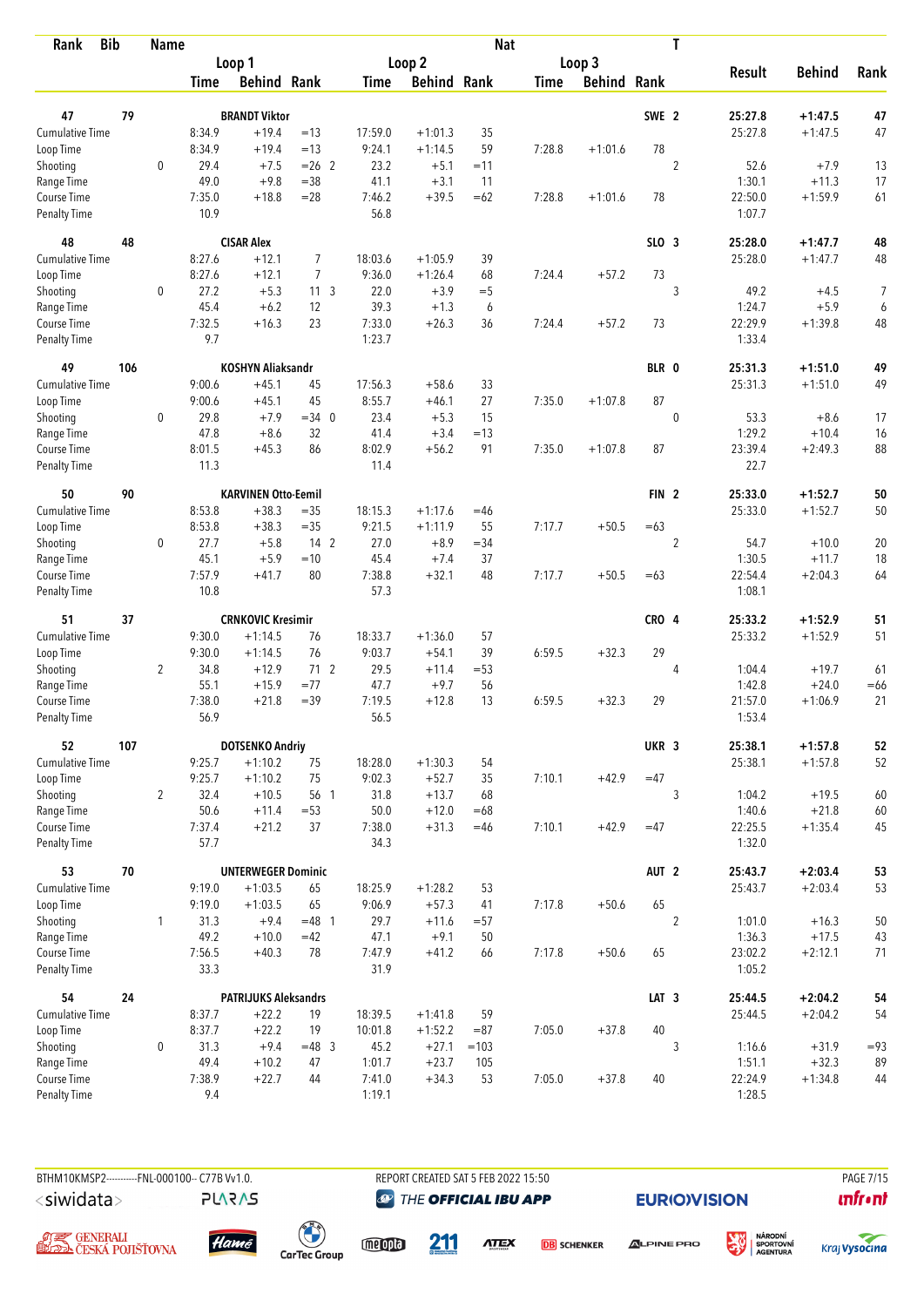| <b>Bib</b><br>Rank                 |    | <b>Name</b>    |                |                        |          |                  |                    | <b>Nat</b> |             |                    |                  | T              |                   |               |            |
|------------------------------------|----|----------------|----------------|------------------------|----------|------------------|--------------------|------------|-------------|--------------------|------------------|----------------|-------------------|---------------|------------|
|                                    |    |                |                | Loop 1                 |          |                  | Loop 2             |            |             | Loop 3             |                  |                |                   |               |            |
|                                    |    |                | Time           | <b>Behind Rank</b>     |          | Time             | <b>Behind Rank</b> |            | <b>Time</b> | <b>Behind Rank</b> |                  |                | <b>Result</b>     | <b>Behind</b> | Rank       |
| 55                                 | 35 |                |                | <b>SIRIK Sergey</b>    |          |                  |                    |            |             |                    | KAZ <sub>1</sub> |                | 25:49.4           | $+2:09.1$     | 55         |
| <b>Cumulative Time</b>             |    |                | 9:10.4         | $+54.9$                | 54       | 18:05.0          | $+1:07.3$          | 40         |             |                    |                  |                | 25:49.4           | $+2:09.1$     | 55         |
| Loop Time                          |    |                | 9:10.4         | $+54.9$                | 54       | 8:54.6           | $+45.0$            | 25         | 7:44.4      | $+1:17.2$          | 98               |                |                   |               |            |
| Shooting                           |    | 1              | 30.8           | $+8.9$                 | $=43$ 0  | 26.2             | $+8.1$             | $=25$      |             |                    |                  | 1              | 57.1              | $+12.4$       | $= 27$     |
| Range Time                         |    |                | 49.8           | $+10.6$                | 48       | 45.6             | $+7.6$             | 38         |             |                    |                  |                | 1:35.4            | $+16.6$       | 36         |
| Course Time                        |    |                | 7:48.4         | $+32.2$                | 64       | 7:59.4           | $+52.7$            | 83         | 7:44.4      | $+1:17.2$          | 98               |                | 23:32.2           | $+2:42.1$     | 86         |
| <b>Penalty Time</b>                |    |                | 32.2           |                        |          | 9.6              |                    |            |             |                    |                  |                | 41.8              |               |            |
| 56                                 | 42 |                |                | <b>DYUSSENOV Asset</b> |          |                  |                    |            |             |                    | KAZ 4            |                | 25:49.6           | $+2:09.3$     | 56         |
| Cumulative Time                    |    |                | 9:30.6         | $+1:15.1$              | 77       | 18:51.4          | $+1:53.7$          | 67         |             |                    |                  |                | 25:49.6           | $+2:09.3$     | 56         |
| Loop Time                          |    |                | 9:30.6         | $+1:15.1$              | 77       | 9:20.8           | $+1:11.2$          | 54         | 6:58.2      | $+31.0$            | 25               |                |                   |               |            |
| Shooting                           |    | $\overline{2}$ | 44.9           | $+23.0$                | 100 2    | 28.8             | $+10.7$            | $=47$      |             |                    |                  | 4              | 1:13.8            | $+29.1$       | $=90$      |
| Range Time                         |    |                | 1:03.2         | $+24.0$                | 99       | 47.0             | $+9.0$             | 49         |             |                    |                  |                | 1:50.2            | $+31.4$       | 84         |
| Course Time                        |    |                | 7:31.1         | $+14.9$                | $=18$    | 7:37.8           | $+31.1$            | 43         | 6:58.2      | $+31.0$            | 25               |                | 22:07.1           | $+1:17.0$     | 28         |
| <b>Penalty Time</b>                |    |                | 56.3           |                        |          | 56.0             |                    |            |             |                    |                  |                | 1:52.3            |               |            |
| 57                                 | 9  |                |                | <b>TKALENKO Ruslan</b> |          |                  |                    |            |             |                    | UKR 5            |                | 25:50.0           | $+2:09.7$     | 57         |
| <b>Cumulative Time</b>             |    |                | 9:21.5         | $+1:06.0$              | 69       | 18:56.2          | $+1:58.5$          | 70         |             |                    |                  |                | 25:50.0           | $+2:09.7$     | 57         |
| Loop Time                          |    |                | 9:21.5         | $+1:06.0$              | 69       | 9:34.7           | $+1:25.1$          | 67         | 6:53.8      | $+26.6$            | 23               |                |                   |               |            |
| Shooting                           |    | $\overline{2}$ | 31.4           | $+9.5$                 | $= 50.3$ | 29.3             | $+11.2$            | 52         |             |                    |                  | 5              | 1:00.7            | $+16.0$       | $=47$      |
| Range Time                         |    |                | 48.7           | $+9.5$                 | $= 34$   | 45.0             | $+7.0$             | 33         |             |                    |                  |                | 1:33.7            | $+14.9$       | 31         |
| Course Time<br><b>Penalty Time</b> |    |                | 7:38.8<br>54.0 | $+22.6$                | 43       | 7:33.9<br>1:15.8 | $+27.2$            | 37         | 6:53.8      | $+26.6$            | 23               |                | 22:06.5<br>2:09.8 | $+1:16.4$     | 27         |
| 58                                 | 87 |                |                | <b>ORLYK Andrii</b>    |          |                  |                    |            |             |                    | UKR <sub>2</sub> |                | 25:54.1           | $+2:13.8$     | 58         |
| Cumulative Time                    |    |                | 9:22.5         | $+1:07.0$              | 70       | 18:40.0          | $+1:42.3$          | 60         |             |                    |                  |                | 25:54.1           | $+2:13.8$     | 58         |
| Loop Time                          |    |                | 9:22.5         | $+1:07.0$              | 70       | 9:17.5           | $+1:07.9$          | 52         | 7:14.1      | $+46.9$            | $= 55$           |                |                   |               |            |
| Shooting                           |    | 1              | 45.9           | $+24.0$                | 1011     | 41.0             | $+22.9$            | 98         |             |                    |                  | $\overline{2}$ | 1:26.9            | $+42.2$       | 103        |
| Range Time                         |    |                | 1:04.6         | $+25.4$                | 101      | 1:00.0           | $+22.0$            | $=102$     |             |                    |                  |                | 2:04.6            | $+45.8$       | 102        |
| Course Time                        |    |                | 7:43.3         | $+27.1$                | 54       | 7:45.2           | $+38.5$            | 61         | 7:14.1      | $+46.9$            | $= 55$           |                | 22:42.6           | $+1:52.5$     | 58         |
| <b>Penalty Time</b>                |    |                | 34.6           |                        |          | 32.3             |                    |            |             |                    |                  |                | 1:06.9            |               |            |
| 59                                 | 15 |                |                | <b>RASTIC Damir</b>    |          |                  |                    |            |             |                    | SRB <sub>2</sub> |                | 25:55.3           | $+2:15.0$     | 59         |
| <b>Cumulative Time</b>             |    |                | 9:20.9         | $+1:05.4$              | 67       | 18:41.5          | $+1:43.8$          | 62         |             |                    |                  |                | 25:55.3           | $+2:15.0$     | 59         |
| Loop Time                          |    |                | 9:20.9         | $+1:05.4$              | 67       | 9:20.6           | $+1:11.0$          | 53         | 7:13.8      | $+46.6$            | 54               |                |                   |               |            |
| Shooting                           |    | 1              | 36.9           | $+15.0$                | 83 1     | 41.1             | $+23.0$            | 99         |             |                    |                  | $\overline{2}$ | 1:18.1            | $+33.4$       | 95         |
| Range Time                         |    |                | 55.5           | $+16.3$                | 83       | 58.1             | $+20.1$            | 97         |             |                    |                  |                | 1:53.6            | $+34.8$       | 95         |
| Course Time                        |    |                | 7:52.4         | $+36.2$                | 70       | 7:50.4           | $+43.7$            | 73         | 7:13.8      | $+46.6$            | 54               |                | 22:56.6           | $+2:06.5$     | 66         |
| <b>Penalty Time</b>                |    |                | 33.0           |                        |          | 32.1             |                    |            |             |                    |                  |                | 1:05.1            |               |            |
| 60                                 | 81 |                |                | MUKHAMEDZIANOV Ilnaz   |          |                  |                    |            |             |                    | RUS <sub>4</sub> |                | 25:55.8           | $+2:15.5$     | $\pmb{60}$ |
| Cumulative Time                    |    |                | 9:05.2         | $+49.7$                | 47       | 18:28.6          | $+1:30.9$          | 55         |             |                    |                  |                | 25:55.8           | $+2:15.5$     | $60\,$     |
| Loop Time                          |    |                | 9:05.2         | $+49.7$                | 47       | 9:23.4           | $+1:13.8$          | 58         | 7:27.2      | $+1:00.0$          | 76               |                |                   |               |            |
| Shooting                           |    | $\mathbf{1}$   | 33.8           | $+11.9$                | $=65$ 3  | 30.1             | $+12.0$            | $=60$      |             |                    |                  | 4              | 1:03.9            | $+19.2$       | $= 57$     |
| Range Time                         |    |                | 51.4           | $+12.2$                | 59       | 49.3             | $+11.3$            | 60         |             |                    |                  |                | 1:40.7            | $+21.9$       | 61         |
| Course Time<br>Penalty Time        |    |                | 7:39.6<br>34.2 | $+23.4$                | 46       | 7:16.4<br>1:17.7 | $+9.7$             | 10         | 7:27.2      | $+1:00.0$          | 76               |                | 22:23.2<br>1:51.9 | $+1:33.1$     | 42         |
| 61                                 | 52 |                |                | <b>DURTSCHI Max</b>    |          |                  |                    |            |             |                    | USA 3            |                | 25:58.1           | $+2:17.8$     | $61\,$     |
| <b>Cumulative Time</b>             |    |                | 8:52.7         | $+37.2$                | 34       | 18:48.1          | $+1:50.4$          | 66         |             |                    |                  |                | 25:58.1           | $+2:17.8$     | 61         |
| Loop Time                          |    |                | 8:52.7         | $+37.2$                | 34       | 9:55.4           | $+1:45.8$          | 82         | 7:10.0      | $+42.8$            | 46               |                |                   |               |            |
| Shooting                           |    | 0              | 35.2           | $+13.3$                | $=73.3$  | 34.5             | $+16.4$            | 82         |             |                    |                  | 3              | 1:09.7            | $+25.0$       | 75         |
| Range Time                         |    |                | 54.8           | $+15.6$                | 75       | 53.2             | $+15.2$            | 85         |             |                    |                  |                | 1:48.0            | $+29.2$       | $80\,$     |
| Course Time                        |    |                | 7:48.1         | $+31.9$                | 63       | 7:40.8           | $+34.1$            | 51         | 7:10.0      | $+42.8$            | 46               |                | 22:38.9           | $+1:48.8$     | 56         |
| Penalty Time                       |    |                | 9.8            |                        |          | 1:21.4           |                    |            |             |                    |                  |                | 1:31.2            |               |            |
| 62                                 | 14 |                |                | <b>ZINGERLE David</b>  |          |                  |                    |            |             |                    | ITA <sub>2</sub> |                | 25:58.7           | $+2:18.4$     | $62\,$     |
| Cumulative Time                    |    |                | 9:40.1         | $+1:24.6$              | 84       | 18:38.2          | $+1:40.5$          | 58         |             |                    |                  |                | 25:58.7           | $+2:18.4$     | 62         |
| Loop Time                          |    |                | 9:40.1         | $+1:24.6$              | 84       | 8:58.1           | $+48.5$            | 30         | 7:20.5      | $+53.3$            | $=69$            |                |                   |               |            |
| Shooting                           |    | $\overline{2}$ | 32.7           | $+10.8$                | $= 58$ 0 | 28.0             | $+9.9$             | 44         |             |                    |                  | 2              | 1:00.7            | $+16.0$       | $=47$      |
| Range Time                         |    |                | 49.9           | $+10.7$                | 49       | 46.5             | $+8.5$             | 45         |             |                    |                  |                | 1:36.4            | $+17.6$       | $=44$      |
| Course Time                        |    |                | 7:51.6         | $+35.4$                | 68       | 8:01.5           | $+54.8$            | 88         | 7:20.5      | $+53.3$            | $=69$            |                | 23:13.6           | $+2:23.5$     | 76         |
| Penalty Time                       |    |                | 58.6           |                        |          | 10.1             |                    |            |             |                    |                  |                | 1:08.7            |               |            |

**PLARAS** 

BTHM10KMSP2----------FNL-000100-- C77B Vv1.0. REPORT CREATED SAT 5 FEB 2022 15:50 PAGE 8/15 **@** THE OFFICIAL IBU APP

**EURIO)VISION** 

姿

**unfront** 





 $\begin{pmatrix} 1 \\ 1 \end{pmatrix}$ <br>CarTec Group

meona 211

**ATEX DB** SCHENKER



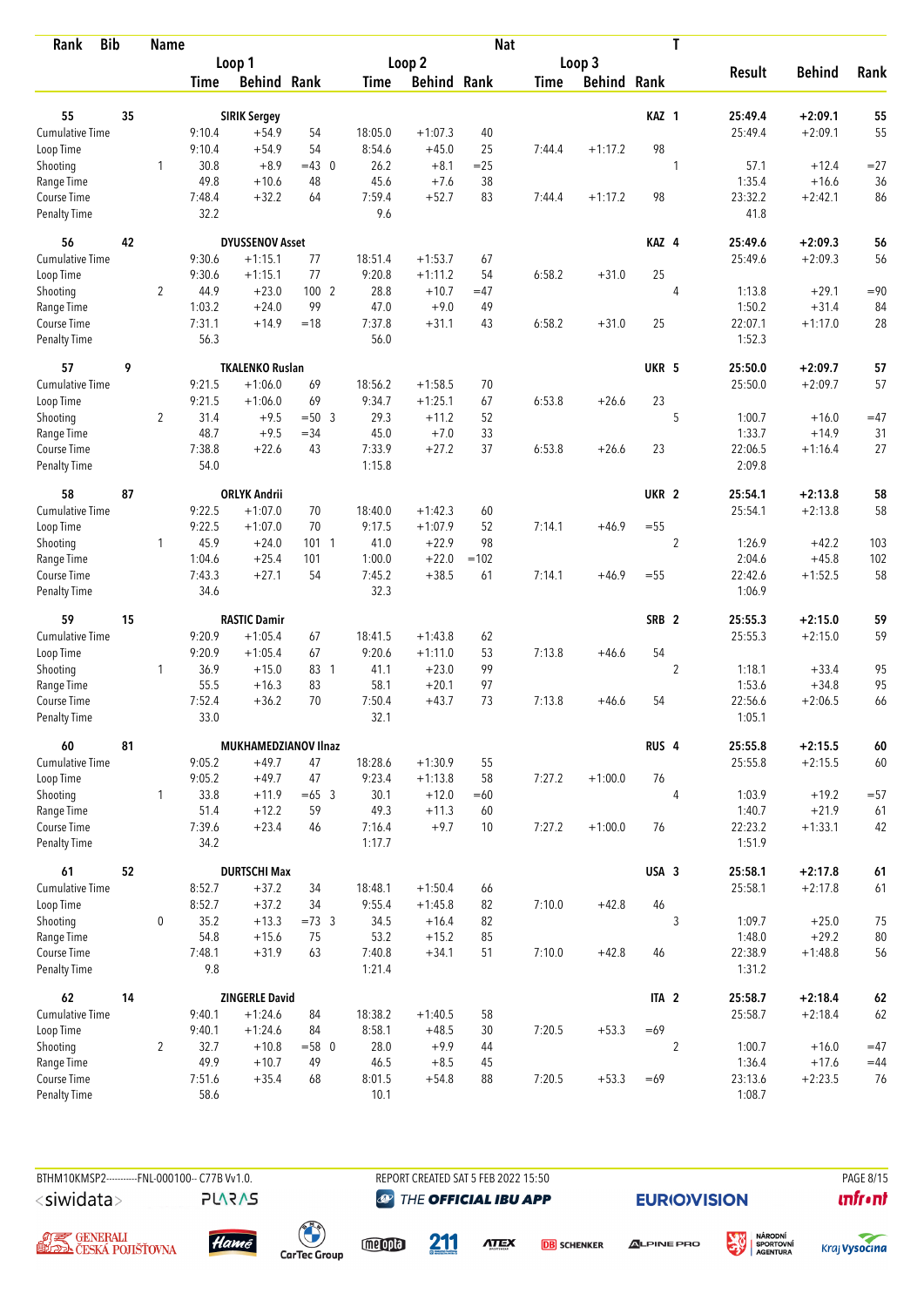| <b>Bib</b><br>Rank          |     | <b>Name</b>    |                |                           |                       |                |                      | <b>Nat</b>    |             |                    |                  | T              |                   |                      |              |
|-----------------------------|-----|----------------|----------------|---------------------------|-----------------------|----------------|----------------------|---------------|-------------|--------------------|------------------|----------------|-------------------|----------------------|--------------|
|                             |     |                |                | Loop 1                    |                       |                | Loop <sub>2</sub>    |               |             | Loop 3             |                  |                |                   |                      |              |
|                             |     |                | <b>Time</b>    | <b>Behind Rank</b>        |                       | Time           | <b>Behind Rank</b>   |               | <b>Time</b> | <b>Behind Rank</b> |                  |                | <b>Result</b>     | <b>Behind</b>        | Rank         |
|                             |     |                |                |                           |                       |                |                      |               |             |                    |                  |                |                   |                      |              |
| 63                          | 57  |                |                | <b>BOVISI Sandro</b>      |                       |                |                      |               |             |                    | SUI <sub>3</sub> |                | 25:59.3           | $+2:19.0$            | 63           |
| Cumulative Time             |     |                | 9:32.7         | $+1:17.2$                 | 80                    | 18:46.0        | $+1:48.3$            | 65            |             |                    |                  |                | 25:59.3           | $+2:19.0$            | 63           |
| Loop Time                   |     |                | 9:32.7         | $+1:17.2$                 | 80                    | 9:13.3         | $+1:03.7$            | $=48$         | 7:13.3      | $+46.1$            | 52               |                |                   |                      |              |
| Shooting                    |     | $\overline{2}$ | 33.1           | $+11.2$                   | 62 <sub>1</sub><br>60 | 41.3<br>59.0   | $+23.2$<br>$+21.0$   | 100           |             |                    |                  | 3              | 1:14.5<br>1:50.5  | $+29.8$<br>$+31.7$   | 92           |
| Range Time<br>Course Time   |     |                | 51.5<br>7:43.5 | $+12.3$<br>$+27.3$        | $=$ 56                | 7:41.4         | $+34.7$              | 100<br>$= 54$ | 7:13.3      | $+46.1$            | 52               |                | 22:38.2           | $+1:48.1$            | $= 85$<br>55 |
| <b>Penalty Time</b>         |     |                | 57.7           |                           |                       | 32.9           |                      |               |             |                    |                  |                | 1:30.6            |                      |              |
| 64                          | 4   |                |                | <b>CAPPELLARI Daniele</b> |                       |                |                      |               |             |                    | ITA <sub>3</sub> |                | 26:01.4           | $+2:21.1$            | 64           |
| <b>Cumulative Time</b>      |     |                | 8:56.0         | $+40.5$                   | $=39$                 | 18:25.1        | $+1:27.4$            | 52            |             |                    |                  |                | 26:01.4           | $+2:21.1$            | 64           |
| Loop Time                   |     |                | 8:56.0         | $+40.5$                   | $=39$                 | 9:29.1         | $+1:19.5$            | 63            | 7:36.3      | $+1:09.1$          | $=90$            |                |                   |                      |              |
| Shooting                    |     | 1              | 29.2           | $+7.3$                    | $= 24$ 2              | 23.5           | $+5.4$               | 16            |             |                    |                  | 3              | 52.8              | $+8.1$               | 14           |
| Range Time                  |     |                | 46.5           | $+7.3$                    | $=22$                 | 41.2           | $+3.2$               | 12            |             |                    |                  |                | 1:27.7            | $+8.9$               | 11           |
| Course Time                 |     |                | 7:34.3         | $+18.1$                   | 26                    | 7:49.2         | $+42.5$              | 71            | 7:36.3      | $+1:09.1$          | $= 90$           |                | 22:59.8           | $+2:09.7$            | 68           |
| <b>Penalty Time</b>         |     |                | 35.2           |                           |                       | 58.7           |                      |               |             |                    |                  |                | 1:33.9            |                      |              |
| 65                          | 55  |                |                | <b>ROMANOV Nikita</b>     |                       |                |                      |               |             |                    | LTU <sub>0</sub> |                | 26:02.7           | $+2:22.4$            | 65           |
| <b>Cumulative Time</b>      |     |                | 9:13.5         | $+58.0$                   | $= 58$                | 18:21.7        | $+1:24.0$            | 50            |             |                    |                  |                | 26:02.7           | $+2:22.4$            | 65           |
| Loop Time                   |     |                | 9:13.5         | $+58.0$                   | $=58$                 | 9:08.2         | $+58.6$              | 43            | 7:41.0      | $+1:13.8$          | 96               |                |                   |                      |              |
| Shooting                    |     | $\mathbf 0$    | 33.8           | $+11.9$                   | $=65$ 0               | 25.4           | $+7.3$               | $= 22$        |             |                    |                  | $\mathbf 0$    | 59.3              | $+14.6$              | 42           |
| Range Time                  |     |                | 52.9           | $+13.7$                   | 69                    | 42.7           | $+4.7$               | $=19$         |             |                    |                  |                | 1:35.6            | $+16.8$              | 37           |
| Course Time                 |     |                | 8:09.4         | $+53.2$                   | 92                    | 8:16.1         | $+1:09.4$            | 100           | 7:41.0      | $+1:13.8$          | 96               |                | 24:06.5           | $+3:16.4$            | 97           |
| <b>Penalty Time</b>         |     |                | 11.2           |                           |                       | 9.4            |                      |               |             |                    |                  |                | 20.6              |                      |              |
| 66                          | 47  |                |                | <b>KODAMA Shohei</b>      |                       |                |                      |               |             |                    | JPN 4            |                | 26:03.1           | $+2:22.8$            | 66           |
| Cumulative Time             |     |                | 9:39.6         | $+1:24.1$                 | 83                    | 18:55.9        | $+1:58.2$            | 69            |             |                    |                  |                | 26:03.1           | $+2:22.8$            | 66           |
| Loop Time                   |     |                | 9:39.6         | $+1:24.1$                 | 83                    | 9:16.3         | $+1:06.7$            | 51            | 7:07.2      | $+40.0$            | 41               |                |                   |                      |              |
| Shooting                    |     | $\overline{2}$ | 37.0           | $+15.1$                   | $= 84$ 2              | 28.6           | $+10.5$              | $=45$         |             |                    |                  | 4              | 1:05.7            | $+21.0$              | 66           |
| Range Time                  |     |                | 56.5           | $+17.3$                   | 87                    | 44.7           | $+6.7$               | 29            |             |                    |                  |                | 1:41.2            | $+22.4$              | $=63$        |
| Course Time                 |     |                | 7:45.8         | $+29.6$                   | $= 59$                | 7:37.9         | $+31.2$              | $=44$         | 7:07.2      | $+40.0$            | 41               |                | 22:30.9           | $+1:40.8$            | $=50$        |
| <b>Penalty Time</b>         |     |                | 57.3           |                           |                       | 53.7           |                      |               |             |                    |                  |                | 1:51.0            |                      |              |
| 67                          | 109 |                |                | <b>DANUSER Dajan</b>      |                       |                |                      |               |             |                    | SUI 5            |                | 26:04.3           | $+2:24.0$            | 67           |
| <b>Cumulative Time</b>      |     |                | 9:34.8         | $+1:19.3$                 | 81                    | 19:15.3        | $+2:17.6$            | 77            |             |                    |                  |                | 26:04.3           | $+2:24.0$            | 67           |
| Loop Time                   |     |                | 9:34.8         | $+1:19.3$                 | 81                    | 9:40.5         | $+1:30.9$            | 72            | 6:49.0      | $+21.8$            | 14               |                |                   |                      |              |
| Shooting                    |     | $\overline{2}$ | 36.6           | $+14.7$                   | 81 3                  | 36.3           | $+18.2$              | $=89$         |             |                    |                  | 5              | 1:12.9            | $+28.2$              | $= 87$       |
| Range Time                  |     |                | 56.7           | $+17.5$                   | 88                    | 53.8           | $+15.8$              | 87            |             |                    |                  |                | 1:50.5            | $+31.7$              | $= 85$       |
| Course Time                 |     |                | 7:42.7         | $+26.5$                   | 52                    | 7:28.7         | $+22.0$              | 27            | 6:49.0      | $+21.8$            | 14               |                | 22:00.4           | $+1:10.3$            | 23           |
| <b>Penalty Time</b>         |     |                | 55.4           |                           |                       | 1:18.0         |                      |               |             |                    |                  |                | 2:13.4            |                      |              |
| 68                          | 102 |                |                | <b>SZCZUREK Lukasz</b>    |                       |                |                      |               |             |                    | POL 2            |                | 26:06.2           | $+2:25.9$            | 68           |
| <b>Cumulative Time</b>      |     |                | 9:00.2         | $+44.7$                   | 44                    | 18:45.2        | $+1:47.5$            | 64            |             |                    |                  |                | 26:06.2           | $+2:25.9$            | 68           |
| Loop Time                   |     |                | 9:00.2         | $+44.7$                   | 44                    | 9:45.0         | $+1:35.4$            | 77            | 7:21.0      | $+53.8$            | 71               |                |                   |                      |              |
| Shooting                    |     | 0              | 30.0           | $+8.1$                    | 37 2                  | 28.8           | $+10.7$              | $=47$         |             |                    |                  | $\overline{2}$ | 58.8              | $+14.1$              | 40           |
| Range Time                  |     |                | 49.3           | $+10.1$                   | $=44$                 | 46.4           | $+8.4$               | $=42$         |             |                    |                  |                | 1:35.7            | $+16.9$              | $= 38$       |
| Course Time<br>Penalty Time |     |                | 7:59.9<br>11.0 | $+43.7$                   | 84                    | 8:00.5<br>58.1 | $+53.8$              | 85            | 7:21.0      | $+53.8$            | 71               |                | 23:21.4<br>1:09.1 | $+2:31.3$            | 80           |
| 69                          | 45  |                |                | <b>MUSTONEN Joni</b>      |                       |                |                      |               |             |                    | FIN <sub>5</sub> |                | 26:11.8           | $+2:31.5$            | 69           |
| <b>Cumulative Time</b>      |     |                |                |                           |                       |                |                      |               |             |                    |                  |                |                   |                      |              |
|                             |     |                | 9:06.7         | $+51.2$<br>$+51.2$        | 48<br>48              | 19:07.5        | $+2:09.8$            | 74            |             |                    | $= 37$           |                | 26:11.8           | $+2:31.5$            | 69           |
| Loop Time                   |     |                | 9:06.7         |                           | $=73.4$               | 10:00.8        | $+1:51.2$<br>$+11.4$ | 86<br>$= 53$  | 7:04.3      | $+37.1$            |                  |                | 1:04.8            |                      |              |
| Shooting                    |     | $\mathbf{1}$   | 35.2<br>52.6   | $+13.3$                   |                       | 29.5           | $+9.4$               |               |             |                    |                  | 5              |                   | $+20.1$              | 63           |
| Range Time<br>Course Time   |     |                | 7:41.5         | $+13.4$<br>$+25.3$        | 66<br>48              | 47.4<br>7:31.7 | $+25.0$              | $=52$<br>33   | 7:04.3      | $+37.1$            | $= 37$           |                | 1:40.0<br>22:17.5 | $+21.2$<br>$+1:27.4$ | 57<br>$37\,$ |
| Penalty Time                |     |                | 32.6           |                           |                       | 1:41.7         |                      |               |             |                    |                  |                | 2:14.3            |                      |              |
| 70                          | 80  |                |                | <b>FILIP Wojciech</b>     |                       |                |                      |               |             |                    | POL <sub>2</sub> |                | 26:12.2           | $+2:31.9$            | $70\,$       |
| <b>Cumulative Time</b>      |     |                | 8:56.2         | $+40.7$                   | 42                    | 18:40.6        | $+1:42.9$            | 61            |             |                    |                  |                | 26:12.2           | $+2:31.9$            | 70           |
| Loop Time                   |     |                | 8:56.2         | $+40.7$                   | 42                    | 9:44.4         | $+1:34.8$            | 76            | 7:31.6      | $+1:04.4$          | 81               |                |                   |                      |              |
| Shooting                    |     | 0              | 29.8           | $+7.9$                    | $=34$ 2               | 35.1           | $+17.0$              | 84            |             |                    |                  | $\overline{2}$ | 1:05.0            | $+20.3$              | $=64$        |
| Range Time                  |     |                | 47.6           | $+8.4$                    | 30                    | 54.3           | $+16.3$              | $=89$         |             |                    |                  |                | 1:41.9            | $+23.1$              | 65           |
| Course Time                 |     |                | 7:57.2         | $+41.0$                   | 79                    | 7:46.2         | $+39.5$              | $=62$         | 7:31.6      | $+1:04.4$          | 81               |                | 23:15.0           | $+2:24.9$            | 78           |
| Penalty Time                |     |                | 11.4           |                           |                       | 1:03.9         |                      |               |             |                    |                  |                | 1:15.3            |                      |              |

**PLARAS** 

BTHM10KMSP2----------FNL-000100-- C77B Vv1.0. REPORT CREATED SAT 5 FEB 2022 15:50 PAGE 9/15 **@** THE OFFICIAL IBU APP

**EURIO)VISION** 







meona

211

**ATEX DB** SCHENKER **ALPINE PRO** 



溪

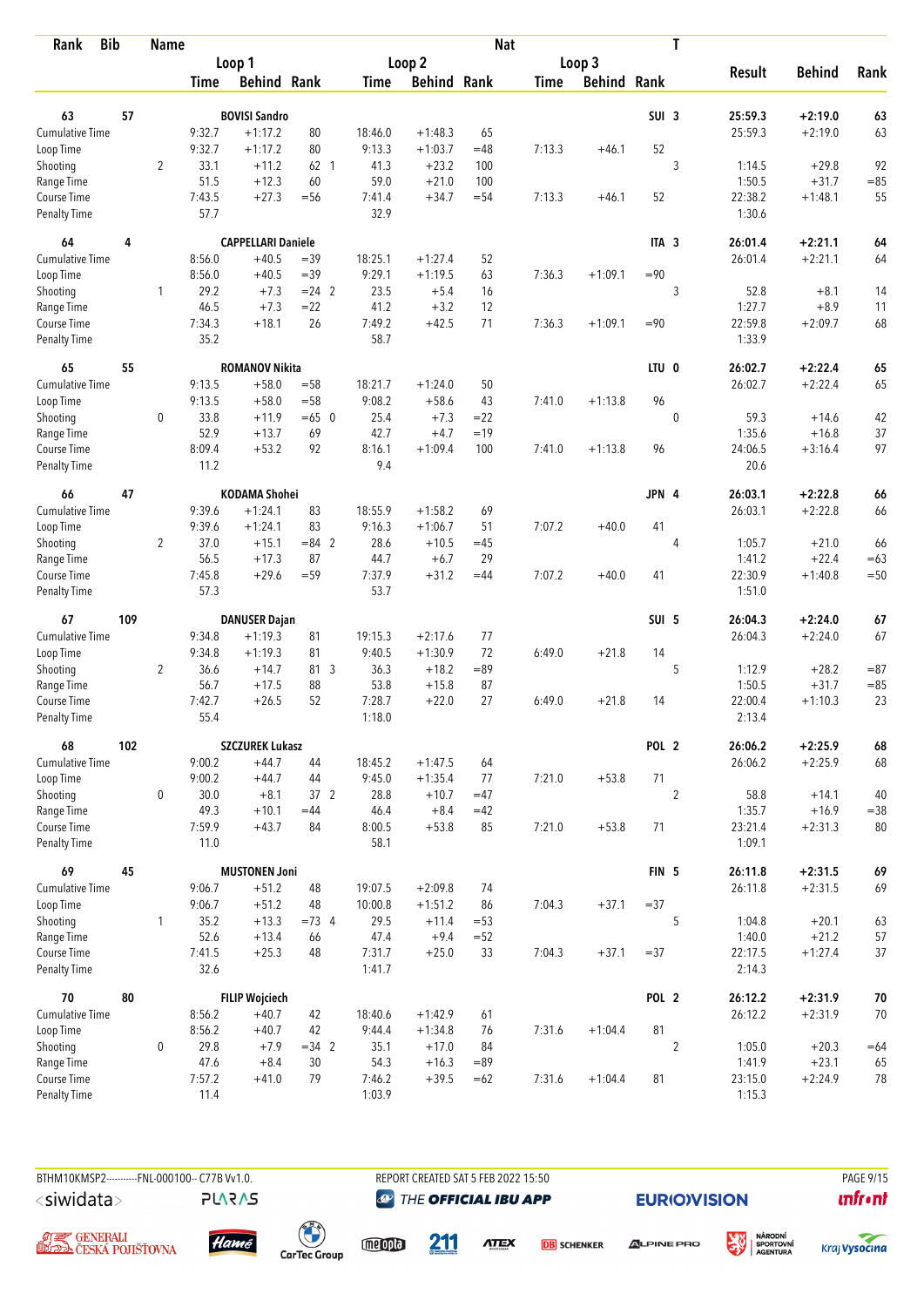| <b>Bib</b><br>Rank           |     | <b>Name</b>    |                  |                         |          |                   |                        | <b>Nat</b> |        |                    |                  | T              |                   |                        |                |
|------------------------------|-----|----------------|------------------|-------------------------|----------|-------------------|------------------------|------------|--------|--------------------|------------------|----------------|-------------------|------------------------|----------------|
|                              |     |                |                  | Loop 1                  |          |                   | Loop 2                 |            |        | Loop 3             |                  |                |                   |                        |                |
|                              |     |                | Time             | <b>Behind Rank</b>      |          | Time              | <b>Behind Rank</b>     |            | Time   | <b>Behind Rank</b> |                  |                | <b>Result</b>     | <b>Behind</b>          | Rank           |
|                              |     |                |                  |                         |          |                   |                        |            |        |                    |                  |                |                   |                        |                |
| 71<br><b>Cumulative Time</b> | 110 |                |                  | <b>PASHCHENKO Petr</b>  | 79       |                   |                        | 80         |        |                    | RUS <sub>6</sub> |                | 26:13.0           | $+2:32.7$<br>$+2:32.7$ | 71<br>71       |
| Loop Time                    |     |                | 9:32.5<br>9:32.5 | $+1:17.0$<br>$+1:17.0$  | 79       | 19:24.6<br>9:52.1 | $+2:26.9$<br>$+1:42.5$ | 80         | 6:48.4 | $+21.2$            | 13               |                | 26:13.0           |                        |                |
| Shooting                     |     | 2              | 32.6             | $+10.7$                 | 57 4     | 31.3              | $+13.2$                | 67         |        |                    |                  | 6              | 1:03.9            | $+19.2$                | $= 57$         |
| Range Time                   |     |                | 51.3             | $+12.1$                 | 58       | 49.8              | $+11.8$                | 65         |        |                    |                  |                | 1:41.1            | $+22.3$                | 62             |
| Course Time                  |     |                | 7:20.5           | $+4.3$                  | 5        | 7:13.0            | $+6.3$                 | 3          | 6:48.4 | $+21.2$            | 13               |                | 21:21.9           | $+31.8$                | $\overline{7}$ |
| Penalty Time                 |     |                | 1:20.7           |                         |          | 1:49.3            |                        |            |        |                    |                  |                | 3:10.0            |                        |                |
| 72                           | 10  |                |                  | <b>CERVENKA Vaclav</b>  |          |                   |                        |            |        |                    | USA 3            |                | 26:17.4           | $+2:37.1$              | 72             |
| Cumulative Time              |     |                | 9:11.7           | $+56.2$                 | 56       | 18:43.9           | $+1:46.2$              | 63         |        |                    |                  |                | 26:17.4           | $+2:37.1$              | 72             |
| Loop Time                    |     |                | 9:11.7           | $+56.2$                 | 56       | 9:32.2            | $+1:22.6$              | 66         | 7:33.5 | $+1:06.3$          | 85               |                |                   |                        |                |
| Shooting                     |     | 1              | 29.9             | $+8.0$                  | 36 2     | 27.8              | $+9.7$                 | $=42$      |        |                    |                  | 3              | 57.7              | $+13.0$                | $= 32$         |
| Range Time                   |     |                | 48.4             | $+9.2$                  | 33       | 46.0              | $+8.0$                 | 41         |        |                    |                  |                | 1:34.4            | $+15.6$                | 34             |
| Course Time                  |     |                | 7:49.7           | $+33.5$                 | 67       | 7:48.9            | $+42.2$                | $=69$      | 7:33.5 | $+1:06.3$          | 85               |                | 23:12.1           | $+2:22.0$              | 75             |
| <b>Penalty Time</b>          |     |                | 33.6             |                         |          | 57.3              |                        |            |        |                    |                  |                | 1:30.9            |                        |                |
| 73                           | 95  |                |                  | <b>SJOKVIST Henning</b> |          |                   |                        |            |        |                    | SWE 3            |                | 26:27.0           | $+2:46.7$              | 73             |
| <b>Cumulative Time</b>       |     |                | 8:45.3           | $+29.8$                 | 26       | 18:52.3           | $+1:54.6$              | 68         |        |                    |                  |                | 26:27.0           | $+2:46.7$              | 73             |
| Loop Time                    |     |                | 8:45.3           | $+29.8$                 | 26       | 10:07.0           | $+1:57.4$              | 90         | 7:34.7 | $+1:07.5$          | 86               |                |                   |                        |                |
| Shooting                     |     | 0              | 33.4             | $+11.5$                 | 63 3     | 33.7              | $+15.6$                | 79         |        |                    |                  | 3              | 1:07.2            | $+22.5$                | $=69$          |
| Range Time                   |     |                | 52.7             | $+13.5$                 | 67       | 52.0              | $+14.0$                | 81         |        |                    |                  |                | 1:44.7            | $+25.9$                | 71             |
| Course Time<br>Penalty Time  |     |                | 7:41.9<br>10.7   | $+25.7$                 | 50       | 7:53.7<br>1:21.3  | $+47.0$                | 78         | 7:34.7 | $+1:07.5$          | 86               |                | 23:10.3<br>1:32.0 | $+2:20.2$              | 74             |
| 74                           | 17  |                |                  | <b>AOLAID Marten</b>    |          |                   |                        |            |        |                    | EST <sub>2</sub> |                | 26:27.6           | $+2:47.3$              | 74             |
| Cumulative Time              |     |                | 9:11.2           | $+55.7$                 | 55       | 18:58.3           | $+2:00.6$              | 72         |        |                    |                  |                | 26:27.6           | $+2:47.3$              | 74             |
| Loop Time                    |     |                | 9:11.2           | $+55.7$                 | 55       | 9:47.1            | $+1:37.5$              | 79         | 7:29.3 | $+1:02.1$          | 79               |                |                   |                        |                |
| Shooting                     |     | 0              | 31.6             | $+9.7$                  | $=52$ 2  | 30.6              | $+12.5$                | 63         |        |                    |                  | $\overline{c}$ | 1:02.2            | $+17.5$                | 55             |
| Range Time                   |     |                | 51.0             | $+11.8$                 | $= 55$   | 49.1              | $+11.1$                | 58         |        |                    |                  |                | 1:40.1            | $+21.3$                | 58             |
| Course Time                  |     |                | 8:10.4           | $+54.2$                 | 93       | 8:00.0            | $+53.3$                | 84         | 7:29.3 | $+1:02.1$          | 79               |                | 23:39.7           | $+2:49.6$              | 89             |
| <b>Penalty Time</b>          |     |                | 9.8              |                         |          | 58.0              |                        |            |        |                    |                  |                | 1:07.8            |                        |                |
| 75                           | 89  |                |                  | <b>MOLINARI Michele</b> |          |                   |                        |            |        |                    | ITA <sub>3</sub> |                | 26:30.0           | $+2:49.7$              | 75             |
| Cumulative Time              |     |                | 9:25.3           | $+1:09.8$               | 74       | 18:57.0           | $+1:59.3$              | 71         |        |                    |                  |                | 26:30.0           | $+2:49.7$              | 75             |
| Loop Time                    |     |                | 9:25.3           | $+1:09.8$               | 74       | 9:31.7            | $+1:22.1$              | 65         | 7:33.0 | $+1:05.8$          | 84               |                |                   |                        |                |
| Shooting                     |     | 1              | 30.6             | $+8.7$                  | $=39$ 2  | 24.5              | $+6.4$                 | 19         |        |                    |                  | 3              | 55.1              | $+10.4$                | $= 22$         |
| Range Time                   |     |                | 49.3             | $+10.1$                 | $=44$    | 42.5              | $+4.5$                 | 18         |        |                    |                  |                | 1:31.8            | $+13.0$                | 26             |
| Course Time                  |     |                | 7:59.7           | $+43.5$                 | 82       | 7:53.1            | $+46.4$                | 77         | 7:33.0 | $+1:05.8$          | 84               |                | 23:25.8           | $+2:35.7$              | 81             |
| Penalty Time                 |     |                | 36.3             |                         |          | 56.1              |                        |            |        |                    |                  |                | 1:32.4            |                        |                |
| 76                           | 59  |                |                  | NEDZA-KUBINIEC Andrzej  |          |                   |                        |            |        |                    | POL 4            |                | 26:30.6           | $+2:50.3$              | 76             |
| Cumulative Time              |     |                | 9:16.8           | $+1:01.3$               | 62       | 19:15.1           | $+2:17.4$              | 76         |        |                    |                  |                | 26:30.6           | $+2:50.3$              | 76             |
| Loop Time                    |     |                | 9:16.8           | $+1:01.3$               | 62       | 9:58.3            | $+1:48.7$              | 83         | 7:15.5 | $+48.3$            | 58               |                |                   |                        |                |
| Shooting                     |     | $\mathbf{1}$   | 28.6             | $+6.7$                  | $= 19$ 3 | 26.4              | $+8.3$                 | $=29$      |        |                    |                  | 4              | 55.1              | $+10.4$                | $=22$          |
| Range Time                   |     |                | 46.5             | $+7.3$                  | $=22$    | 44.9              | $+6.9$                 | $= 31$     |        |                    |                  |                | 1:31.4            | $+12.6$                | 21             |
| Course Time<br>Penalty Time  |     |                | 7:55.0<br>35.3   | $+38.8$                 | 75       | 7:49.7<br>1:23.7  | $+43.0$                | 72         | 7:15.5 | $+48.3$            | 58               |                | 23:00.2<br>1:59.0 | $+2:10.1$              | 69             |
| 77                           | 61  |                |                  | <b>UHA Juri</b>         |          |                   |                        |            |        |                    | EST <sub>2</sub> |                | 26:36.9           | $+2:56.6$              | 77             |
| <b>Cumulative Time</b>       |     |                | 10:02.6          | $+1:47.1$               | 92       | 19:08.3           | $+2:10.6$              | 75         |        |                    |                  |                | 26:36.9           | $+2:56.6$              | 77             |
| Loop Time                    |     |                | 10:02.6          | $+1:47.1$               | 92       | 9:05.7            | $+56.1$                | 40         | 7:28.6 | $+1:01.4$          | 77               |                |                   |                        |                |
| Shooting                     |     | $\overline{2}$ | 31.1             | $+9.2$                  | $=45$ 0  | 26.4              | $+8.3$                 | $=29$      |        |                    |                  | $\overline{2}$ | 57.6              | $+12.9$                | 31             |
| Range Time                   |     |                | 51.0             | $+11.8$                 | $=55$    | 44.8              | $+6.8$                 | 30         |        |                    |                  |                | 1:35.8            | $+17.0$                | $40\,$         |
| Course Time                  |     |                | 8:12.0           | $+55.8$                 | 95       | 8:10.8            | $+1:04.1$              | 95         | 7:28.6 | $+1:01.4$          | 77               |                | 23:51.4           | $+3:01.3$              | 92             |
| Penalty Time                 |     |                | 59.6             |                         |          | 10.1              |                        |            |        |                    |                  |                | 1:09.7            |                        |                |
| 78                           | 111 |                |                  | <b>JAKELIUNAS Lukas</b> |          |                   |                        |            |        |                    | LTU <sub>1</sub> |                | 26:42.4           | $+3:02.1$              | 78             |
| Cumulative Time              |     |                | 9:20.1           | $+1:04.6$               | 66       | 19:01.9           | $+2:04.2$              | 73         |        |                    |                  |                | 26:42.4           | $+3:02.1$              | 78             |
| Loop Time                    |     |                | 9:20.1           | $+1:04.6$               | 66       | 9:41.8            | $+1:32.2$              | 75         | 7:40.5 | $+1:13.3$          | 94               |                |                   |                        |                |
| Shooting                     |     | 0              | 37.6             | $+15.7$                 | 89 1     | 35.5              | $+17.4$                | 86         |        |                    |                  | 1              | 1:13.2            | $+28.5$                | 89             |
| Range Time                   |     |                | 56.4             | $+17.2$                 | 86       | 53.0              | $+15.0$                | 84         |        |                    |                  |                | 1:49.4            | $+30.6$                | 83             |
| Course Time                  |     |                | 8:13.0           | $+56.8$                 | 96       | 8:14.8            | $+1:08.1$              | 98         | 7:40.5 | $+1:13.3$          | 94               |                | 24:08.3           | $+3:18.2$              | 98             |
| Penalty Time                 |     |                | 10.7             |                         |          | 34.0              |                        |            |        |                    |                  |                | 44.7              |                        |                |

**PLARAS** 

BTHM10KMSP2----------FNL-000100-- C77B Vv1.0. REPORT CREATED SAT 5 FEB 2022 15:50 PAGE 10/15 **@** THE OFFICIAL IBU APP

**EURIO)VISION** 

溪







meona

211

**ATEX DB** SCHENKER



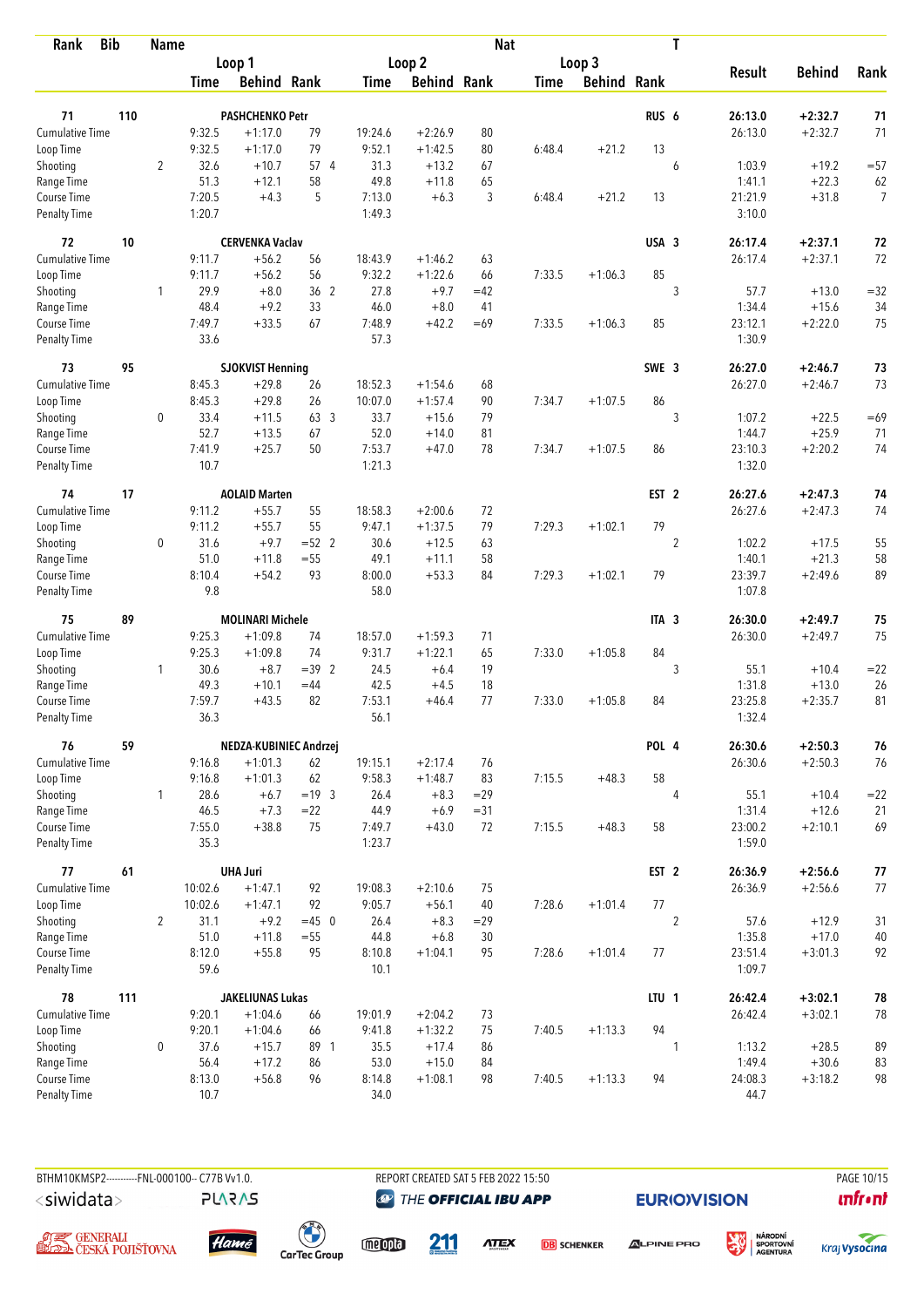| <b>Bib</b><br>Rank                 |    | <b>Name</b>    |                  |                        |                 |                    |                        | <b>Nat</b> |             |                    |                  | T              |                   |               |        |
|------------------------------------|----|----------------|------------------|------------------------|-----------------|--------------------|------------------------|------------|-------------|--------------------|------------------|----------------|-------------------|---------------|--------|
|                                    |    |                |                  | Loop 1                 |                 |                    | Loop 2                 |            |             | Loop 3             |                  |                |                   |               |        |
|                                    |    |                | <b>Time</b>      | <b>Behind Rank</b>     |                 | <b>Time</b>        | <b>Behind Rank</b>     |            | <b>Time</b> | <b>Behind Rank</b> |                  |                | <b>Result</b>     | <b>Behind</b> | Rank   |
|                                    |    |                |                  |                        |                 |                    |                        |            |             |                    |                  |                | 26:52.6           |               |        |
| 79                                 | 75 |                |                  | <b>NAKAJIMA Jin</b>    |                 |                    |                        |            |             |                    | JPN 4            |                |                   | $+3:12.3$     | 79     |
| Cumulative Time                    |    |                | 9:22.8<br>9:22.8 | $+1:07.3$<br>$+1:07.3$ | 71<br>71        | 19:34.4<br>10:11.6 | $+2:36.7$<br>$+2:02.0$ | 83<br>92   | 7:18.2      | $+51.0$            | 66               |                | 26:52.6           | $+3:12.3$     | 79     |
| Loop Time<br>Shooting              |    | 1              | 29.2             | $+7.3$                 | $= 24$ 3        | 32.2               | $+14.1$                | 74         |             |                    |                  | 4              | 1:01.4            | $+16.7$       | 52     |
| Range Time                         |    |                | 49.2             | $+10.0$                | $=42$           | 50.3               | $+12.3$                | $= 72$     |             |                    |                  |                | 1:39.5            | $+20.7$       | 55     |
| Course Time                        |    |                | 7:58.7           | $+42.5$                | 81              | 7:57.8             | $+51.1$                | 80         | 7:18.2      | $+51.0$            | 66               |                | 23:14.7           | $+2:24.6$     | 77     |
| Penalty Time                       |    |                | 34.9             |                        |                 | 1:23.5             |                        |            |             |                    |                  |                | 1:58.4            |               |        |
| 80                                 | 29 |                |                  | <b>MANEK Ondrej</b>    |                 |                    |                        |            |             |                    | CZE <sub>3</sub> |                | 26:54.5           | $+3:14.2$     | 80     |
| <b>Cumulative Time</b>             |    |                | 9:56.9           | $+1:41.4$              | 91              | 19:24.7            | $+2:27.0$              | 81         |             |                    |                  |                | 26:54.5           | $+3:14.2$     | 80     |
| Loop Time                          |    |                | 9:56.9           | $+1:41.4$              | 91              | 9:27.8             | $+1:18.2$              | 62         | 7:29.8      | $+1:02.6$          | 80               |                |                   |               |        |
| Shooting                           |    | $\overline{2}$ | 41.1             | $+19.2$                | 96 1            | 37.8               | $+19.7$                | 92         |             |                    |                  | 3              | 1:18.9            | $+34.2$       | 96     |
| Range Time                         |    |                | 59.7             | $+20.5$                | 95              | 55.4               | $+17.4$                | 94         |             |                    |                  |                | 1:55.1            | $+36.3$       | 96     |
| Course Time                        |    |                | 8:02.0           | $+45.8$                | 87              | 7:58.5             | $+51.8$                | 81         | 7:29.8      | $+1:02.6$          | 80               |                | 23:30.3           | $+2:40.2$     | 84     |
| <b>Penalty Time</b>                |    |                | 55.2             |                        |                 | 33.9               |                        |            |             |                    |                  |                | 1:29.1            |               |        |
| 81                                 | 86 |                |                  | <b>LACY Scott</b>      |                 |                    |                        |            |             |                    | USA 5            |                | 26:54.8           | $+3:14.5$     | 81     |
| Cumulative Time                    |    |                | 10:23.3          | $+2:07.8$              | 99              | 20:02.9            | $+3:05.2$              | 91         |             |                    |                  |                | 26:54.8           | $+3:14.5$     | 81     |
| Loop Time                          |    |                | 10:23.3          | $+2:07.8$              | 99              | 9:39.6             | $+1:30.0$              | 71         | 6:51.9      | $+24.7$            | 18               |                |                   |               |        |
| Shooting                           |    | 3              | 51.0             | $+29.1$                | 107 2           | 47.8               | $+29.7$                | 106        |             |                    |                  | 5              | 1:38.9            | $+54.2$       | 106    |
| Range Time                         |    |                | 1:10.6           | $+31.4$                | 105             | 1:06.7             | $+28.7$                | 107        |             |                    |                  |                | 2:17.3            | $+58.5$       | 106    |
| Course Time<br><b>Penalty Time</b> |    |                | 7:54.0<br>1:18.7 | $+37.8$                | 72              | 7:38.0<br>54.9     | $+31.3$                | $=46$      | 6:51.9      | $+24.7$            | 18               |                | 22:23.9<br>2:13.6 | $+1:33.8$     | 43     |
| 82                                 | 13 |                |                  | <b>CIGAK Nikita</b>    |                 |                    |                        |            |             |                    | LTU <sub>3</sub> |                | 26:56.4           | $+3:16.1$     | 82     |
| <b>Cumulative Time</b>             |    |                | 9:56.3           | $+1:40.8$              | 90              | 19:23.5            | $+2:25.8$              | 79         |             |                    |                  |                | 26:56.4           | $+3:16.1$     | 82     |
| Loop Time                          |    |                | 9:56.3           | $+1:40.8$              | 90              | 9:27.2             | $+1:17.6$              | 61         | 7:32.9      | $+1:05.7$          | 83               |                |                   |               |        |
| Shooting                           |    | $\overline{2}$ | 37.0             | $+15.1$                | $= 84$ 1        | 32.0               | $+13.9$                | $=70$      |             |                    |                  | 3              | 1:09.1            | $+24.4$       | 74     |
| Range Time                         |    |                | 55.2             | $+16.0$                | 79              | 50.2               | $+12.2$                | 71         |             |                    |                  |                | 1:45.4            | $+26.6$       | 74     |
| Course Time                        |    |                | 8:03.7           | $+47.5$                | 88              | 8:02.7             | $+56.0$                | 90         | 7:32.9      | $+1:05.7$          | 83               |                | 23:39.3           | $+2:49.2$     | 87     |
| <b>Penalty Time</b>                |    |                | 57.4             |                        |                 | 34.3               |                        |            |             |                    |                  |                | 1:31.7            |               |        |
| 83                                 | 22 |                |                  | <b>KOCIAN Jakub</b>    |                 |                    |                        |            |             |                    | CZE 2            |                | 26:57.7           | $+3:17.4$     | 83     |
| <b>Cumulative Time</b>             |    |                | 9:09.0           | $+53.5$                | 52              | 19:16.8            | $+2:19.1$              | 78         |             |                    |                  |                | 26:57.7           | $+3:17.4$     | 83     |
| Loop Time                          |    |                | 9:09.0           | $+53.5$                | 52              | 10:07.8            | $+1:58.2$              | 91         | 7:40.9      | $+1:13.7$          | 95               |                |                   |               |        |
| Shooting                           |    | $\mathbf 0$    | 36.3             | $+14.4$                | 80 2            | 45.2               | $+27.1$                | $=103$     |             |                    |                  | $\overline{2}$ | 1:21.5            | $+36.8$       | 99     |
| Range Time                         |    |                | 53.7             | $+14.5$                | 71              | 1:01.5             | $+23.5$                | 104        |             |                    |                  |                | 1:55.2            | $+36.4$       | $= 97$ |
| Course Time                        |    |                | 8:04.0           | $+47.8$                | 90              | 8:08.2             | $+1:01.5$              | 93         | 7:40.9      | $+1:13.7$          | 95               |                | 23:53.1           | $+3:03.0$     | 93     |
| <b>Penalty Time</b>                |    |                | 11.3             |                        |                 | 58.1               |                        |            |             |                    |                  |                | 1:09.4            |               |        |
| 84                                 | 97 |                |                  | <b>BROWN Luke</b>      |                 |                    |                        |            |             |                    | USA 6            |                | 27:05.6           | $+3:25.3$     | 84     |
| <b>Cumulative Time</b>             |    |                | 10:30.5          | $+2:15.0$              | 102             | 19:53.6            | $+2:55.9$              | 89         |             |                    |                  |                | 27:05.6           | $+3:25.3$     | 84     |
| Loop Time                          |    |                | 10:30.5          | $+2:15.0$              | 102             | 9:23.1             | $+1:13.5$              | 57         | 7:12.0      | $+44.8$            | 50               |                |                   |               |        |
| Shooting                           |    | 4              | 47.0             | $+25.1$                | 103 2           | 33.1               | $+15.0$                | 77         |             |                    |                  | 6              | 1:20.1            | $+35.4$       | 97     |
| Range Time                         |    |                | 1:10.8           | $+31.6$                | 106             | 55.2               | $+17.2$                | 93         |             |                    |                  |                | 2:06.0            | $+47.2$       | 103    |
| Course Time<br>Penalty Time        |    |                | 7:35.0<br>1:44.7 | $+18.8$                | $= 28$          | 7:29.0<br>58.9     | $+22.3$                | 28         | 7:12.0      | $+44.8$            | 50               |                | 22:16.0<br>2:43.6 | $+1:25.9$     | 35     |
| 85                                 | 65 |                |                  | <b>VOZELJ Mark</b>     |                 |                    |                        |            |             |                    | SLO 4            |                | 27:07.0           | $+3:26.7$     | 85     |
| Cumulative Time                    |    |                | 9:50.2           | $+1:34.7$              | 86              | 19:30.9            | $+2:33.2$              | 82         |             |                    |                  |                | 27:07.0           | $+3:26.7$     | 85     |
| Loop Time                          |    |                | 9:50.2           | $+1:34.7$              | 86              | 9:40.7             | $+1:31.1$              | 73         | 7:36.1      | $+1:08.9$          | 89               |                |                   |               |        |
| Shooting                           |    | $\overline{2}$ | 25.9             | $+4.0$                 | 92              | 22.8               | $+4.7$                 | 10         |             |                    |                  | 4              | 48.7              | $+4.0$        | 6      |
| Range Time                         |    |                | 45.6             | $+6.4$                 | 13              | 40.2               | $+2.2$                 | 10         |             |                    |                  |                | 1:25.8            | $+7.0$        | 9      |
| Course Time                        |    |                | 8:05.7           | $+49.5$                | 91              | 8:01.3             | $+54.6$                | 87         | 7:36.1      | $+1:08.9$          | 89               |                | 23:43.1           | $+2:53.0$     | $90\,$ |
| Penalty Time                       |    |                | 58.9             |                        |                 | 59.2               |                        |            |             |                    |                  |                | 1:58.1            |               |        |
| 86                                 | 73 |                |                  | <b>AUSEYENKA Ilya</b>  |                 |                    |                        |            |             |                    | BLR 6            |                | 27:12.0           | $+3:31.7$     | 86     |
| <b>Cumulative Time</b>             |    |                | 9:07.9           | $+52.4$                | 50              | 19:47.1            | $+2:49.4$              | 85         |             |                    |                  |                | 27:12.0           | $+3:31.7$     | 86     |
| Loop Time                          |    |                | 9:07.9           | $+52.4$                | 50              | 10:39.2            | $+2:29.6$              | 100        | 7:24.9      | $+57.7$            | 74               |                |                   |               |        |
| Shooting                           |    | $\mathbf{1}$   | 27.5             | $+5.6$                 | 13 <sub>5</sub> | 54.2               | $+36.1$                | 108        |             |                    |                  | 6              | 1:21.8            | $+37.1$       | 100    |
| Range Time                         |    |                | 47.4             | $+8.2$                 | 29              | 45.2               | $+7.2$                 | $= 35$     |             |                    |                  |                | 1:32.6            | $+13.8$       | 29     |
| Course Time<br>Penalty Time        |    |                | 7:45.8<br>34.7   | $+29.6$                | $= 59$          | 7:41.4<br>2:12.6   | $+34.7$                | $= 54$     | 7:24.9      | $+57.7$            | 74               |                | 22:52.1<br>2:47.3 | $+2:02.0$     | 63     |
|                                    |    |                |                  |                        |                 |                    |                        |            |             |                    |                  |                |                   |               |        |

**PLARAS** 

BTHM10KMSP2----------FNL-000100-- C77B Vv1.0. REPORT CREATED SAT 5 FEB 2022 15:50 PAGE 11/15 **@** THE OFFICIAL IBU APP

**EURIO)VISION** 

溪

**unfront** 





 $\begin{pmatrix} 1 \\ 1 \end{pmatrix}$ <br>CarTec Group



211 **ATEX** 

**DB** SCHENKER



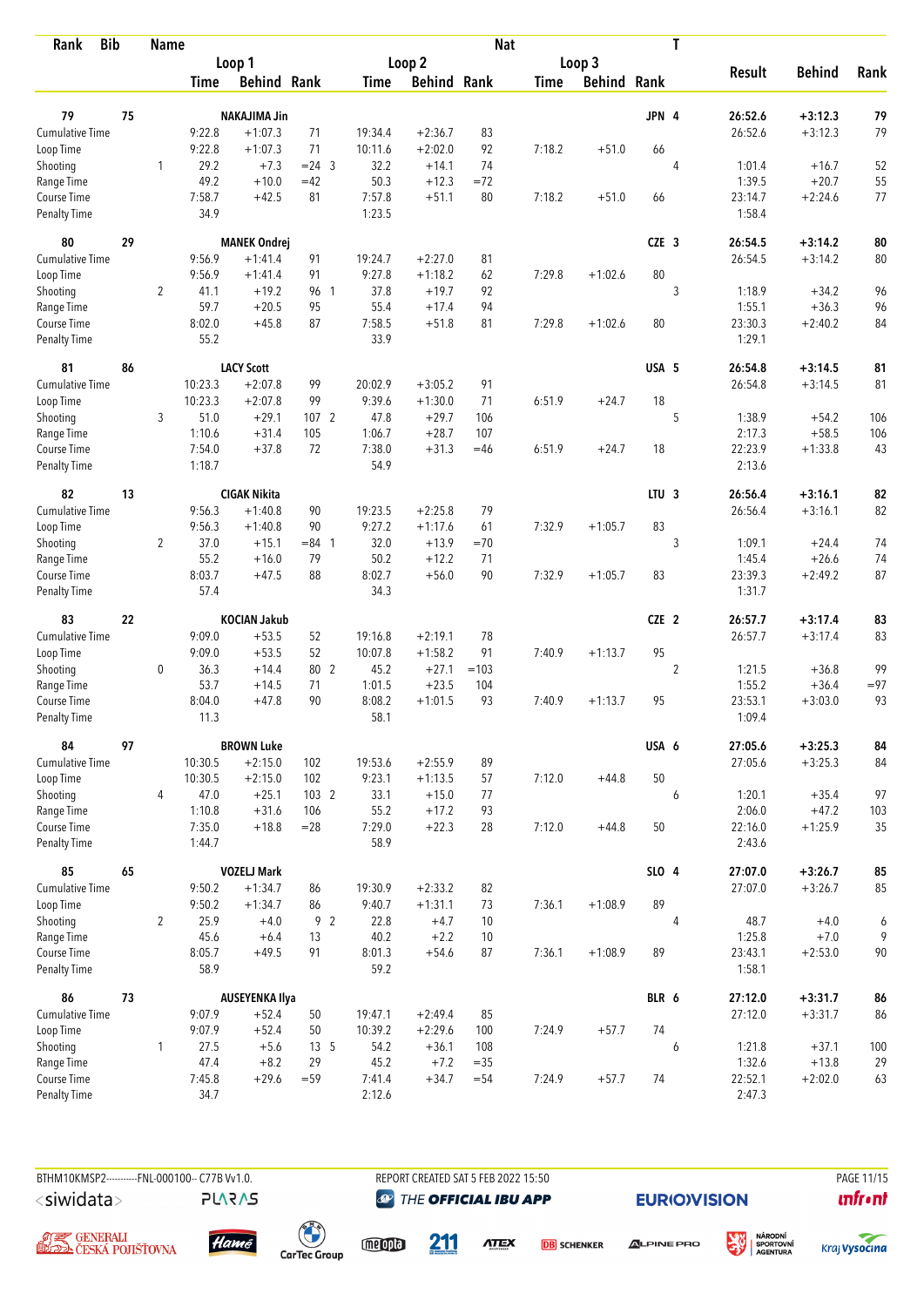| Rank                               | <b>Bib</b> | Name           |                  |                         |                |                  |                     | <b>Nat</b>    |        |                    |                  | T |                   |               |        |
|------------------------------------|------------|----------------|------------------|-------------------------|----------------|------------------|---------------------|---------------|--------|--------------------|------------------|---|-------------------|---------------|--------|
|                                    |            |                |                  | Loop 1                  |                |                  | Loop 2              |               |        | Loop 3             |                  |   |                   |               |        |
|                                    |            |                | <b>Time</b>      | <b>Behind Rank</b>      |                | Time             | <b>Behind Rank</b>  |               | Time   | <b>Behind Rank</b> |                  |   | <b>Result</b>     | <b>Behind</b> | Rank   |
| 87                                 | 60         |                |                  | <b>MEUNIER Ambroise</b> |                |                  |                     |               |        |                    | FRA 5            |   | 27:19.8           | $+3:39.5$     | 87     |
| <b>Cumulative Time</b>             |            |                | 10:06.8          | $+1:51.3$               | 93             | 19:48.1          | $+2:50.4$           | 87            |        |                    |                  |   | 27:19.8           | $+3:39.5$     | 87     |
| Loop Time                          |            |                | 10:06.8          | $+1:51.3$               | 93             | 9:41.3           | $+1:31.7$           | 74            | 7:31.7 | $+1:04.5$          | 82               |   |                   |               |        |
| Shooting                           |            | 3              | 42.6             | $+20.7$                 | 98 2           | 29.7             | $+11.6$             | $= 57$        |        |                    |                  | 5 | 1:12.3            | $+27.6$       | $= 84$ |
| Range Time                         |            |                | 1:02.1           | $+22.9$                 | $= 97$         | 49.4             | $+11.4$             | $=61$         |        |                    |                  |   | 1:51.5            | $+32.7$       | $= 92$ |
| Course Time                        |            |                | 7:41.3           | $+25.1$                 | 47             | 7:50.8           | $+44.1$             | 74            | 7:31.7 | $+1:04.5$          | 82               |   | 23:03.8           | $+2:13.7$     | 72     |
| <b>Penalty Time</b>                |            |                | 1:23.4           |                         |                | 1:01.1           |                     |               |        |                    |                  |   | 2:24.5            |               |        |
| 88                                 | 74         |                |                  | <b>TERENTJEV Stepan</b> |                |                  |                     |               |        |                    | LTU <sub>4</sub> |   | 27:21.9           | $+3:41.6$     | 88     |
| Cumulative Time                    |            |                | 9:55.6           | $+1:40.1$               | 88             | 19:54.8          | $+2:57.1$           | 90            |        |                    |                  |   | 27:21.9           | $+3:41.6$     | 88     |
| Loop Time                          |            |                | 9:55.6           | $+1:40.1$               | 88             | 9:59.2           | $+1:49.6$           | 84            | 7:27.1 | $+59.9$            | 75               |   |                   |               |        |
| Shooting                           |            | $\overline{2}$ | 35.2             | $+13.3$                 | $=73$ 2        | 34.7             | $+16.6$             | 83            |        |                    |                  | 4 | 1:09.9            | $+25.2$       | 76     |
| Range Time                         |            |                | 56.1             | $+16.9$                 | 84             | 54.5             | $+16.5$             | 91            |        |                    |                  |   | 1:50.6            | $+31.8$       | 87     |
| Course Time                        |            |                | 8:00.8           | $+44.6$                 | 85             | 8:03.9           | $+57.2$             | 92            | 7:27.1 | $+59.9$            | 75               |   | 23:31.8           | $+2:41.7$     | 85     |
| Penalty Time                       |            |                | 58.7             |                         |                | 1:00.8           |                     |               |        |                    |                  |   | 1:59.5            |               |        |
| 89                                 | 88         |                |                  | <b>PANYIK David</b>     |                |                  |                     |               |        |                    | HUN <sub>3</sub> |   | 27:28.1           | $+3:47.8$     | 89     |
| <b>Cumulative Time</b>             |            |                | 9:14.0           | $+58.5$                 | 61             | 19:49.1          | $+2:51.4$           | 88            |        |                    |                  |   | 27:28.1           | $+3:47.8$     | 89     |
| Loop Time                          |            |                | 9:14.0           | $+58.5$                 | 61             | 10:35.1          | $+2:25.5$           | 98            | 7:39.0 | $+1:11.8$          | 93               |   |                   |               |        |
| Shooting                           |            | $\mathbf 0$    | 33.8             | $+11.9$                 | $=65$ 3        | 39.0             | $+20.9$             | 95            |        |                    |                  | 3 | 1:12.9            | $+28.2$       | $= 87$ |
| Range Time                         |            |                | 53.1             | $+13.9$                 | 70             | 57.7             | $+19.7$             | 96            |        |                    |                  |   | 1:50.8            | $+32.0$       | 88     |
| Course Time<br><b>Penalty Time</b> |            |                | 8:10.8<br>10.1   | $+54.6$                 | 94             | 8:13.6<br>1:23.8 | $+1:06.9$           | 97            | 7:39.0 | $+1:11.8$          | 93               |   | 24:03.4<br>1:33.9 | $+3:13.3$     | 96     |
| 90                                 | 33         |                |                  | <b>USOV Andrei</b>      |                |                  |                     |               |        |                    | MDA 4            |   | 27:31.7           | $+3:51.4$     | 90     |
| <b>Cumulative Time</b>             |            |                | 9:56.2           | $+1:40.7$               | 89             | 19:42.2          | $+2:44.5$           | 84            |        |                    |                  |   | 27:31.7           | $+3:51.4$     | 90     |
| Loop Time                          |            |                | 9:56.2           | $+1:40.7$               | 89             | 9:46.0           | $+1:36.4$           | 78            | 7:49.5 | $+1:22.3$          | 100              |   |                   |               |        |
| Shooting                           |            | $\overline{2}$ | 36.8             | $+14.9$                 | 82 2           | 31.9             | $+13.8$             | 69            |        |                    |                  | 4 | 1:08.8            | $+24.1$       | 73     |
| Range Time                         |            |                | 58.2             | $+19.0$                 | 89             | 50.5             | $+12.5$             | 74            |        |                    |                  |   | 1:48.7            | $+29.9$       | 81     |
| Course Time                        |            |                | 7:59.8           | $+43.6$                 | 83             | 7:54.1           | $+47.4$             | 79            | 7:49.5 | $+1:22.3$          | 100              |   | 23:43.4           | $+2:53.3$     | 91     |
| <b>Penalty Time</b>                |            |                | 58.2             |                         |                | 1:01.4           |                     |               |        |                    |                  |   | 1:59.6            |               |        |
| 91                                 | 101        |                |                  | <b>BAISHO Kazuki</b>    |                |                  |                     |               |        |                    | JPN 5            |   | 27:32.6           | $+3:52.3$     | 91     |
| <b>Cumulative Time</b>             |            |                | 10:19.9          | $+2:04.4$               | 98             | 20:12.1          | $+3:14.4$           | 92            |        |                    |                  |   | 27:32.6           | $+3:52.3$     | 91     |
| Loop Time                          |            |                | 10:19.9          | $+2:04.4$               | 98             | 9:52.2           | $+1:42.6$           | 81            | 7:20.5 | $+53.3$            | $=69$            |   |                   |               |        |
| Shooting                           |            | 3              | 39.8             | $+17.9$                 | 94 2           | 32.7             | $+14.6$             | 76            |        |                    |                  | 5 | 1:12.5            | $+27.8$       | 86     |
| Range Time                         |            |                | 58.5             | $+19.3$                 | 91             | 52.7             | $+14.7$             | 82            |        |                    |                  |   | 1:51.2            | $+32.4$       | $= 90$ |
| Course Time                        |            |                | 7:56.0           | $+39.8$                 | 77             | 8:00.8           | $+54.1$             | 86            | 7:20.5 | $+53.3$            | $=69$            |   | 23:17.3           | $+2:27.2$     | 79     |
| <b>Penalty Time</b>                |            |                | 1:25.4           |                         |                | 58.7             |                     |               |        |                    |                  |   | 2:24.1            |               |        |
| 92                                 | 77         |                |                  | <b>BELETSKIY Danil</b>  |                |                  |                     |               |        |                    | KAZ 6            |   | 27:49.6           | $+4:09.3$     | 92     |
| <b>Cumulative Time</b>             |            |                | 9:52.2<br>9:52.2 | $+1:36.7$               | 87<br>87       | 20:40.4          | $+3:42.7$           | 97            |        |                    | 44               |   | 27:49.6           | $+4:09.3$     | 92     |
| Loop Time<br>Shooting              |            | $\mathbf{1}$   | 29.1             | $+1:36.7$<br>$+7.2$     | $= 22 \quad 5$ | 10:48.2<br>25.4  | $+2:38.6$<br>$+7.3$ | 102<br>$= 22$ | 7:09.2 | $+42.0$            |                  | 6 | 54.5              | $+9.8$        | 19     |
| Range Time                         |            |                | 48.8             | $+9.6$                  | $= 36$         | 47.3             | $+9.3$              | 51            |        |                    |                  |   | 1:36.1            | $+17.3$       | 42     |
| Course Time                        |            |                | 8:29.2           | $+1:13.0$               | 105            | 7:48.2           | $+41.5$             | 67            | 7:09.2 | $+42.0$            | 44               |   | 23:26.6           | $+2:36.5$     | 82     |
| Penalty Time                       |            |                | 34.2             |                         |                | 2:12.7           |                     |               |        |                    |                  |   | 2:46.9            |               |        |
| 93                                 | 40         |                |                  | <b>ABRAHAM Ludek</b>    |                |                  |                     |               |        |                    | CZE 7            |   | 27:59.6           | $+4:19.3$     | 93     |
| <b>Cumulative Time</b>             |            |                | 9:40.4           | $+1:24.9$               | 85             | 20:37.0          | $+3:39.3$           | 96            |        |                    |                  |   | 27:59.6           | $+4:19.3$     | 93     |
| Loop Time                          |            |                | 9:40.4           | $+1:24.9$               | 85             | 10:56.6          | $+2:47.0$           | 104           | 7:22.6 | $+55.4$            | 72               |   |                   |               |        |
| Shooting                           |            | $\overline{2}$ | 30.7             | $+8.8$                  | $= 41.5$       | 39.3             | $+21.2$             | $= 96$        |        |                    |                  | 7 | 1:10.0            | $+25.3$       | $=77$  |
| Range Time                         |            |                | 49.3             | $+10.1$                 | $=44$          | 55.7             | $+17.7$             | 95            |        |                    |                  |   | 1:45.0            | $+26.2$       | 72     |
| Course Time<br><b>Penalty Time</b> |            |                | 7:54.2<br>56.9   | $+38.0$                 | 73             | 7:52.0<br>2:08.9 | $+45.3$             | 76            | 7:22.6 | $+55.4$            | 72               |   | 23:08.8<br>3:05.8 | $+2:18.7$     | 73     |
| 94                                 | 78         |                |                  | <b>MELICHER Bruno</b>   |                |                  |                     |               |        |                    | SVK 4            |   | 28:00.1           | $+4:19.8$     | 94     |
| Cumulative Time                    |            |                | 10:11.5          | $+1:56.0$               | 94             | 20:13.3          | $+3:15.6$           | 93            |        |                    |                  |   | 28:00.1           | $+4:19.8$     | 94     |
| Loop Time                          |            |                | 10:11.5          | $+1:56.0$               | 94             | 10:01.8          | $+1:52.2$           | $= 87$        | 7:46.8 | $+1:19.6$          | 99               |   |                   |               |        |
| Shooting                           |            | $\overline{2}$ | 39.4             | $+17.5$                 | 91 2           | 28.6             | $+10.5$             | $=45$         |        |                    |                  | 4 | 1:08.0            | $+23.3$       | 71     |
| Range Time                         |            |                | 59.1             | $+19.9$                 | 93             | 46.4             | $+8.4$              | $=42$         |        |                    |                  |   | 1:45.5            | $+26.7$       | $=75$  |
| Course Time                        |            |                | 8:14.0           | $+57.8$                 | 98             | 8:17.0           | $+1:10.3$           | 101           | 7:46.8 | $+1:19.6$          | 99               |   | 24:17.8           | $+3:27.7$     | 100    |
| <b>Penalty Time</b>                |            |                | 58.4             |                         |                | 58.4             |                     |               |        |                    |                  |   | 1:56.8            |               |        |

BTHM10KMSP2----------FNL-000100-- C77B Vv1.0. **PLARAS**  REPORT CREATED SAT 5 FEB 2022 15:50 **@** THE OFFICIAL IBU APP

**EURIO)VISION** 

溪







 $\begin{pmatrix} 1 \\ 1 \end{pmatrix}$ <br>CarTec Group

meona 211

**ATEX DB** SCHENKER



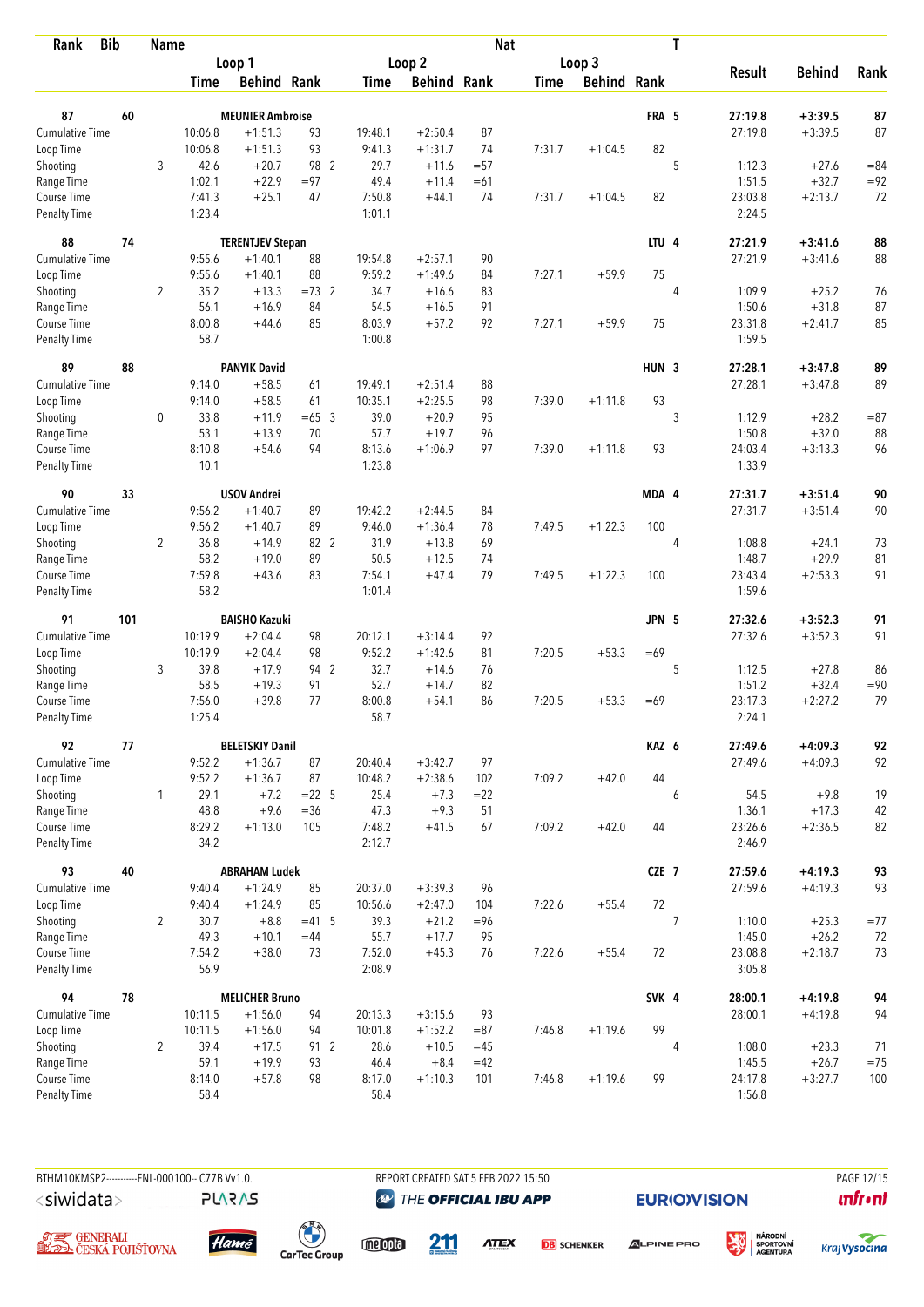| <b>Bib</b><br>Rank                 |     | <b>Name</b>    |                  |                                    |                  |                   |                        | <b>Nat</b> |             |                    |                  | T              |                   |               |        |
|------------------------------------|-----|----------------|------------------|------------------------------------|------------------|-------------------|------------------------|------------|-------------|--------------------|------------------|----------------|-------------------|---------------|--------|
|                                    |     |                |                  | Loop 1                             |                  |                   | Loop <sub>2</sub>      |            |             | Loop 3             |                  |                | <b>Result</b>     | <b>Behind</b> | Rank   |
|                                    |     |                | <b>Time</b>      | <b>Behind Rank</b>                 |                  | <b>Time</b>       | <b>Behind Rank</b>     |            | <b>Time</b> | <b>Behind Rank</b> |                  |                |                   |               |        |
| 95                                 | 113 |                |                  | <b>HOKKA Juho</b>                  |                  |                   |                        |            |             |                    | FIN <sub>7</sub> |                | 28:05.3           | $+4:25.0$     | 95     |
| <b>Cumulative Time</b>             |     |                | 10:14.3          | $+1:58.8$                          | 95               | 20:46.0           | $+3:48.3$              | 99         |             |                    |                  |                | 28:05.3           | $+4:25.0$     | 95     |
| Loop Time                          |     |                | 10:14.3          | $+1:58.8$                          | 95               | 10:31.7           | $+2:22.1$              | 96         | 7:19.3      | $+52.1$            | 68               |                |                   |               |        |
| Shooting                           |     | 3              | 44.5             | $+22.6$                            | 99 4             | 32.1              | $+14.0$                | 73         |             |                    |                  | $\overline{7}$ | 1:16.6            | $+31.9$       | $= 93$ |
| Range Time                         |     |                | 1:04.1           | $+24.9$                            | 100              | 51.1              | $+13.1$                | 75         |             |                    |                  |                | 1:55.2            | $+36.4$       | $= 97$ |
| Course Time                        |     |                | 7:47.4           | $+31.2$                            | 62               | 7:48.9            | $+42.2$                | $=69$      | 7:19.3      | $+52.1$            | 68               |                | 22:55.6           | $+2:05.5$     | 65     |
| <b>Penalty Time</b>                |     |                | 1:22.8           |                                    |                  | 1:51.7            |                        |            |             |                    |                  |                | 3:14.5            |               |        |
| 96                                 | 104 |                |                  | <b>TURLUBEKOV Bekentay</b>         |                  |                   |                        |            |             |                    | KAZ 6            |                | 28:12.2           | $+4:31.9$     | 96     |
| <b>Cumulative Time</b>             |     |                | 9:23.7           | $+1:08.2$                          | 72               | 20:36.6           | $+3:38.9$              | 95         |             |                    |                  |                | 28:12.2           | $+4:31.9$     | 96     |
| Loop Time                          |     |                | 9:23.7           | $+1:08.2$                          | 72               | 11:12.9           | $+3:03.3$              | 107        | 7:35.6      | $+1:08.4$          | 88               |                |                   |               |        |
| Shooting                           |     | 1              | 34.4             | $+12.5$                            | 70 5             | 29.6              | $+11.5$                | $= 55$     |             |                    |                  | 6              | 1:04.0            | $+19.3$       | 59     |
| Range Time                         |     |                | 55.3             | $+16.1$                            | $=80$            | 50.0              | $+12.0$                | $=68$      |             |                    |                  |                | 1:45.3            | $+26.5$       | 73     |
| Course Time                        |     |                | 7:54.5           | $+38.3$                            | 74               | 7:58.7            | $+52.0$                | 82         | 7:35.6      | $+1:08.4$          | 88               |                | 23:28.8           | $+2:38.7$     | 83     |
| <b>Penalty Time</b>                |     |                | 33.9             |                                    |                  | 2:24.2            |                        |            |             |                    |                  |                | 2:58.1            |               |        |
| 97                                 | 96  |                |                  | <b>CERNAK Adam</b>                 |                  |                   |                        |            |             |                    | SVK 1            |                | 28:13.8           | $+4:33.5$     | 97     |
| <b>Cumulative Time</b>             |     |                | 9:35.5           | $+1:20.0$                          | 82               | 19:47.3           | $+2:49.6$              | 86         |             |                    |                  |                | 28:13.8           | $+4:33.5$     | 97     |
| Loop Time                          |     |                | 9:35.5           | $+1:20.0$                          | 82               | 10:11.8           | $+2:02.2$              | 93         | 8:26.5      | $+1:59.3$          | 106              |                |                   |               |        |
| Shooting                           |     | $\mathbf 0$    | 32.7             | $+10.8$                            | $= 58$ 1         | 26.2              | $+8.1$                 | $=25$      |             |                    |                  | 1              | 58.9              | $+14.2$       | 41     |
| Range Time                         |     |                | 55.1             | $+15.9$                            | $= 77$           | 48.0              | $+10.0$                | 57         |             |                    |                  |                | 1:43.1            | $+24.3$       | 68     |
| Course Time<br><b>Penalty Time</b> |     |                | 8:29.0<br>11.4   | $+1:12.8$                          | 104              | 8:44.0<br>39.8    | $+1:37.3$              | 107        | 8:26.5      | $+1:59.3$          | 106              |                | 25:39.5<br>51.2   | $+4:49.4$     | 107    |
|                                    |     |                |                  |                                    |                  |                   |                        |            |             |                    |                  |                |                   |               |        |
| 98                                 | 38  |                | 10:55.3          | <b>FOUNTAIN Vinny</b><br>$+2:39.8$ | 107              |                   |                        |            |             |                    | GBR 7            |                | 28:14.0           | $+4:33.7$     | 98     |
| Cumulative Time                    |     |                | 10:55.3          | $+2:39.8$                          | 107              | 20:55.1<br>9:59.8 | $+3:57.4$<br>$+1:50.2$ | 100<br>85  | 7:18.9      | $+51.7$            | 67               |                | 28:14.0           | $+4:33.7$     | 98     |
| Loop Time<br>Shooting              |     | 4              | 49.5             | $+27.6$                            | 106 3            | 33.9              | $+15.8$                | 80         |             |                    |                  | $\overline{7}$ | 1:23.4            | $+38.7$       | 102    |
| Range Time                         |     |                | 1:10.2           | $+31.0$                            | 104              | 51.8              | $+13.8$                | $=78$      |             |                    |                  |                | 2:02.0            | $+43.2$       | 101    |
| Course Time                        |     |                | 7:55.3           | $+39.1$                            | 76               | 7:47.3            | $+40.6$                | 65         | 7:18.9      | $+51.7$            | 67               |                | 23:01.5           | $+2:11.4$     | 70     |
| <b>Penalty Time</b>                |     |                | 1:49.8           |                                    |                  | 1:20.7            |                        |            |             |                    |                  |                | 3:10.5            |               |        |
| 99                                 | 3   |                |                  | <b>TSOUREKAS Nikolaos</b>          |                  |                   |                        |            |             |                    | GRE 5            |                | 28:17.0           | $+4:36.7$     | 99     |
| Cumulative Time                    |     |                | 10:18.0          | $+2:02.5$                          | 97               | 20:19.9           | $+3:22.2$              | 94         |             |                    |                  |                | 28:17.0           | $+4:36.7$     | 99     |
| Loop Time                          |     |                | 10:18.0          | $+2:02.5$                          | 97               | 10:01.9           | $+1:52.3$              | 89         | 7:57.1      | $+1:29.9$          | 102              |                |                   |               |        |
| Shooting                           |     | 3              | 28.4             | $+6.5$                             | $= 172$          | 26.5              | $+8.4$                 | $= 31$     |             |                    |                  | 5              | 54.9              | $+10.2$       | 21     |
| Range Time                         |     |                | 49.0             | $+9.8$                             | $= 38$           | 46.7              | $+8.7$                 | 46         |             |                    |                  |                | 1:35.7            | $+16.9$       | $= 38$ |
| Course Time                        |     |                | 8:03.8           | $+47.6$                            | 89               | 8:13.5            | $+1:06.8$              | 96         | 7:57.1      | $+1:29.9$          | 102              |                | 24:14.4           | $+3:24.3$     | 99     |
| <b>Penalty Time</b>                |     |                | 1:25.2           |                                    |                  | 1:01.7            |                        |            |             |                    |                  |                | 2:26.9            |               |        |
| 100                                | 108 |                |                  | ROSBO Jacob Weel                   |                  |                   |                        |            |             |                    | DEN 4            |                | 28:25.2           | $+4:44.9$     | 100    |
| <b>Cumulative Time</b>             |     |                | 10:29.6          | $+2:14.1$                          | 101              | 20:43.1           | $+3:45.4$              | 98         |             |                    |                  |                | 28:25.2           | $+4:44.9$     | 100    |
| Loop Time                          |     |                | 10:29.6          | $+2:14.1$                          | 101              | 10:13.5           | $+2:03.9$              | 94         | 7:42.1      | $+1:14.9$          | 97               |                |                   |               |        |
| Shooting                           |     | $\overline{2}$ | 49.0             | $+27.1$                            | $= 104$ 2        | 50.3              | $+32.2$                | 107        |             |                    |                  | 4              | 1:39.4            | $+54.7$       | 107    |
| Range Time                         |     |                | 1:11.1           | $+31.9$                            | 107              | 1:10.2            | $+32.2$                | 108        |             |                    |                  |                | 2:21.3            | $+1:02.5$     | 107    |
| Course Time<br>Penalty Time        |     |                | 8:15.8<br>1:02.7 | $+59.6$                            | 99               | 8:02.0<br>1:01.3  | $+55.3$                | 89         | 7:42.1      | $+1:14.9$          | 97               |                | 23:59.9<br>2:04.0 | $+3:09.8$     | 94     |
| 101                                | 71  |                |                  | <b>BUKI Adam</b>                   |                  |                   |                        |            |             |                    | HUN 6            |                | 29:02.8           | $+5:22.5$     | 101    |
| Cumulative Time                    |     |                | 10:54.0          | $+2:38.5$                          | 106              | 21:26.5           | $+4:28.8$              | 105        |             |                    |                  |                | 29:02.8           | $+5:22.5$     | 101    |
| Loop Time                          |     |                | 10:54.0          | $+2:38.5$                          | 106              | 10:32.5           | $+2:22.9$              | 97         | 7:36.3      | $+1:09.1$          | $= 90$           |                |                   |               |        |
| Shooting                           |     | 3              | 39.7             | $+17.8$                            | 93 3             | 34.0              | $+15.9$                | 81         |             |                    |                  | 6              | 1:13.8            | $+29.1$       | $= 90$ |
| Range Time                         |     |                | 1:00.1           | $+20.9$                            | 96               | 51.4              | $+13.4$                | 76         |             |                    |                  |                | 1:51.5            | $+32.7$       | $= 92$ |
| Course Time                        |     |                | 8:27.3           | $+1:11.1$                          | 102              | 8:15.3            | $+1:08.6$              | 99         | 7:36.3      | $+1:09.1$          | $= 90$           |                | 24:18.9           | $+3:28.8$     | 101    |
| Penalty Time                       |     |                | 1:26.6           |                                    |                  | 1:25.8            |                        |            |             |                    |                  |                | 2:52.4            |               |        |
| 102                                | 69  |                |                  | <b>WEBB Marcus</b>                 |                  |                   |                        |            |             |                    | GBR 5            |                | 29:18.4           | $+5:38.1$     | 102    |
| Cumulative Time                    |     |                | 10:28.2          | $+2:12.7$                          | 100              | 21:25.4           | $+4:27.7$              | 104        |             |                    |                  |                | 29:18.4           | $+5:38.1$     | 102    |
| Loop Time                          |     |                | 10:28.2          | $+2:12.7$                          | 100              | 10:57.2           | $+2:47.6$              | 105        | 7:53.0      | $+1:25.8$          | 101              |                |                   |               |        |
| Shooting                           |     | $\overline{2}$ | 46.3             | $+24.4$                            | 102 <sub>3</sub> | 45.5              | $+27.4$                | 105        |             |                    |                  | 5              | 1:31.9            | $+47.2$       | 105    |
| Range Time                         |     |                | 1:06.9           | $+27.7$                            | 102              | 59.2              | $+21.2$                | 101        |             |                    |                  |                | 2:06.1            | $+47.3$       | 104    |
| Course Time                        |     |                | 8:21.1           | $+1:04.9$                          | 101              | 8:32.2            | $+1:25.5$              | 104        | 7:53.0      | $+1:25.8$          | 101              |                | 24:46.3           | $+3:56.2$     | 102    |
| Penalty Time                       |     |                | 1:00.2           |                                    |                  | 1:25.8            |                        |            |             |                    |                  |                | 2:26.0            |               |        |

BTHM10KMSP2----------FNL-000100-- C77B Vv1.0. <siwidata>

**PLARAS** 

REPORT CREATED SAT 5 FEB 2022 15:50 **@** THE OFFICIAL IBU APP

**EURIO)VISION** 

溪

PAGE 13/15 **unfront** 





 $\begin{pmatrix} 1 \\ 1 \end{pmatrix}$ <br>CarTec Group

meona

211

**ATEX DB** SCHENKER



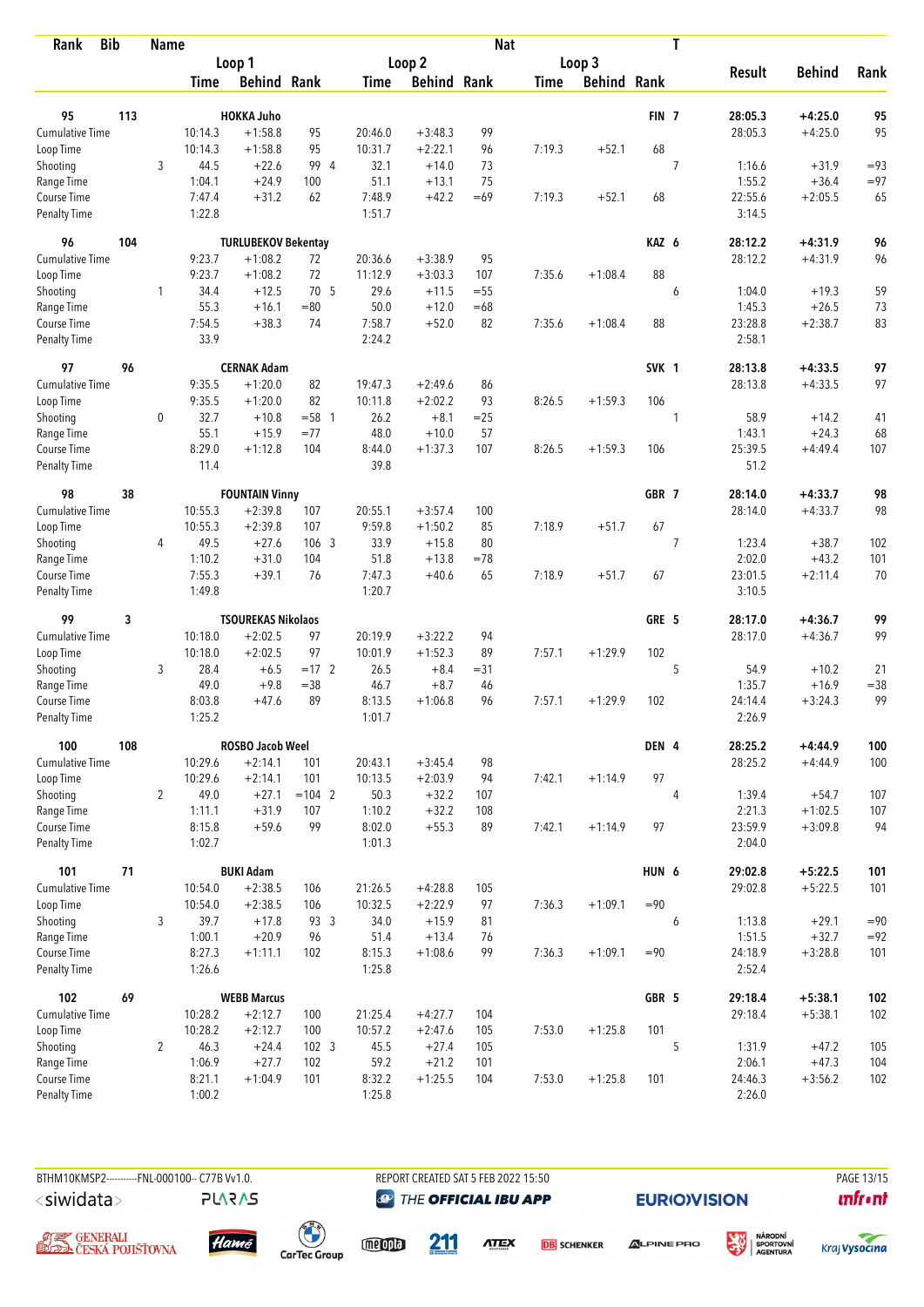| Rank                        | <b>Bib</b> | Name           |                  |                         |                  |                  |                    | <b>Nat</b> |             |                    |                  | T      |                   |           |        |
|-----------------------------|------------|----------------|------------------|-------------------------|------------------|------------------|--------------------|------------|-------------|--------------------|------------------|--------|-------------------|-----------|--------|
|                             |            | Loop 1         |                  |                         |                  | Loop 2           |                    |            | Loop 3      |                    |                  | Result | <b>Behind</b>     |           |        |
|                             |            |                | <b>Time</b>      | <b>Behind Rank</b>      |                  | Time             | <b>Behind Rank</b> |            | <b>Time</b> | <b>Behind Rank</b> |                  |        |                   |           | Rank   |
| 103                         | 67         |                |                  | <b>VUKOVIC Aleksa</b>   |                  |                  |                    |            |             |                    | BIH 4            |        | 29:20.0           | $+5:39.7$ | 103    |
| <b>Cumulative Time</b>      |            |                | 10:51.0          | $+2:35.5$               | 105              | 21:10.7          | $+4:13.0$          | 103        |             |                    |                  |        | 29:20.0           | $+5:39.7$ | 103    |
| Loop Time                   |            |                | 10:51.0          | $+2:35.5$               | 105              | 10:19.7          | $+2:10.1$          | 95         | 8:09.3      | $+1:42.1$          | 103              |        |                   |           |        |
| Shooting                    |            | $\overline{2}$ | 53.1             | $+31.2$                 | 108 2            | 29.6             | $+11.5$            | $=55$      |             |                    |                  | 4      | 1:22.8            | $+38.1$   | 101    |
| Range Time                  |            |                | 1:13.8           | $+34.6$                 | 108              | 47.6             | $+9.6$             | 55         |             |                    |                  |        | 2:01.4            | $+42.6$   | 100    |
| Course Time                 |            |                | 8:37.1           | $+1:20.9$               | 107              | 8:30.0           | $+1:23.3$          | 103        | 8:09.3      | $+1:42.1$          | 103              |        | 25:16.4           | $+4:26.3$ | 105    |
| Penalty Time                |            |                | 1:00.1           |                         |                  | 1:02.1           |                    |            |             |                    |                  |        | 2:02.2            |           |        |
| 104                         | 94         |                |                  | <b>GYALLAI Soma</b>     |                  |                  |                    |            |             |                    | HUN 4            |        | 29:24.9           | $+5:44.6$ | 104    |
| Cumulative Time             |            |                | 9:31.4           | $+1:15.9$               | 78               | 20:57.0          | $+3:59.3$          | 102        |             |                    |                  |        | 29:24.9           | $+5:44.6$ | 104    |
| Loop Time                   |            |                | 9:31.4           | $+1:15.9$               | 78               | 11:25.6          | $+3:16.0$          | 108        | 8:27.9      | $+2:00.7$          | 107              |        |                   |           |        |
| Shooting                    |            | $\mathbf 0$    | 31.2             | $+9.3$                  | 47 4             | 29.9             | $+11.8$            | 59         |             |                    |                  | 4      | 1:01.2            | $+16.5$   | 51     |
| Range Time                  |            |                | 51.1             | $+11.9$                 | 57               | 51.7             | $+13.7$            | 77         |             |                    |                  |        | 1:42.8            | $+24.0$   | $=66$  |
| Course Time                 |            |                | 8:29.7           | $+1:13.5$               | 106              | 8:41.8           | $+1:35.1$          | 106        | 8:27.9      | $+2:00.7$          | 107              |        | 25:39.4           | $+4:49.3$ | 106    |
| <b>Penalty Time</b>         |            |                | 10.6             |                         |                  | 1:52.1           |                    |            |             |                    |                  |        | 2:02.7            |           |        |
| 105                         | 85         |                |                  | <b>VANIAS Alexander</b> |                  |                  |                    |            |             |                    | GRE 5            |        | 29:33.3           | $+5:53.0$ | 105    |
| <b>Cumulative Time</b>      |            |                | 10:14.4          | $+1:58.9$               | 96               | 20:55.3          | $+3:57.6$          | 101        |             |                    |                  |        | 29:33.3           | $+5:53.0$ | 105    |
| Loop Time                   |            |                | 10:14.4          | $+1:58.9$               | 96               | 10:40.9          | $+2:31.3$          | 101        | 8:38.0      | $+2:10.8$          | 108              |        |                   |           |        |
| Shooting                    |            | $\overline{2}$ | 37.1             | $+15.2$                 | 88 3             | 35.2             | $+17.1$            | 85         |             |                    |                  | 5      | 1:12.3            | $+27.6$   | $= 84$ |
| Range Time                  |            |                | 58.3             | $+19.1$                 | 90               | 55.1             | $+17.1$            | 92         |             |                    |                  |        | 1:53.4            | $+34.6$   | 94     |
| Course Time                 |            |                | 8:18.0           | $+1:01.8$               | 100              | 8:18.8           | $+1:12.1$          | 102        | 8:38.0      | $+2:10.8$          | 108              |        | 25:14.8           | $+4:24.7$ | 104    |
| Penalty Time                |            |                | 58.1             |                         |                  | 1:27.0           |                    |            |             |                    |                  |        | 2:25.1            |           |        |
| 106                         | 76         |                |                  | <b>FASTER Markus</b>    |                  |                  |                    |            |             |                    | EST <sub>5</sub> |        | 29:41.4           | $+6:01.1$ | 106    |
| Cumulative Time             |            |                | 10:30.7          | $+2:15.2$               | 103              | 21:28.1          | $+4:30.4$          | 106        |             |                    |                  |        | 29:41.4           | $+6:01.1$ | 106    |
| Loop Time                   |            |                | 10:30.7          | $+2:15.2$               | 103              | 10:57.4          | $+2:47.8$          | 106        | 8:13.3      | $+1:46.1$          | 104              |        |                   |           |        |
| Shooting                    |            | $\overline{2}$ | 42.1             | $+20.2$                 | 97 3             | 38.4             | $+20.3$            | 93         |             |                    |                  | 5      | 1:20.5            | $+35.8$   | 98     |
| Range Time                  |            |                | 1:02.1           | $+22.9$                 | $= 97$           | 58.4             | $+20.4$            | 98         |             |                    |                  |        | 2:00.5            | $+41.7$   | 99     |
| Course Time                 |            |                | 8:27.8           | $+1:11.6$               | 103              | 8:32.3           | $+1:25.6$          | 105        | 8:13.3      | $+1:46.1$          | 104              |        | 25:13.4           | $+4:23.3$ | 103    |
| <b>Penalty Time</b>         |            |                | 1:00.8           |                         |                  | 1:26.7           |                    |            |             |                    |                  |        | 2:27.5            |           |        |
| 107                         | 72         |                |                  | ROSBO Joachim Weel      |                  |                  |                    |            |             |                    | DEN 8            |        | 30:14.1           | $+6:33.8$ | 107    |
| Cumulative Time             |            |                | 11:57.8          | $+3:42.3$               | 109              | 22:36.8          | $+5:39.1$          | 109        |             |                    |                  |        | 30:14.1           | $+6:33.8$ | 107    |
| Loop Time                   |            |                | 11:57.8          | $+3:42.3$               | 109              | 10:39.0          | $+2:29.4$          | 99         | 7:37.3      | $+1:10.1$          | 92               |        |                   |           |        |
| Shooting                    |            | 5              | 1:03.7           | $+41.8$                 | 110 <sub>3</sub> | 39.3             | $+21.2$            | $= 96$     |             |                    |                  | 8      | 1:43.1            | $+58.4$   | 108    |
| Range Time                  |            |                | 1:26.0           | $+46.8$                 | 110              | 1:01.9           | $+23.9$            | 106        |             |                    |                  |        | 2:27.9            | $+1:09.1$ | 108    |
| Course Time                 |            |                | 8:13.7           | $+57.5$                 | 97               | 8:09.1           | $+1:02.4$          | 94         | 7:37.3      | $+1:10.1$          | 92               |        | 24:00.1           | $+3:10.0$ | 95     |
| Penalty Time                |            |                | 2:18.1           |                         |                  | 1:28.0           |                    |            |             |                    |                  |        | 3:46.1            |           |        |
| 108                         | 100        |                |                  | <b>SENDREA Victor</b>   |                  |                  |                    |            |             |                    | MDA 5            |        | 30:39.1           | $+6:58.8$ | 108    |
| <b>Cumulative Time</b>      |            |                | 11:28.1          | $+3:12.6$               | 108              | 22:16.9          | $+5:19.2$          | 107        |             |                    |                  |        | 30:39.1           | $+6:58.8$ | 108    |
| Loop Time                   |            |                | 11:28.1          | $+3:12.6$               | 108              | 10:48.8          | $+2:39.2$          | 103        | 8:22.2      | $+1:55.0$          | 105              |        |                   |           |        |
| Shooting                    |            | 3              | 49.0             | $+27.1$                 | $= 104$ 2        | 42.5             | $+24.4$            | 102        |             |                    |                  | 5      | 1:31.6            | $+46.9$   | 104    |
| Range Time                  |            |                | 1:08.1           | $+28.9$                 | 103              | 1:00.0           | $+22.0$            | $=102$     |             |                    |                  |        | 2:08.1            | $+49.3$   | 105    |
| Course Time<br>Penalty Time |            |                | 8:54.3<br>1:25.7 | $+1:38.1$               | 109              | 8:48.3<br>1:00.5 | $+1:41.6$          | 108        | 8:22.2      | $+1:55.0$          | 105              |        | 26:04.8<br>2:26.2 | $+5:14.7$ | 108    |
|                             |            |                |                  |                         |                  |                  |                    |            |             |                    |                  |        |                   |           |        |
| 109                         | 83         |                |                  | <b>GAIDUC Nicolae</b>   |                  |                  |                    |            |             |                    | MDA 3            |        | 31:38.5           | $+7:58.2$ | 109    |
| <b>Cumulative Time</b>      |            |                | 10:49.9          | $+2:34.4$               | 104              | 22:34.1          | $+5:36.4$          | 108        |             |                    |                  |        | 31:38.5           | $+7:58.2$ | 109    |
| Loop Time                   |            |                | 10:49.9          | $+2:34.4$               | 104              | 11:44.2          | $+3:34.6$          | 109        | 9:04.4      | $+2:37.2$          | 109              |        |                   |           |        |
| Shooting                    |            | 1              | 1:00.8           | $+38.9$                 | 109 2            | 59.0             | $+40.9$            | 109        |             |                    |                  | 3      | 1:59.8            | $+1:15.1$ | 109    |
| Range Time<br>Course Time   |            |                | 1:20.3           | $+41.1$                 | 109              | 1:19.8           | $+41.8$            | 109        |             |                    |                  |        | 2:40.1            | $+1:21.3$ | 109    |
|                             |            |                | 8:53.3<br>36.3   | $+1:37.1$               | 108              | 9:19.4           | $+2:12.7$          | 109        | 9:04.4      | $+2:37.2$          | 109              |        | 27:17.1           | $+6:27.0$ | 109    |
| Penalty Time                |            |                |                  |                         |                  | 1:05.0           |                    |            |             |                    |                  |        | 1:41.3            |           |        |



**PLARAS** 

**@** THE OFFICIAL IBU APP

**ATEX** 

**EURIO)VISION** 



溪











211

**DB** SCHENKER